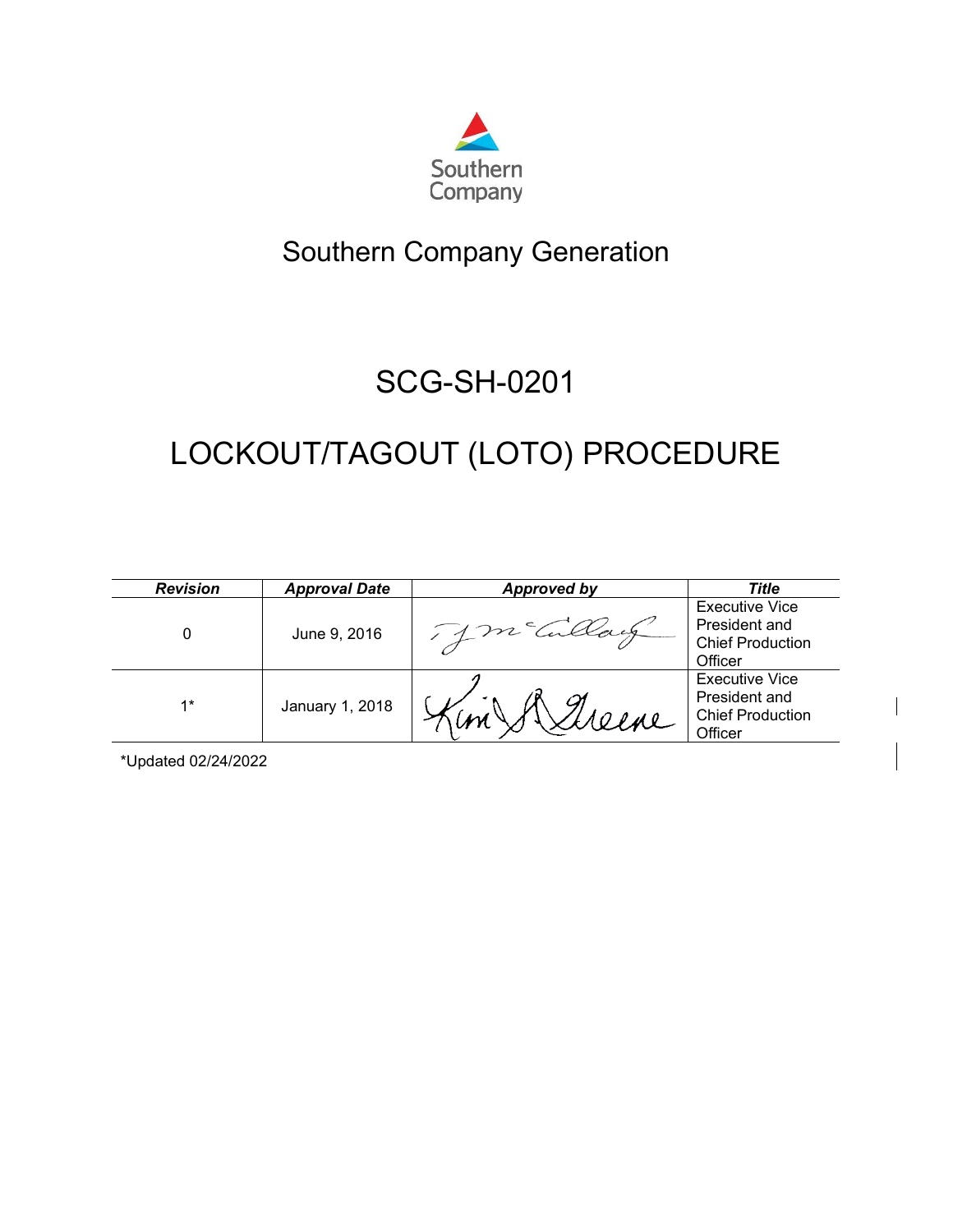# Contents

| 1.0<br>1.1<br>1.2                                                          |     |
|----------------------------------------------------------------------------|-----|
| 2.0<br>2.1<br>2.2                                                          |     |
| 3.0<br>3.1<br>3.2<br>3.3<br>3.4<br>3.5<br>3.6<br>3.7<br>3.8<br>3.9         |     |
| 4.0<br>4.1<br>4.2<br>4.3<br>4.4<br>4.5<br>4.6<br>4.7<br>4.8<br>4.9<br>4.11 |     |
| 5.0<br>5.1<br>5.2<br>5.3<br>5.4                                            | -37 |
| 6.0<br>6.1<br>6.2                                                          |     |
| 7.0                                                                        |     |
| 8.0                                                                        |     |
| 9.0                                                                        |     |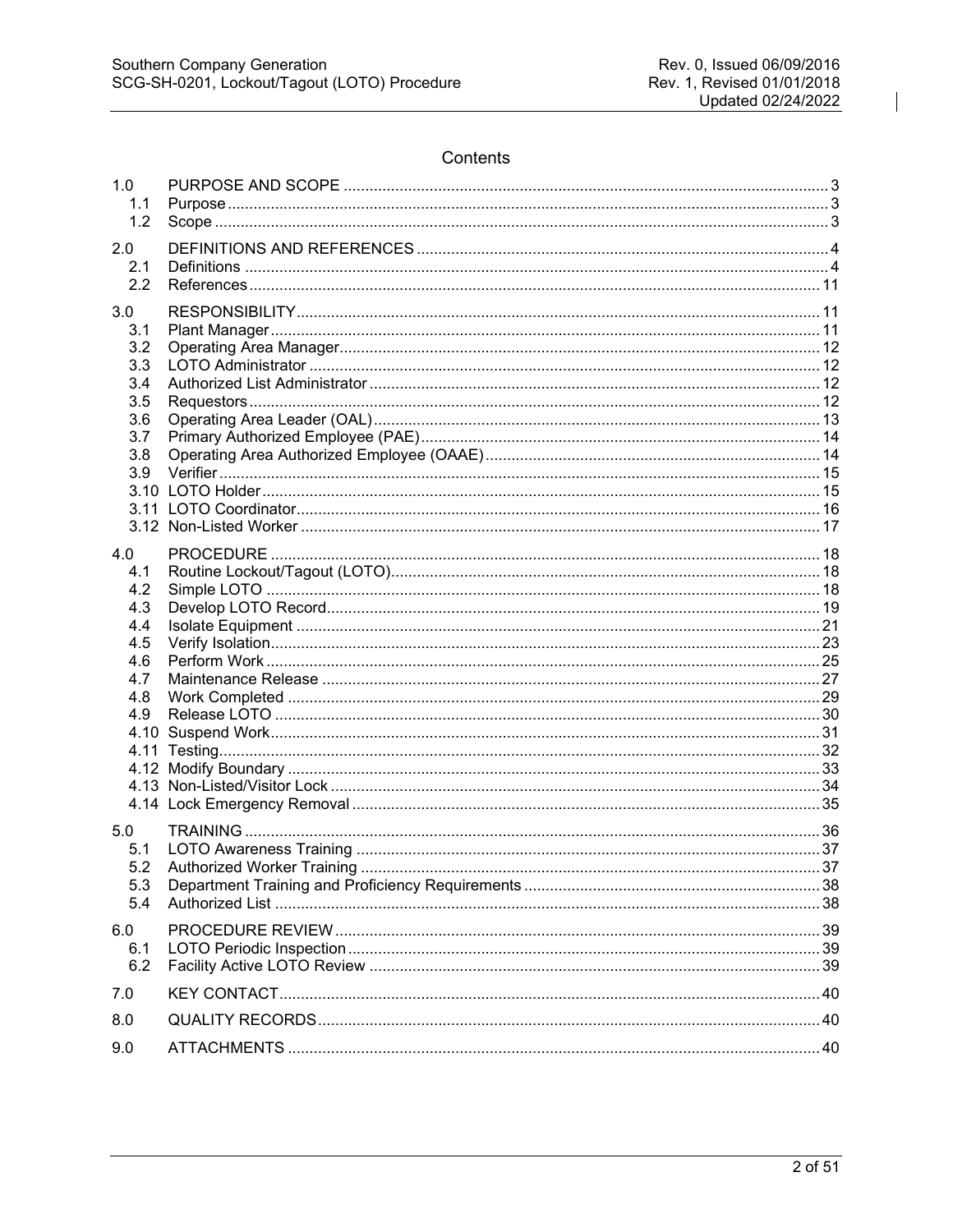# <span id="page-2-0"></span>**1.0 PURPOSE AND SCOPE**

# <span id="page-2-1"></span>**1.1 Purpose**

This procedure establishes a program, consisting of energy control, employee training, and periodic inspections, to ensure that before any worker performs any servicing or maintenance on equipment where the unexpected energizing, startup, or release of stored energy could occur and cause injury, the equipment is isolated from the energy source and rendered inoperative.

NOTE: Failure to follow directives outlined in this procedure is considered sufficient cause for disciplinary action, up to and including discharge.

#### <span id="page-2-2"></span>**1.2 Scope**

This procedure applies to all persons (employees and contractors) working on equipment under the control and operation of Southern Company Generation facilities.

This procedure does not supersede procedures established for the orderly shutdown of equipment. Those procedures must be followed to avoid any additional or increased hazard(s) to employees as a result of the equipment stoppage.

NOTE: This procedure does not apply to the following:

- Electrical energy sources less than 50 V.
- Work on cord- and plug-connected equipment, where exposure to the hazards of unexpected energizing or startup of the equipment is controlled by unplugging the equipment from the energy source, and the plug is under the exclusive control of the individual performing the service or maintenance.
- Minor servicing, which includes performing simple adjustments to ensure equipment is functioning properly (without having to disassemble the component being adjusted and/or expose an employee to a hazardous energy source).
- Work that does not involve plant-controlled equipment such as:
	- − Equipment under the exclusive control of Transmission or Distribution.
	- − Equipment identified as new construction that is under the exclusive control of T&PS Projects and has not been connected to the facility.

Generating facilities may develop site-specific procedures to supplement this procedure. Site-specific procedures do not replace material covered in this procedure.

When external maintenance or servicing personnel will be engaged in activities covered by the scope of this procedure, the authorized representatives of the Company and the contractors shall provide and coordinate their respective lockout or tagout procedures.

Details of the LOTO program will be covered as part of the Contractor Orientation Checklist. Southern Company LOTO Awareness Training is available under "Safety Orientation Requirements for Generation Contractors" at the following link: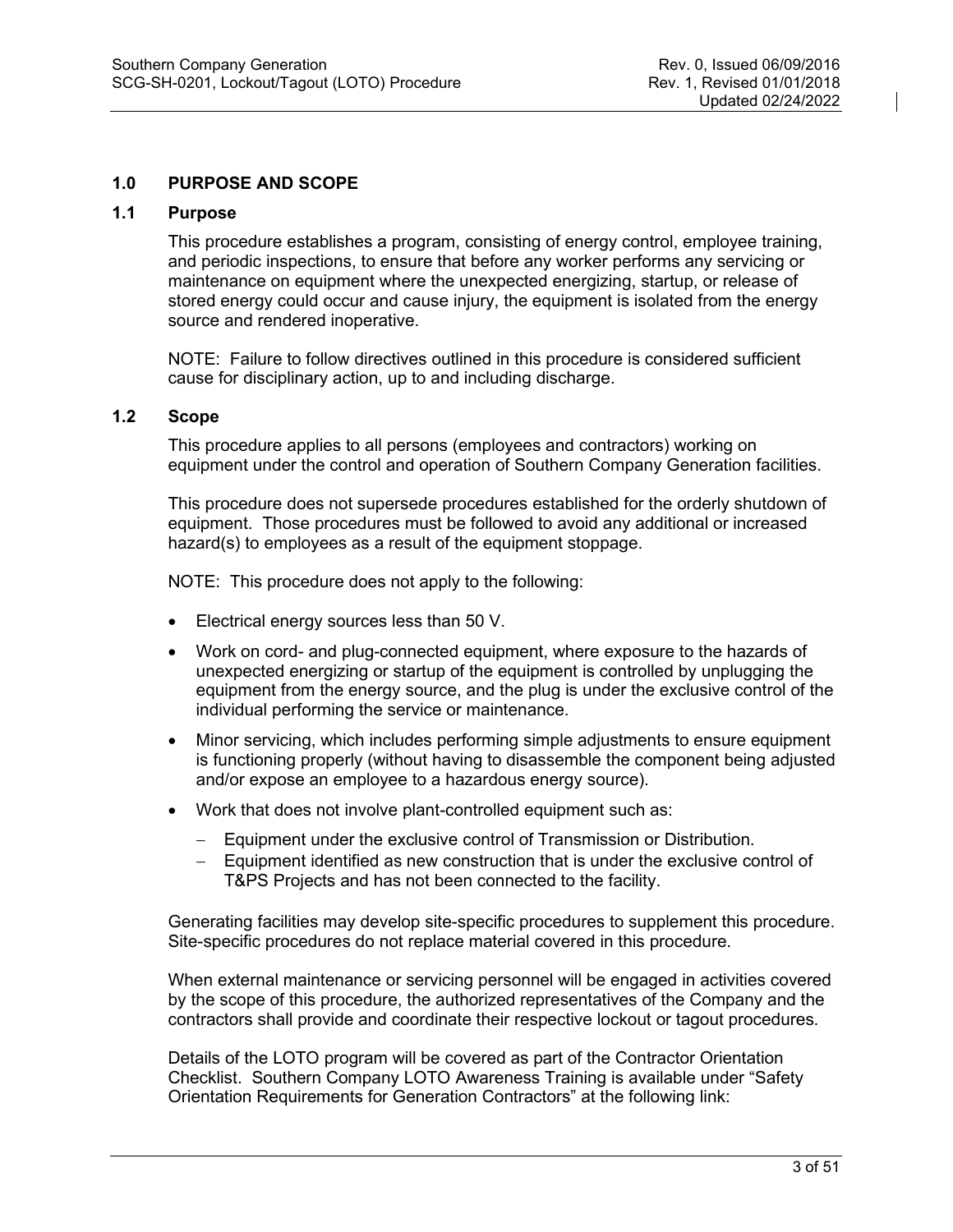[https://www.southerncompany.com/about/suppliers/generating-plant-requirements.html.](https://www.southerncompany.com/about/suppliers/generating-plant-requirements.html) It is the responsibility of each outside servicing employer to train and document their employees in the requirements of this procedure prior to the start of work.

# <span id="page-3-0"></span>**2.0 DEFINITIONS AND REFERENCES**

# <span id="page-3-1"></span>**2.1 Definitions**

- **active LOTO** A LOTO that has been issued, executed, and has an operating area lock (orange) secured to a master lockbox indicating the associated equipment is isolated and ready for service or maintenance activity.
- **active LOTO file** A designated file or location, such as master lockbox, that holds all LOTO records that have been issued and are considered to be active.
- **affected employee** Employee that is affected by a lockout; which means their work involves the equipment that is being locked out and their job will be affected during the lockout. An affected employee is not authorized to lockout equipment.
- **authorized employee** Employee who has had proper training on equipment isolation and the associated hazards and is allowed to use lockout devices. An authorized employee can be an affected employee.

Authorized employees are qualified by training and evaluation in the Southern Company Generation LOTO procedure in the following categories:

- LOTO Holder A qualified employee/worker who may request LOTO and/or perform work on equipment or systems held by LOTO.
- LOTO Coordinator A qualified employee/worker who may request LOTO and/or coordinate work on equipment or systems held by LOTO for non-listed workers or other authorized workers.
- Operating Area Authorized Employee (OAAE) A person who can lockout or tagout equipment when servicing and/or maintenance is performed by crew, craft, department, or other group. An Operating Area Authorized Employee can perform the following duties:
	- − Develop LOTO records.
	- Execute/verify LOTO records.
- Operating Area Leader (OAL) A person who has primary responsibility for a set number of employees working under the protection of a group lockout device (operating area lock (orange)); has the knowledge and authority to determine if a requested piece of equipment can be taken out of service based on operational conditions, personnel, unit commitments, worker and equipment safety, and any other factors that may impact system reliability; has been qualified to perform all roles of the OAAE; and has the authority to perform the following duties:
	- − Accept requests.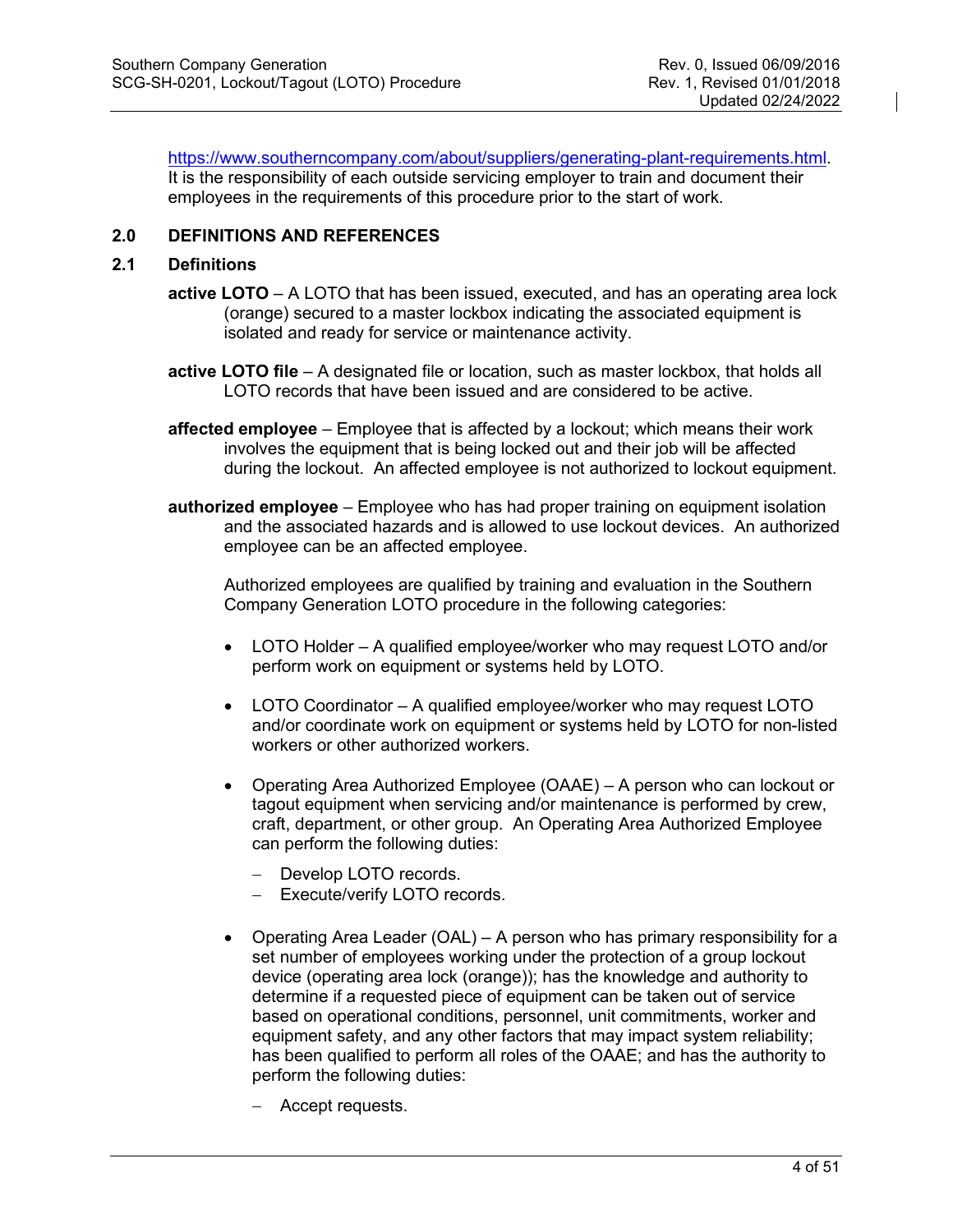- − Approve/reject requests.
- − Approve LOTO records.
- − Issue isolation/release LOTO records.
- − Approve boundary modifications.
- − Activate LOTO records.
- − Complete LOTO records.
- − Serve as primary authorized employee, as required (see 3.7, Primary Authorized Employee (PAE)).

NOTE: Operating Area Leader and Operating Area Authorized Employee roles must be independently selected in COOL Compliance to grant permissions within SafeTK.

- **authorized list** Roster maintained for the facility that identifies authorized workers by name and type of LOTO activity(ies) each worker is permitted to perform. Inclusion on the authorized list is determined at the discretion of the facility's management as approved in Cool Compliance.
- **capable of being locked out** Energy isolating device capable of being locked out if it has a hasp or other means of attachment to which, or through which, a lock can be affixed, or it has a locking mechanism built into it. Other energy isolating devices are capable of being locked out, if lockout can be achieved without the need to dismantle, rebuild, or replace the energy isolating device or permanently alter its energy control capability.
- **designated operating area (DOA)** Area or department of the facility that has the exclusive control of issuing and executing LOTO in their specific area. Examples of designated operating areas:
	- Operations.
	- Fuels.
	- Laboratory.
	- Environmental.
	- Individual hydro plants.
	- Combustion turbine plants.
	- Combined cycle plants.
	- Solar plants.

**energy isolating device** – A device that physically prevents the transmission or release of energy, including but not limited to the following: an electrical circuit breaker; a disconnect switch; a manually operated switch by which the conductors of a circuit can be disconnected from all ungrounded supply conductors, and, in addition, no pole can be operated independently; a line valve; a block; and any similar device used to block or isolate energy.

NOTE: Push buttons, selector switches, and other control circuit type devices are not energy isolating devices. See attachment B, Example LOTO Tag, for an example of an Operational Control Tag when control devices require exclusive control of the operating area.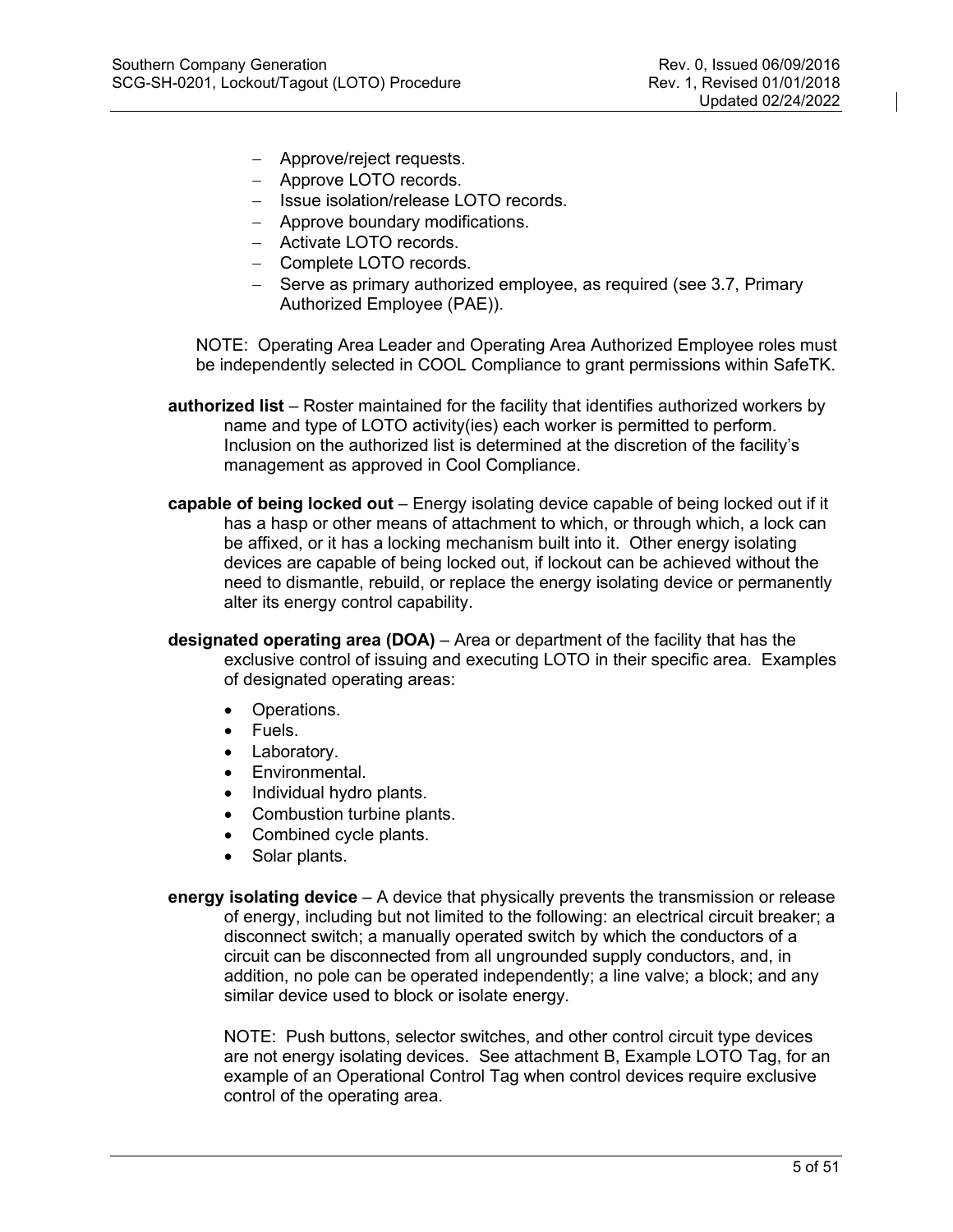**energy source** – Any source of electrical (50 V or greater), mechanical, hydraulic, pneumatic, chemical, thermal, gravitational, or other energy.

- **hasp** A device that allows energy isolating devices to be locked with multiple locks.
- **isolate** Removal of all sources of energy from the equipment to be worked on.
- **isolation test** The method used to ensure all stored energy sources cannot create the potential for injury or accident while servicing or maintenance is being performed on the equipment. The test method is documented on the LOTO Record, as follows:
	- Visual A visual inspection to ensure an air gap exists or an installed voltage indicator determines absence of energy between energy sources and isolation devices.
	- Test equipment Use of instrumentation to verify electrical energy sources are isolated. Voltage meters and noncontact voltage detectors that alarm in the proximity of voltage applications are acceptable, based on the skills and training of the qualified person. All devices must be properly rated for voltage.

NOTE: Proximity meters are not acceptable for shielded cables. DC circuits and shielded cables must be tested at termination points.

- Test/try Test performed by attempting to operate a piece of equipment either remotely or locally to ensure the equipment will not operate.
- Drain/depressurize Verification that a system or component is drained, depressurized, and safe for work.
- **issued LOTO** LOTO record identified in the software (SafeTK) as in-progress by the OAL while the OAAE performs steps to isolate equipment for upcoming service or maintenance activities.
- **lockbox** Box with multiple locking points in which the key(s) to the lockout device(s) are placed and secured by authorized employees. Lockboxes are red or yellow, based on the following criteria:
	- Master lockbox Red lockbox in which key(s) to red isolation locks are placed and secured by an operating area lock (orange). LOTO holders secure locks (individual (blue)/coordinator (green)) after the operating area lock (orange) is secured, to hold the LOTO for service or maintenance activity. The original completed LOTO documentation (LOTO records, LOTO test records, etc.) shall be maintained in an active LOTO file, and the LOTO cover sheet is attached to the master lockbox (red).
	- Satellite lockbox Yellow lockbox that is an extension of the master lockbox (red). It may be located remotely in an area that provides convenient access for workers while under the exclusive control of the LOTO Coordinator. One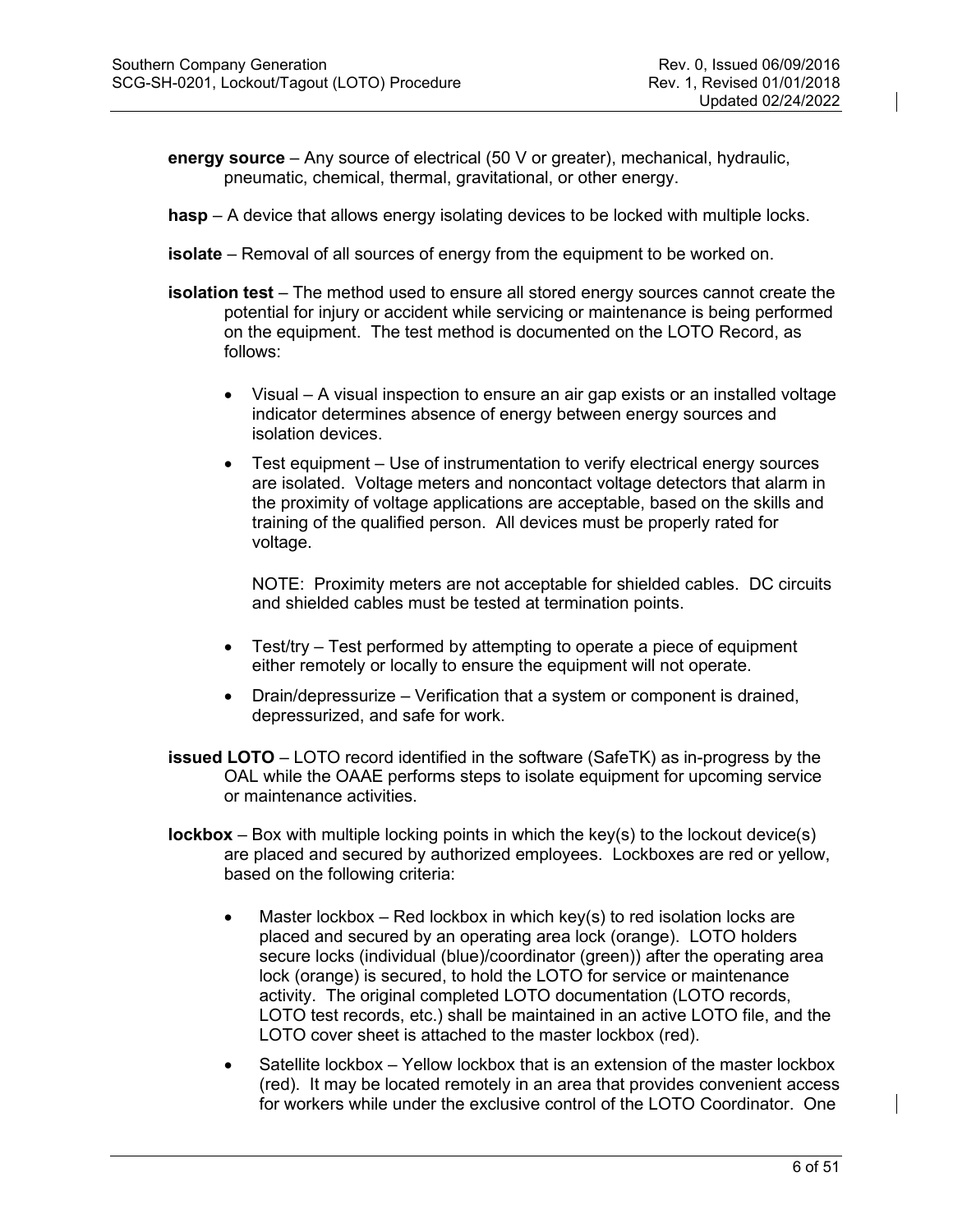or more satellite lock(s) (yellow) will be used in conjunction with the satellite box and is secured to the master lockbox; the associated key is secured in the satellite box with a coordinator lock. A copy of the LOTO documentation (LOTO records, LOTO test records, etc.) is attached to the satellite lockbox.

- **lockout**  Placement of a lockout device on an energy isolating device, in accordance with an established procedure, to ensure the energy isolating device and the equipment being controlled cannot be operated until the lockout device is removed.
- **lockout device** Device that employs a positive means (lock and key) to hold an energy isolating device in the safe position and prevent the energizing of equipment. See attachment A, Example Lockout Devices, for an example of lockout devices. Southern Company Generation approved lockout devices include the following:
	- Isolation lock Red in color, used to secure energy isolation devices. Always secured with an attached tagout device.
	- Operating area lock Orange in color, used for operating area continuity; indicates equipment has been isolated per the LOTO record. Operating area locks are always the first lock on and last lock off to ensure continuity of the active LOTO and the position of isolation devices have not been altered. No other lock shall be placed on the master lockbox without an operating area lock previously installed.
	- Individual lock Blue in color, assigned to individuals for their personal protection while performing work under a LOTO. Individuals are assigned five locks for this purpose. Individual locks must display worker name and contact number.
	- Coordinator lock Green in color, used by departments to coordinate multiple work crews, ensure the continuity and integrity of an active LOTO for the protection of other workers. Coordinator locks are issued and controlled as approved by plant management, as required for each department. Requires an attached LOTO information tag.
	- Satellite lock Yellow in color, used to maintain continuity while a satellite lockbox is in use. Satellite locks are assigned to a corresponding satellite lockbox. Requires an attached LOTO information tag.
	- Non-listed/visitor lock Brown in color, used for non-listed workers to enable them to perform service or maintenance under the protection of a LOTO. Only used at the direction of a LOTO coordinator and after a coordinator lock (green) is secured. Non-listed/visitor locks are issued for temporary use at the discretion of plant management. Requires an attached LOTO information tag.
	- Contractor lock Lock provided by contractors for adherence to the Southern Company LOTO procedure and protection of their employees. All contractor personal protective locks shall be individually keyed and individually assigned to that worker.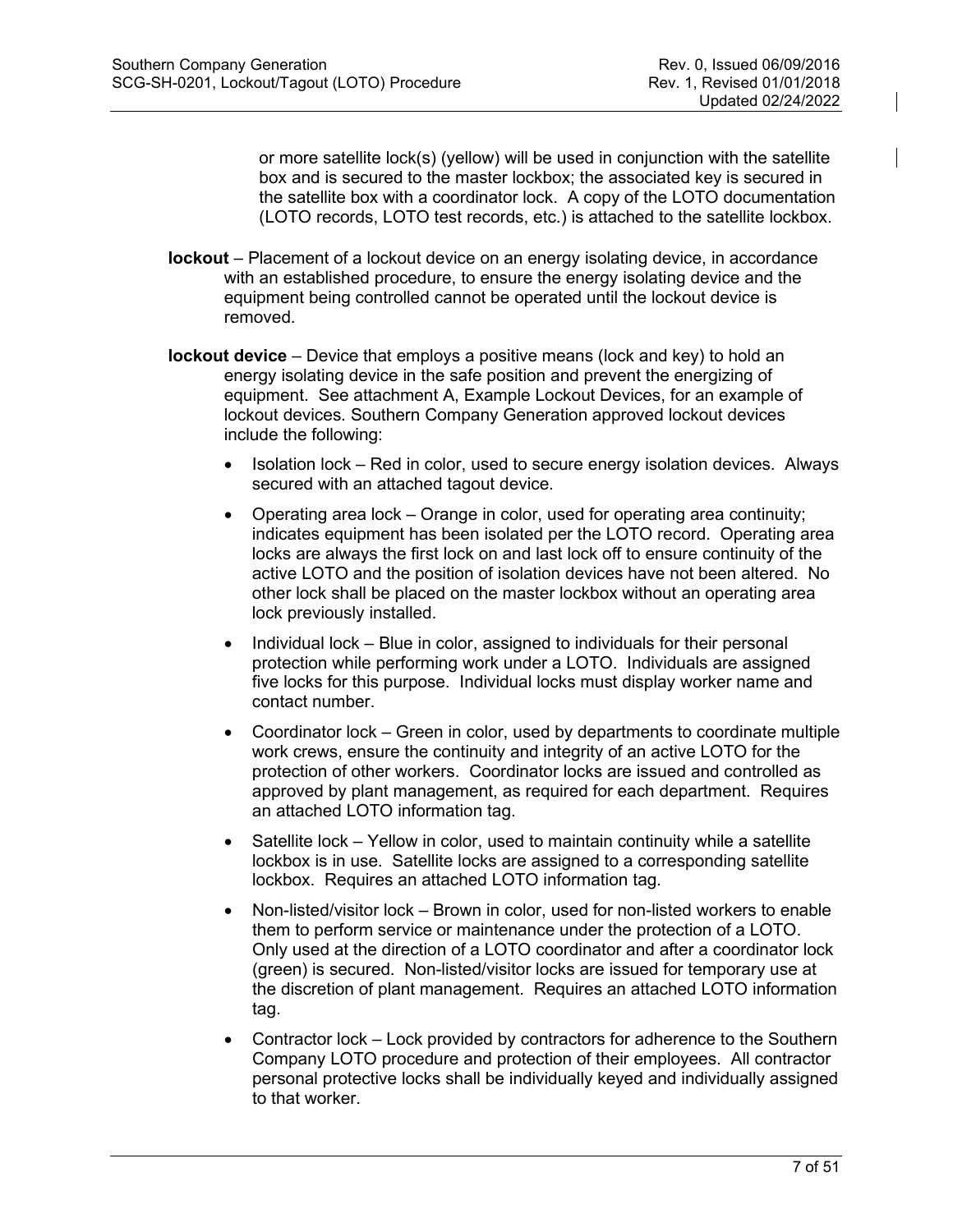When securing to Southern Company lockout devices, contractor locks shall adhere to the following:

- Contain worker's name, contact number, and company.
- Not be manufactured by American Lock.
- Shall be silver, gray, or black in color.
- **lockout/tagout (LOTO)** A safety procedure used to ensure equipment is properly shut off and not able to be started up until the completion of maintenance or service work. It requires hazardous energy sources to be "isolated and rendered inoperative" before work is started on the equipment in question. Lockout/tagout can be accomplished in the following ways:
	- Group LOTO A LOTO executed by authorized workers within a designated operating area for other workers requesting to perform service or maintenance work on equipment.
	- Simple LOTO A LOTO executed by authorized workers where personal protection locks are applied directly to isolation devices when the below criteria are followed:
		- − Workers have knowledge, training, skills, tools, and time to perform work safely.
		- − Scope of work is of short duration (can be completed in one shift).
		- − Isolation steps include five or fewer isolation devices.
		- − Scope of work has no special conditions such as confined space, grounding, hydrogen, natural gas, or process safety management chemicals.
		- − Parts are readily available.
		- − Facility has defined acceptable equipment or type of equipment in sitespecific procedures.
		- − Permission of the designated operating area (DOA) to proceed exists.
		- − Approved documented procedural steps exist and must be followed.

NOTE: Procedural steps are not required if the equipment has a single energy source that can be readily identified, isolated, and verified, and no prior accidents exist involving the unexpected activation or re-energization of equipment during service or maintenance.

- **LOTO administrator** Individual responsible for administration of the LOTO software. Each facility has LOTO administrator(s), who administer responsibilities, approve standards, and perform other local functions. There is also a corporate LOTO administrator who is responsible for the overall administration and configuration of the LOTO software across all Southern Company Generation facilities.
- **LOTO boundary** Energy isolating devices required for a designated scope of work.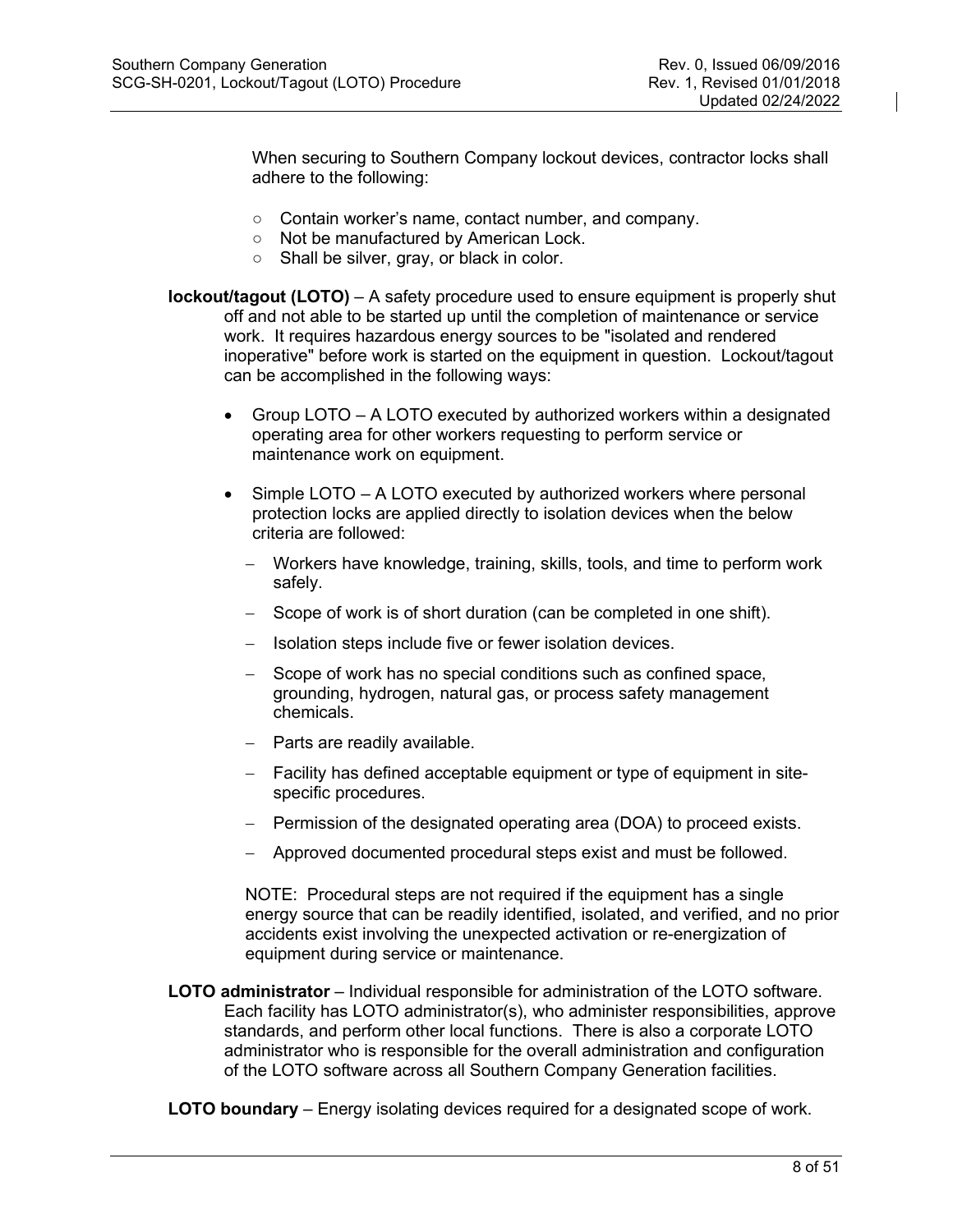- **LOTO information tag** Tag that identifies the responsible person using a lockout device. Each tag is secured via the lock shackle and, at a minimum, contains the worker's name and contact number. See attachment B, Example LOTO Tag, for an example of a LOTO information tag.
- **LOTO record** Instructional checklist of energy isolating devices needed for a LOTO boundary, used to place and secure equipment in a desired isolation or service position.
- **minor servicing** The act of performing simple adjustments to ensure equipment is functioning properly (without having to disassemble the component being adjusted and/or expose an employee to a hazardous energy source).
- **non-listed worker** Person performing service or maintenance under the direction of a LOTO coordinator and who is not included on the facility's authorized list. These individuals may be unfamiliar with the equipment or lack the necessary experience or training to individually hold LOTO.

A non-listed worker may perform work under LOTO at the request of the LOTO coordinator in either of the following two ways:

- Individual accountability By securing directly to an approved Southern Company LOTO device with the permission of the LOTO coordinator.
	- − All non-listed workers shall secure a personal protective lock directly to the LOTO device. Under this system, a Southern Company LOTO coordinator shall be responsible for the non-listed group of individuals and assume responsibility for the accountability and notification of any changes to the LOTO.
	- Alternate accountability A system where a contractor responsible person holds LOTO for other workers. This system can be used when approved by Southern Company plant management. The contractor responsible person, specified by the contractor, may be a contractor superintendent, crew foreman, project coordinator, or any other responsible individual associated with the group and shall be responsible for the following:
		- Communicating with all non-listed individuals who intend to work on plant equipment.
		- Securing a lock designated as an alternate accountability responsible person device behind a coordinator lock on either the hasp or the satellite box.
		- Ensuring each individual worker secures an individual personal protective lock to the appropriate lockout device per their employer's energy control program.
	- − Under this system, a Southern Company LOTO coordinator shall hold the LOTO for the contractor responsible person and provide them all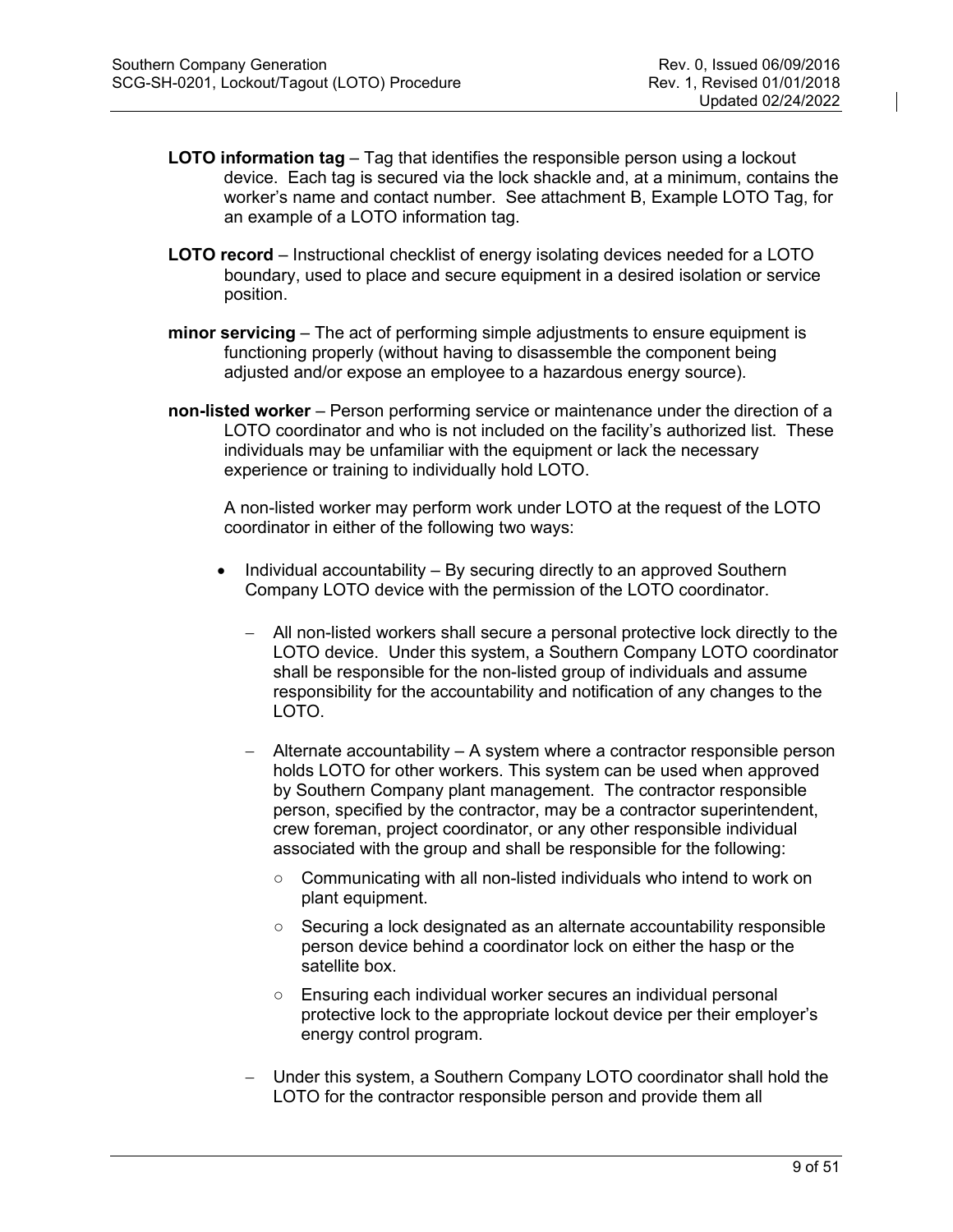information, including limitations and boundaries associated with the scope of work and LOTO record.

NOTE: Contractors shall maintain an effective energy control program of accountability using locks for personnel that meets all requirements set forth in 29 CFR 1910.269(d),1910.147, and this procedure. Program shall demonstrate controlled means to remove individual worker's lockout devices when not at the facility. Prior to using alternate accountability, contractor shall submit their site-specific alternate accountability system to plant management for approval.

- **normal production operations** Use of equipment to perform its intended production function.
- **personal protective lock** Lockout device used for the protection of individuals performing work under a LOTO. Personal protective locks can be individual, non-listed/visitor, or contractor locks.
- **qualified person** Person who is competent, by their electrical knowledge and skills, to safely work on energized circuits. Competence includes the demonstration of proper use of precautionary techniques, personal protective equipment, insulating materials, voltage detection devices, and insulated tools.

NOTE: Third-party qualified persons shall be trained and qualified by their respective employer.

- **requestor** Employee/worker on the authorized list who has requested a LOTO to have scheduled service or maintenance activity performed on a piece of equipment.
- **SafeTK** Software used to manage, document, and track activities within the LOTO process. SafeTK is the official repository of LOTO documentation, including standards.
- **servicing and/or maintenance** Workplace activities such as constructing, installing, adjusting, inspecting, modifying, and servicing and/or maintaining equipment. These activities include lubrication, cleaning or unjamming of equipment, and making adjustments or tool changes, where the employee may be exposed to the unexpected energizing or startup of the equipment or release of hazardous energy.
- **standards** LOTO records, grouped by equipment, developed, approved, and saved for recurring maintenance activities. Standards for each facility are approved by a LOTO administrator at that facility.
- **system break** The intentional opening of a pipe, line, or duct that is or has been carrying a flammable, corrosive, or toxic material, an inert gas, or any fluid at a volume, pressure, or temperature capable of causing injury.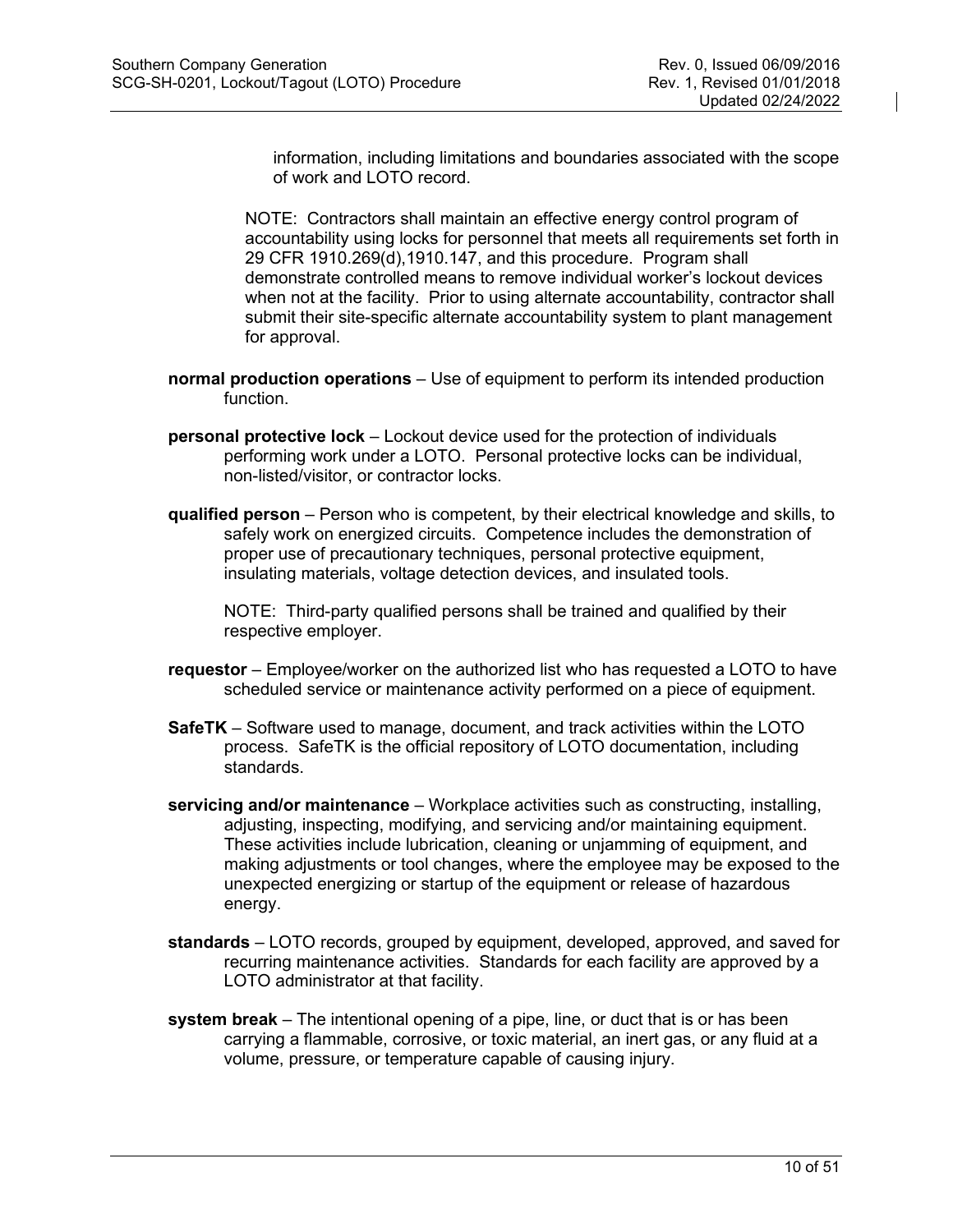- **tagout**  Placement of a tagout device on an energy isolating device, in accordance with an established procedure, to indicate that the energy isolating device and the equipment being controlled cannot be operated until the tagout device is removed.
- **tagout device** Prominent warning device, securely fastened to an energy isolating device in accordance with an established procedure, to indicate that the energy isolating device and the equipment being controlled cannot be operated until the tagout device is removed. See attachment B, Example LOTO Tag, for an example of a tagout device.

NOTE: When TPGs are installed as part of the LOTO record by the Southern Company Generation qualified person, two red tags shall be fastened to the TPGs. Where a lockout device(s) cannot be affixed directly to the energy isolating device, a tagout device shall be located as close as safely possible to the energy isolating device in a position obvious to anyone attempting to operate the device.

Where tagout devices are used to control isolation devices, additional means shall include the implementation of additional safety measures, such as the removal of an isolating circuit element, blocking of a controlling switch, opening of an extra disconnecting device, or the removal of a valve handle to reduce the likelihood of inadvertent energizing.

NOTE: Tagout devices without a lock shall only be used on isolation devices until a permanent means to hang a lock can be designed and installed.

- **temporary protective ground (TPG)** Device installed by a qualified person for the purpose of grounding electrical equipment previously energized at a voltage greater than 600 V.
- **temporary protective ground (TPG) tags** Orange tags affixed to grounds by a qualified third party to control the installation and removal of the grounds.

**worker** – Person performing service or maintenance under LOTO.

# <span id="page-10-0"></span>**2.2 References**

- 29 CFR 1910.269, Electric power generation, transmission, and distribution
- 29 CFR 1910.147, The control of hazardous energy (lockout/tagout)
- [SCG-SH-0230, Temporary Protective Grounds](http://safety-health.southernco.com/generation/compliance-programs/0230-tpg.html)
- T&PS Engineering and Design standard [D-11, Design Functional Tags](http://generationplaybook.southernco.com/ECS/ECS%20Procedures/Design%20Functional%20Tags.pdf?Web=1) and **[Descriptions](http://generationplaybook.southernco.com/ECS/ECS%20Procedures/Design%20Functional%20Tags.pdf?Web=1)**

#### <span id="page-10-1"></span>**3.0 RESPONSIBILITY**

<span id="page-10-2"></span>**3.1 Plant Manager**

The plant manager maintains overall responsibility for the administration of the LOTO program, and is responsible for implementing and strictly enforcing this procedure. The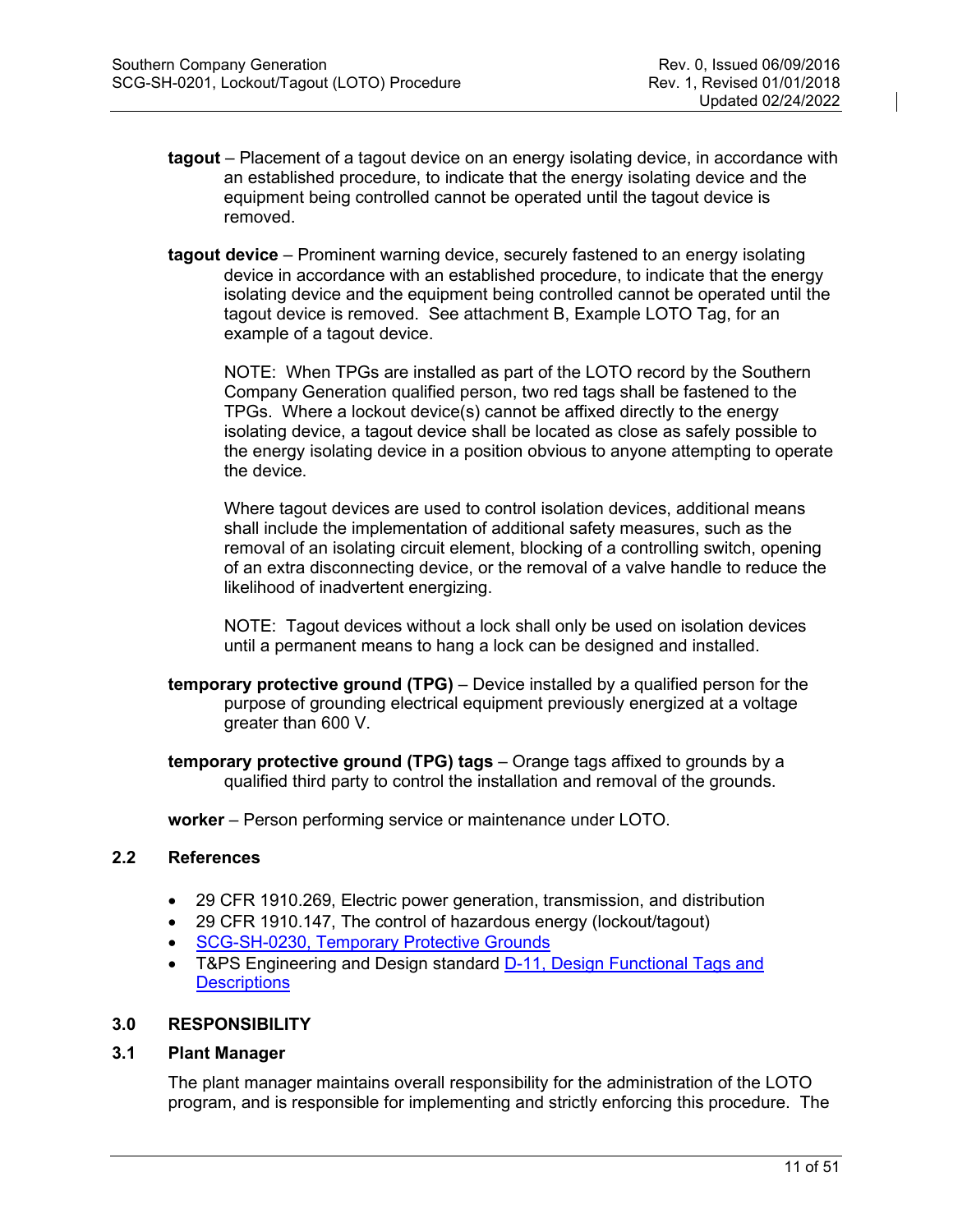plant manager or designee also has responsibility and control of all spare and backup keys issued for removing locks of other employees or departments.

# <span id="page-11-0"></span>**3.2 Operating Area Manager**

The operating area manager ensures the LOTO procedure is correctly administered by all designated operating area employees and they are following the LOTO procedure and performing their respective duties. The operating area manager also defines the process for assigning a single designated primary authorized employee per shift.

# <span id="page-11-1"></span>**3.3 LOTO Administrator**

There are LOTO administrators for each facility, appointed by management, responsible for the following:

- Reviewing and approving standards at a facility.
- Interfacing with corporate LOTO administrators on software changes or improvements.
- Administration of LOTO training at a facility.

The corporate LOTO administrators will represent operating companies (Alabama Power, Georgia Power, Mississippi Power, and Southern Power) and are responsible for the following:

- Administration of the LOTO software across the Southern Company Generation facilities.
- Gathering input on software changes or improvements.

The Southern Company Generation corporate LOTO administrator is the primary interface with the LOTO software provider and coordinates changes or improvements.

# <span id="page-11-2"></span>**3.4 Authorized List Administrator**

The authorized list administrator is designated by the plant manager and is responsible for approving or denying permission requests for the plant's authorized list through COOL Compliance.

# <span id="page-11-3"></span>**3.5 Requestors**

The requestor collaborates with the operating area leader (OAL) to ensure the LOTO request record is appropriate for the work to be performed. The requestor works with the OAL to complete the LOTO request record. The LOTO request record populates the LOTO information section of the LOTO record and notifies affected workers of scheduled service or maintenance activity. The requestor is responsible for the following:

- Determining what equipment requires isolation for the purpose of servicing for maintenance activity.
- Reviewing with the OAL all applicable scopes of work, work orders, electrical or mechanical prints, and/or other relevant documents to ensure all energy isolations are properly identified.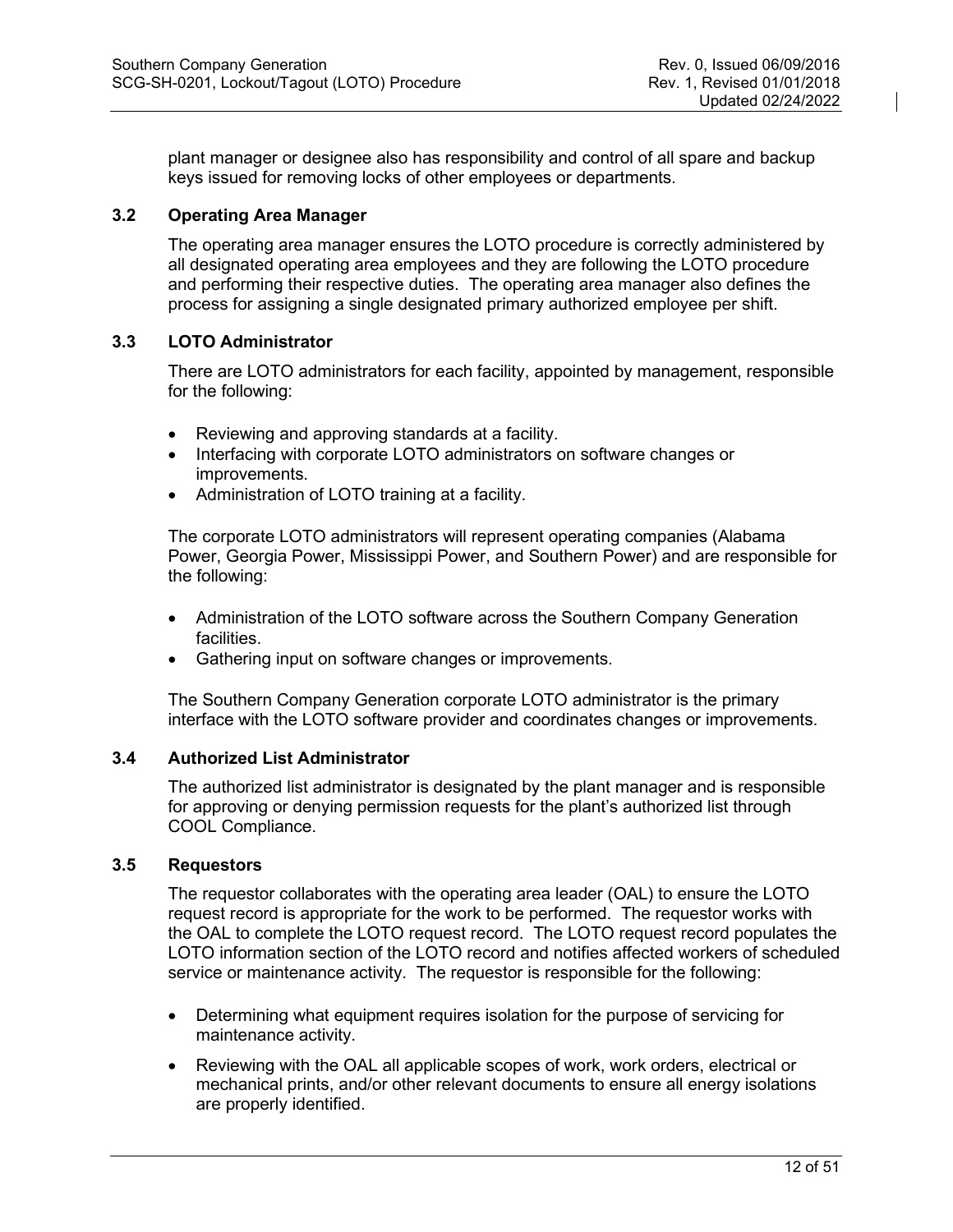• Confirming, in collaboration with the OAL, mutual understanding and agreement on energy isolation points are achieved.

# <span id="page-12-0"></span>**3.6 Operating Area Leader (OAL)**

The operating area leader (OAL) is identified as the person with authority to perform specific roles in the LOTO process. The OAL may be a supervisor, operator, or other designee as defined by management, and is responsible for the following:

- Implementing the LOTO procedure.
- Reviewing and understanding the LOTO Request Record.
- Ensuring the operating area (unit) can support and approves the request for LOTO.
- Developing or assigning an OAAE to develop the LOTO isolation record.
- Create standards for approval by the local LOTO administrator.
- Ensure the proper LOTO boundaries are established through reviewing scope and type of work, performing system walk-downs, reviewing drawings, and ensuring the proper positioning of devices.
- Ensuring the LOTO record is appropriate for the scope of work and is completed before initiating the isolation process.
- Approving selected LOTO records.
- Assigning OAAE and issuing the LOTO record to execute.
- Resolving any LOTO boundary issues.
- Reviewing the completed LOTO record for accuracy and completeness.
- Authorizing placement or removal of third-party grounds. Tracking (SafeTK), issuing, and collecting TPG tags (orange).
- Ensuring all locking devices are accounted for and the number of locks/tags matches the number of entries on the LOTO record.
- Assigning a verifier to walk down and verify the execution of the LOTO record.
- Activating the LOTO by ensuring all isolation keys are placed inside the master lockbox and are secured with an operating area lock.
- Activating the LOTO record (SafeTK).
- Notifying the requestor of an active LOTO.
- Controlling access to the master lockbox. Ensuring all LOTO holders have reviewed the LOTO information prior to locking on the appropriate lockbox or devices.
- Ensuring all locks are removed before any release for test, boundary reduction modification, or release.
- Removing the operating area lock on the master lockbox to support a release for test, boundary reduction modification, or final release.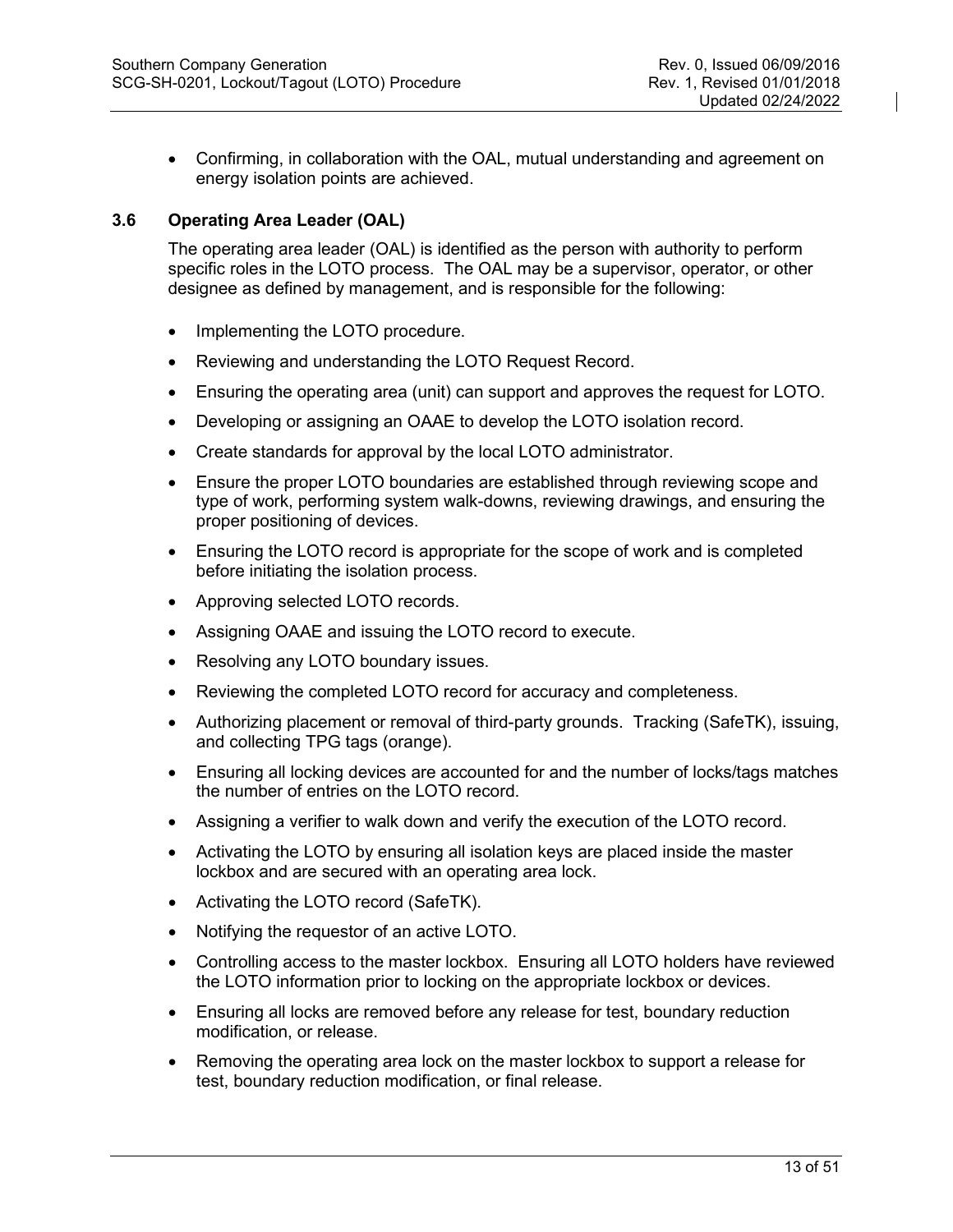- Assigning an OAAE to release the LOTO.
- Reviewing the completed LOTO documents and verifying the LOTO documents indicate the LOTO has been released and equipment is ready for operation.
- Completing the LOTO Record (SafeTK) and storing the completed LOTO documents per the record retention schedule.

# <span id="page-13-0"></span>**3.7 Primary Authorized Employee (PAE)**

When workers are servicing or maintaining equipment under a group LOTO, a single primary authorized employee (PAE) is identified and documented in each designated operating area for every shift. Transfer of the PAE responsibilities may only be conducted during shift or personnel changes to ensure continuity. Responsibilities of the PAE include the following:

- Having overall job-associated lockout or tagout control responsibility when employees are working under the protection of a group lockout or tagout device(s).
- Coordinating affected work forces and ensuring continuity of protection.
- Providing oversight, ensuring the designated operating area follows provisions for each authorized employee to affix a personal lockout device to the group lockout device, group lockbox, or comparable mechanism, when he or she begins work, and ensuring they remove those devices when he or she stops working on the equipment being serviced or maintained.
- Ensuring the designated operating area follows procedure for orderly shutdown and startup of equipment.
- Identifying the PAE in the turnover log system for each designated operating area when turnover review has been completed and responsibility has been transferred.

# <span id="page-13-1"></span>**3.8 Operating Area Authorized Employee (OAAE)**

The operating area authorized employee (OAAE) is identified as the person with authority to perform specific roles in the LOTO process. The OAAE may be an operator or other designee as defined by management. The OAAE is responsible for the following:

- Developing a LOTO boundary on the LOTO record that is appropriate for the scope of work, eliminating hazardous energy.
- Reviewing the LOTO record with the OAL.
- Placing isolation locks, associated locking devices, and tags on the isolation component, in the proper sequence as outlined on the LOTO record.
- Ensuring the appropriate energy sources to equipment being worked on are properly isolated by a visual, test try, test equipment, or drain/depressurize method.
- Completing each line item on the LOTO record to document the device position and test method used.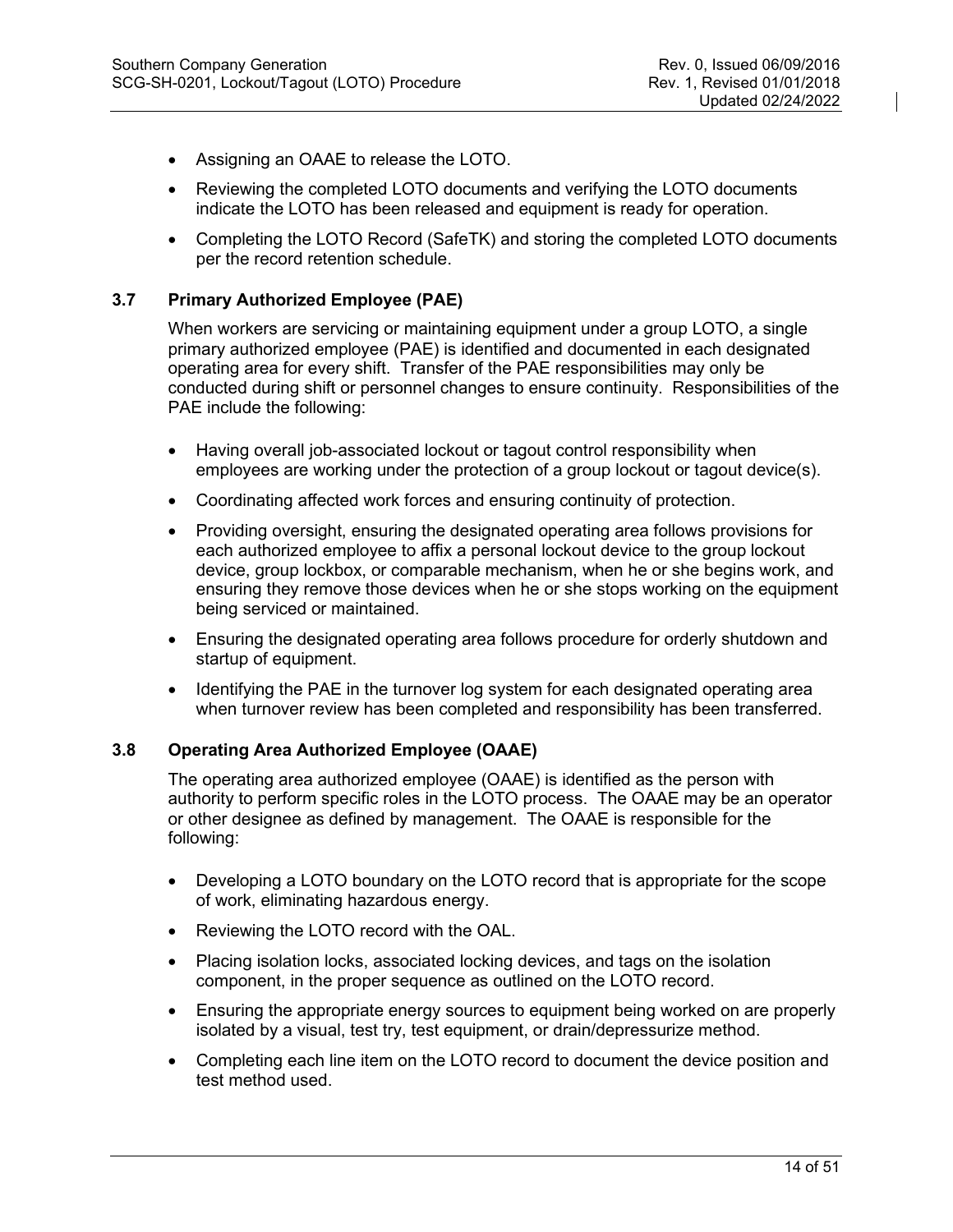- Removing the locking devices and restoring the equipment to the desired position as determined on the LOTO release record.
- Visually verifying personnel are not exposed to equipment before re-energizing equipment.
- Creating standards for approval by the LOTO administrator.

#### <span id="page-14-0"></span>**3.9 Verifier**

The verifier validates (through review) completion of the LOTO. The verifier may not reposition or remove any lockout device placed on equipment.

The verifier is responsible for the following:

- Verifying each device listed on the LOTO record is correctly tagged and locked per the LOTO record and the *Test Method* section is complete.
- Initialing and signing required sections of the LOTO record.
- Notifying the OAL immediately when any devices are discovered in conflict with the LOTO record.

# <span id="page-14-1"></span>**3.10 LOTO Holder**

The LOTO holder is an authorized employee/worker who may request LOTO and/or perform work on equipment held by LOTO. The LOTO holder is responsible for the following:

- Before securing any lock to the lockbox, gaining permission of the designated operating area and ensuring an operating area lock (orange) is secured.
- Reviewing the LOTO information; knowing and understanding the limitations and boundaries associated with the scope of work and LOTO record before locking on and off the appropriate lockbox or device as required, using an individual lock (blue).
- Prior to starting work, verifying by walkdown the LOTO is adequate for the work being performed, and equipment is properly isolated and safe for the work he or she intends to perform.
- Before beginning a new shift, verifying the LOTO is still active.
- Participating in prejob briefings to understand the scope of work and LOTO boundaries involved.
- Not changing or repositioning any LOTO isolation devices or removing any locks during the course of their work task.
- Immediately communicating any concerns noted with the LOTO boundaries or associated scope of work to the designated operating area.
- Immediately removing personal protective locks when work is complete and safe to return to service, or suspended.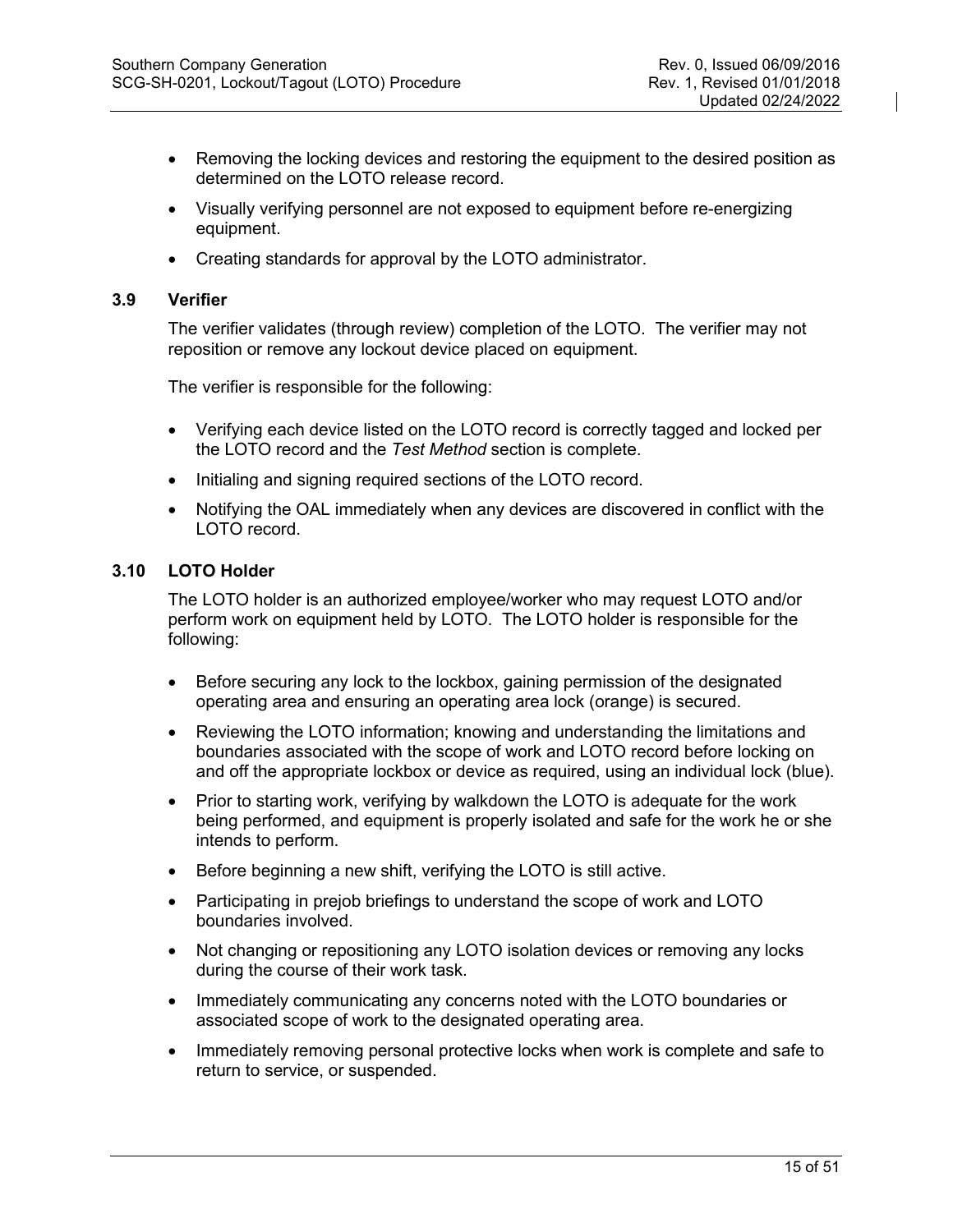• Prior to removing an individual lock, ensuring a coordinator lock is secured if work is not complete and safe to return to service.

# <span id="page-15-0"></span>**3.11 LOTO Coordinator**

The LOTO coordinator is an authorized employee/worker who may request LOTO and/or coordinate work on equipment held by LOTO workers. The LOTO coordinator is responsible for the following:

- Before securing any lock to the lockbox, gaining permission of the designated operating area and ensuring an operating area lock (orange) is secured.
- Reviewing the LOTO information; knowing and understanding the limitations and boundaries associated with the scope of work and LOTO record before locking on and off the appropriate lockbox or device as required, using a coordinator lock (green).
- Prior to starting work, verifying by walkdown the LOTO is adequate for the work being performed, and equipment is properly isolated and safe for the work he or she intends to perform.
- Before beginning a new shift, verifying the LOTO is still active.
- Participating in prejob briefings to understand the scope of work and LOTO boundaries involved.
- Changing or repositioning any LOTO isolation devices or removing any locks during the course of their work task as authorized by Maintenance Release LOTO.
- Immediately communicating any concerns noted with the LOTO boundaries or associated scope of work to the designated operating area.
- Controlling access to the satellite lockbox. Providing information (including limitations and boundaries associated with the scope of work and LOTO record) to all workers performing service or maintenance under the coordinator lock (green).
- Managing the installation and removal of third-party TPGs.
- Working with the designated operating area to track the issue and return of TPG tags.
- Securing an individual lock prior to performing any maintenance, inspection, or service of equipment controlled by an active LOTO.
- Removing all locks immediately when work is complete or suspended.
- Completing a Coordinator Continuity Transfer Record prior to taking responsibility of a coordinator lock and either having full understanding of work scope status or obtaining permission of the current LOTO coordinator.
- Securing a coordinator lock and LOTO information tag before removing the prior coordinator lock.

NOTE: The LOTO coordinator attaches the Coordinator Continuity Transfer Record to the appropriate lockbox or active LOTO file for the duration of the work. At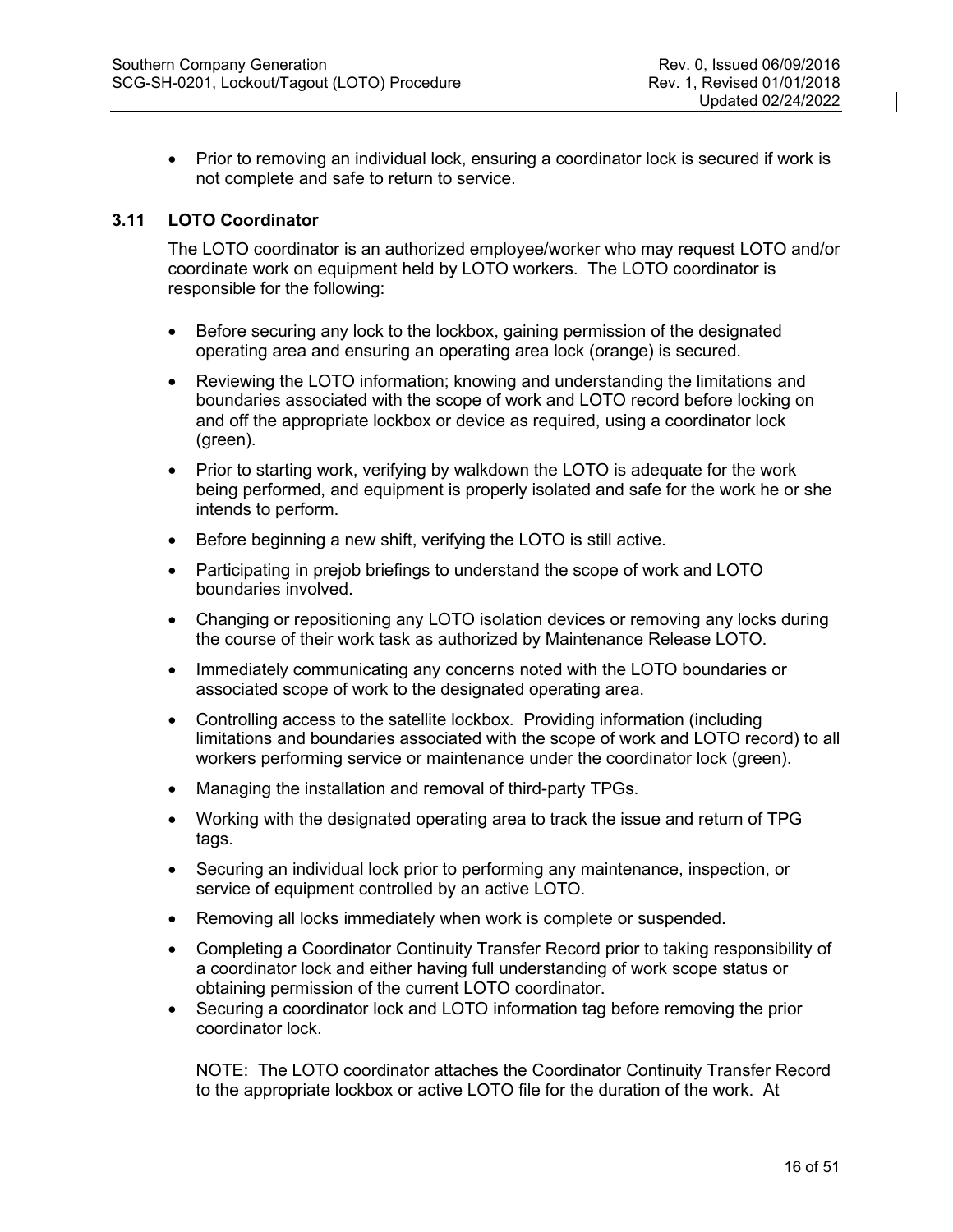completion of work, the LOTO coordinator returns the record to the DOA, retaining per Southern Company Records Retention Schedule.

#### <span id="page-16-0"></span>**3.12 Non-Listed Worker**

A non-listed worker is a worker performing service or maintenance under the direction of a LOTO coordinator. The non-listed worker shall be responsible for the following:

- Successfully completing LOTO awareness training.
- Knowing that equipment is not safe for performing service or maintenance unless a LOTO has been established and workers are locked on to the appropriate lockbox or device.
- Understanding their role in the LOTO procedure and implementing methods to ensure compliance with this procedure.
- Participating in prejob briefings to understand the scope of work and LOTO boundaries involved.
- Personally locking on and off the appropriate lockbox or device when required, but only after a coordinator lock (green) is secured. Only securing a personal protective lock to a hasp or yellow satellite box.
- Reviewing the LOTO information provided by the LOTO coordinator. Obtaining a copy of all requested LOTO documents.
- Knowing and understanding the limitations and boundaries associated with the scope of work and LOTO record before locking on and off the appropriate lockbox or device and performing work.
- Knowing they have the option, and are encouraged, to personally walk down the LOTO boundaries to ensure a safe work condition.
- Not changing or repositioning any LOTO isolation devices or removing any locks during the course of their work task.
- Stopping work when any deficiencies of the LOTO are identified or when concerns are noted with the LOTO boundaries or associated scope of work, and reporting immediately to the LOTO coordinator.
- Immediately removing personal protective locks when work is complete or suspended.

See *non-listed worker* definition for details on working under LOTO.

NOTE: Non-listed workers shall always secure personal protective locks on a hasp or yellow satellite box behind a coordinator lock (green). Non-listed workers shall not secure a lock directly to a master lockbox. Non-listed workers shall not secure a lock to any Southern Company LOTO device without the permission of the LOTO coordinator or additionally when a coordinator lock is not secured to that device.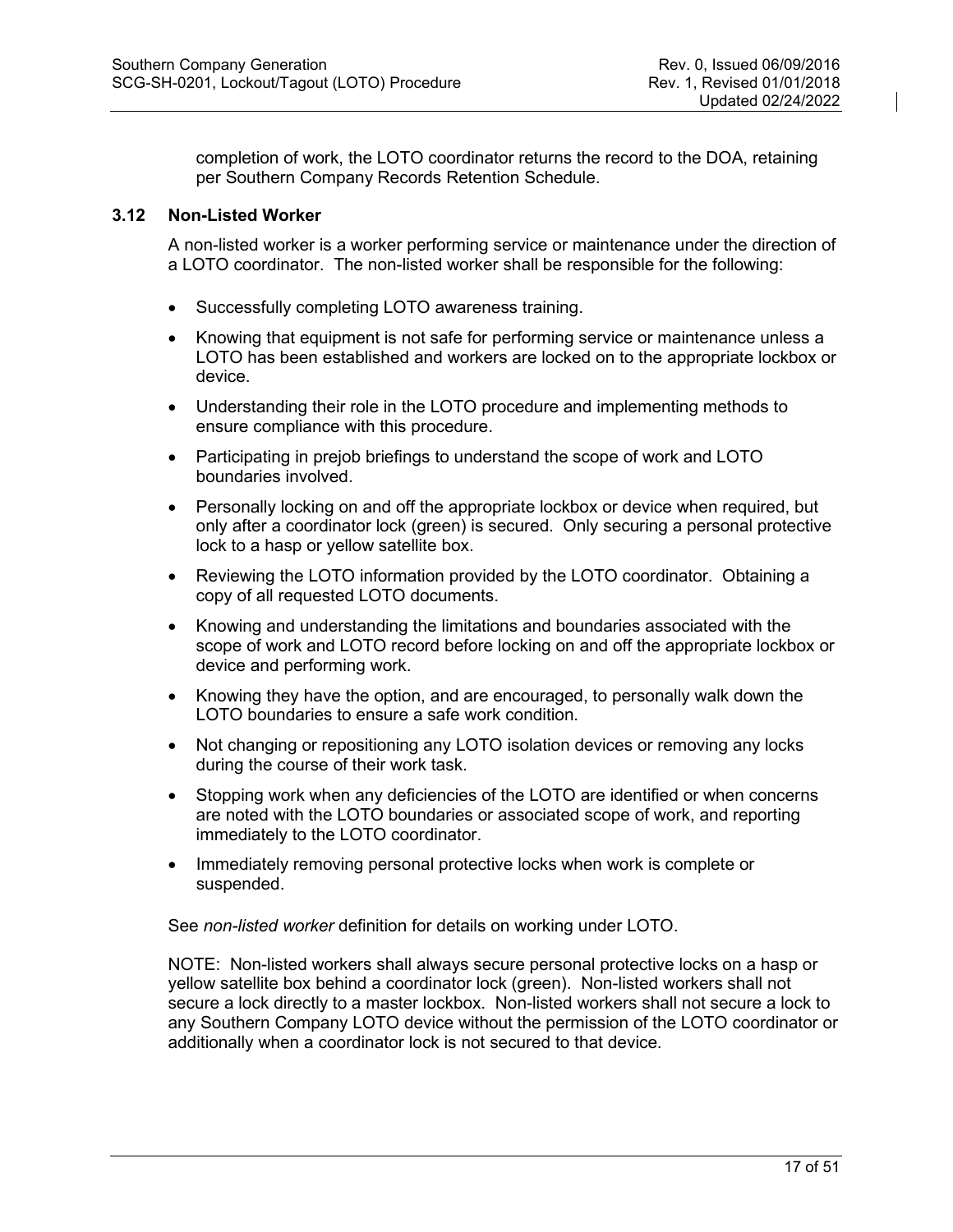# <span id="page-17-0"></span>**4.0 PROCEDURE**

# <span id="page-17-1"></span>**4.1 Routine Lockout/Tagout (LOTO)**

#### [Process Map](http://generationplaybook.southernco.com/Safety/Pages/Routine-Lockout-Tagout.aspx)

Routine LOTO defines the overall process for isolating equipment for servicing and maintenance in which the unexpected energizing or startup of the equipment, or release of stored energy, could harm employees. This process establishes minimum performance requirements for the control of such hazardous energy.

NOTE: All LOTO records shall be created and issued via the SafeTK software. In the event of an unscheduled software outage, each facility shall manually create and issue temporary LOTO records until the software returns to service. An index shall be kept of each record using a sequential log number for the designated operating area. All fields on each LOTO record shall be completed to include device descriptions and device number. Associated temporary LOTO tags shall contain at minimum the log number and date. See attachment C, Example Temporary LOTO Records, for an example of temporary LOTO records.

Existing active LOTO records shall be completed and retained in a temporary folder until SafeTK records are updated and documents can be filed per the record retention schedule.

#### <span id="page-17-2"></span>**4.2 Simple LOTO**

#### [Process Map](http://generationplaybook.southernco.com/Safety/Pages/Simple-LOTO.aspx)

Simple LOTO defines the process for applying individual locks directly to isolation devices by authorized workers to maintain local control of equipment under LOTO.

NOTE: If the work has not been completed and/or the equipment is not ready to be placed in service at the end of shift, or when the authorized employee leaves the facility, the OAL shall be contacted immediately and proceed to 4.3, Develop LOTO Record.

- 1. OAL selects the Simple LOTO record for the scope of work in software (SafeTK).
- 2. OAL assigns the authorized employee from the *LOTO Activated By* dropdown list (SafeTK) to execute the LOTO.
- 3. LOTO holder receives the LOTO simple record and executes according to the execution steps, then places devices in the isolation position, and installs individual locks (blue) and tags. Each step is installed to document execution.

*Proceed to 4.5, Verify Isolation.* 

NOTE: When executing a Simple LOTO, the LOTO Holder performs the duties of the OAAE in the Verify Isolation process.

- 4. LOTO holder signs the simple LOTO record (in the LOTO Activated By field) to document execution of the LOTO steps.
- 5. LOTO holder performs prejob briefing.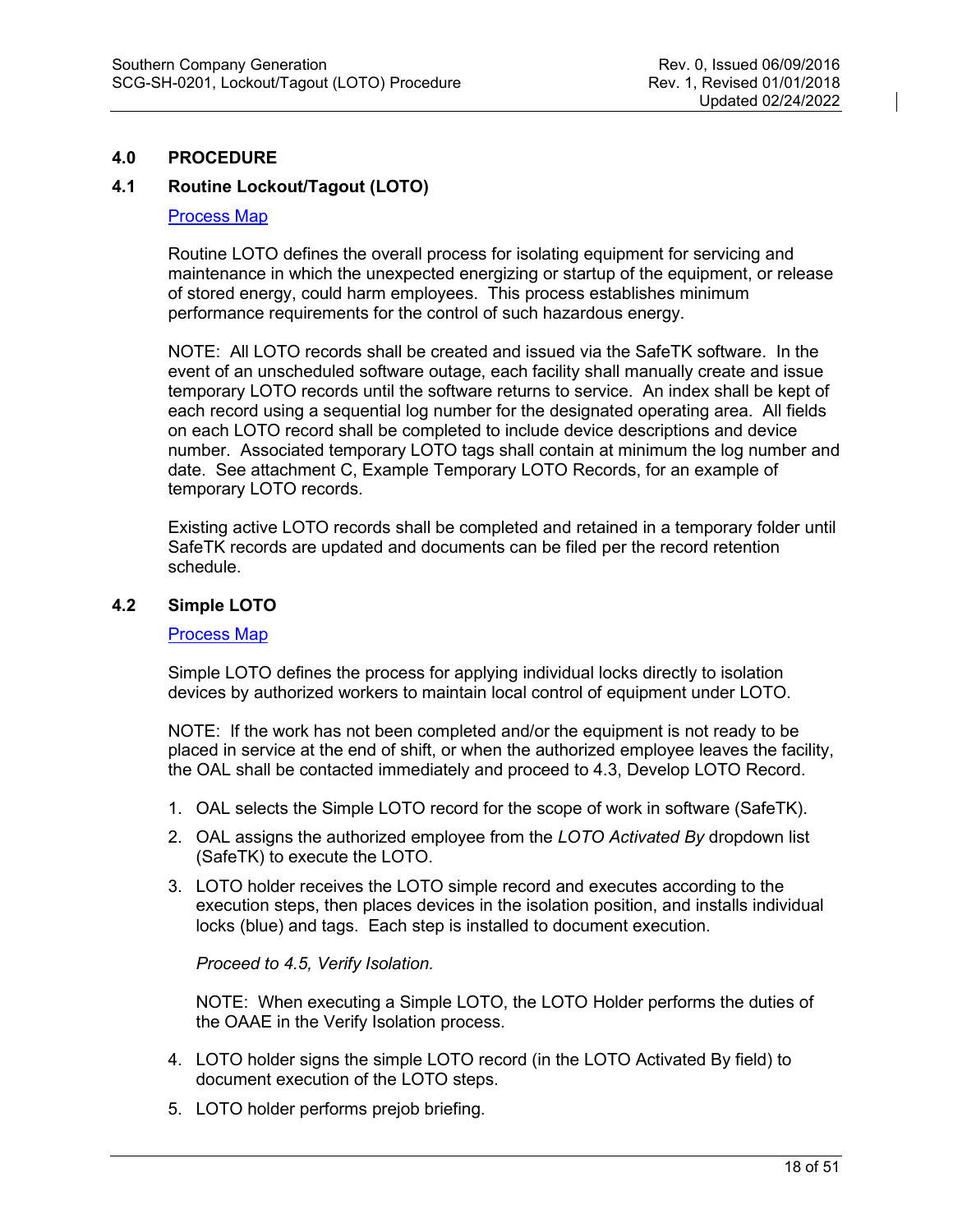- 6. LOTO holder performs maintenance activity.
- 7. LOTO holder determines if work is completed and equipment is safe to return to service.

*If yes, proceed to Step 8.*

*If no, proceed to 4.3, Develop LOTO Record.*

- 8. LOTO holder removes the locks from the isolation devices, positions, and initials each step according to the LOTO simple record (release).
- 9. LOTO holder signs the LOTO simple record (in the LOTO Released By field) to signify scope of work is complete and the equipment is released to Operations.
- 10. The OAL, along with the LOTO holder, reviews the returned documentation with the LOTO holder for completeness and ensures the proper number of tags has been returned.
- 11. OAL completes the LOTO (SafeTK) to document the simple LOTO is completed.
- 12. OAL files the original completed LOTO documents and retains per Southern Company Records Retention Schedule.

*End of process.*

#### <span id="page-18-0"></span>**4.3 Develop LOTO Record**

[Process Map](http://generationplaybook.southernco.com/Safety/Pages/Develop-LOTO-Record.aspx)

Develop LOTO Record defines the process for requesting and developing LOTO records identifying procedural steps to develop, document, and control potentially hazardous energy when employees are engaged in service and maintenance activities.

Employees shall request LOTO when performing servicing and/or maintenance activity on equipment in which the unexpected energizing, startup, or release of stored energy from the equipment could cause injury to employees.

- 1. Requestor identifies equipment to be worked on.
- 2. Requestor submits a LOTO request record (SafeTK) to outline the scope of work and equipment to be isolated for servicing or maintenance.

NOTE: If maintenance release or simple LOTO is required, begin Reason for LOTO field with "Maintenance Release" or "Simple LOTO."

- 3. OAL, along with the requestor, reviews the request and scope of work to ensure understanding. (SafeTK)
- 4. OAL determines if the equipment can be removed from service without interrupting unit operation.

*If yes, proceed to Step 5.*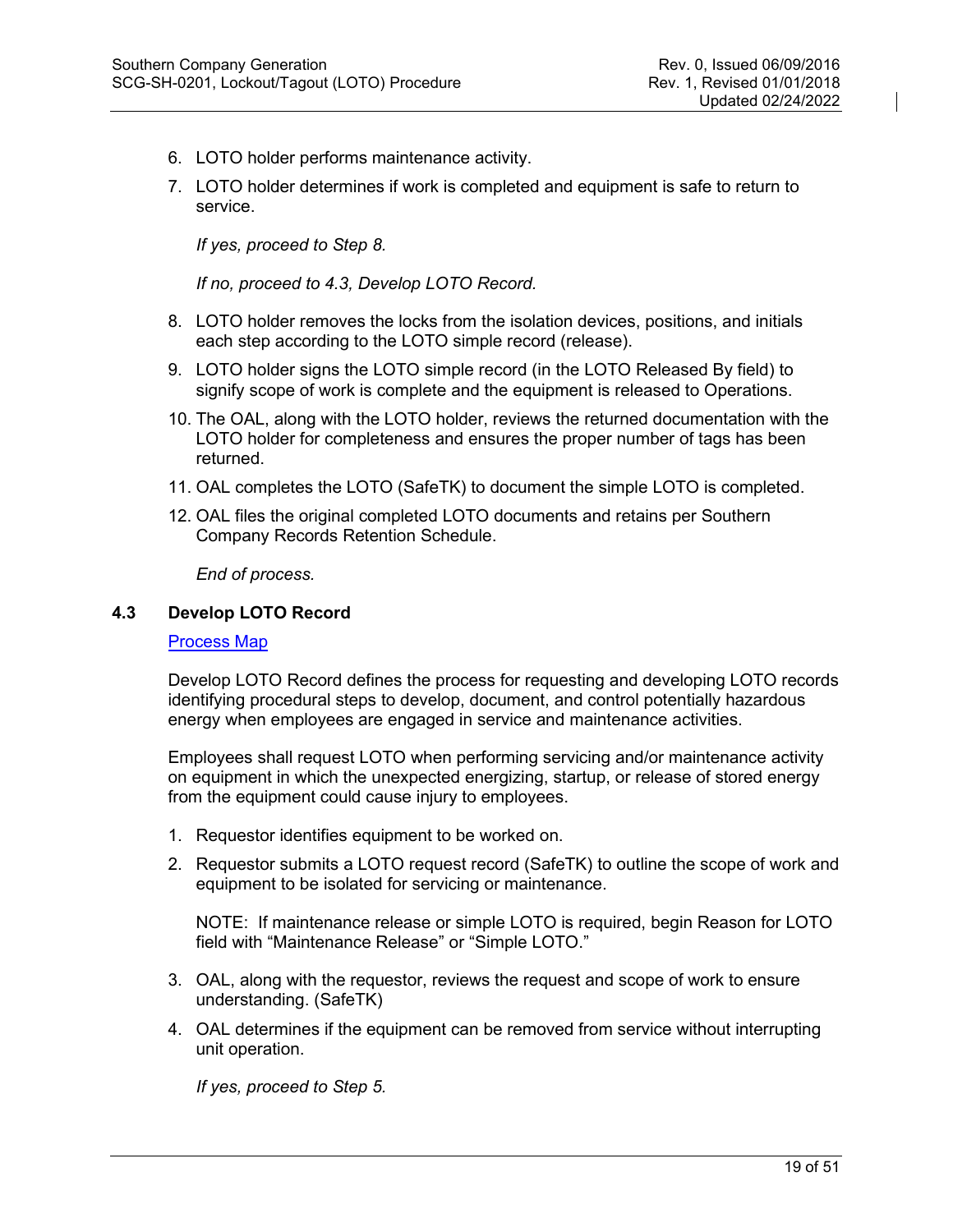*If no, proceed to Step 20.*

- 5. OAL approves LOTO Request (SafeTK).
- 6. OAAE reviews the LOTO request record and defines the isolated boundaries to match the scope of work.
- 7. OAAE searches the LOTO standards in database to determine if a standard already exists.

*If yes, proceed to Step 8.*

*If no, proceed to Step 9.*

8. OAAE selects the standard (SafeTK) to match the scope of work.

NOTE: If Maintenance Release, use satellite box and assign at least two additional separately keyed isolation locks.

- 9. OAAE creates the LOTO record and saves (SafeTK).
- 10. OAAE modifies the LOTO record (SafeTK).

NOTE: Indicate isolations on LOTO Isolation Record that will be used for Maintenance Release.

- 11. OAL reviews the LOTO record (SafeTK) to confirm the isolation boundaries match the scope of work.
- 12. OAL determines if request is for Simple LOTO.

*If yes, proceed to 4.2, Simple LOTO.*

*If no, proceed to Step 13.*

13. OAL determines whether to approve the LOTO for execution.

*If yes, proceed to Step 14* 

*If no, proceed to Step 6* 

- 14. OAL selects an available lockbox (SafeTK).
- 15. OAL assigns the authorized employee selected from the LOTO Isolation Executed By dropdown list (SafeTK) to execute the LOTO.
- 16. OAL assigns the authorized employee selected from the LOTO Isolation Verified By dropdown list (SafeTK) to verify the LOTO.

NOTE: If using independent verification and the name of the authorized employee is not available, manually complete this section as assigned in the Isolate Equipment Process (Step 17).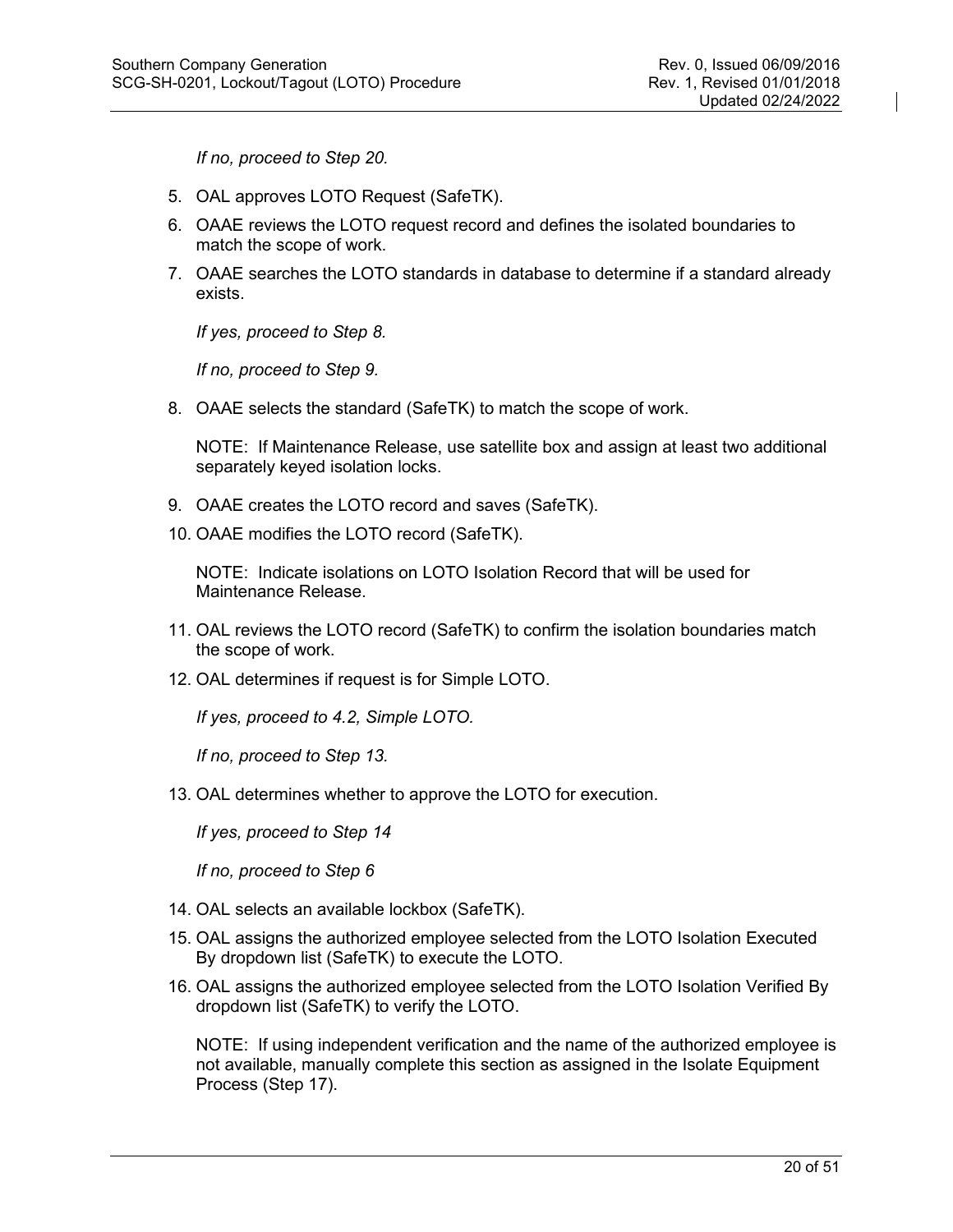17. OAL determines if a Maintenance Release is required.

*If yes, proceed to Step 18* 

*If no, proceed to Step 19*

- 18. OAL issues two single locks for the isolation devices associated with the maintenance release.
- 19. OAL approves the LOTO (SafeTK) and prints the forms and tags (issues) for the LOTO.

*Proceed to 4.4, Isolate Equipment* 

20. OAL notifies the requestor unit operations cannot support the request.

*End of Process* 

#### <span id="page-20-0"></span>**4.4 Isolate Equipment**

## [Process Map](http://generationplaybook.southernco.com/Safety/Pages/Isolate-Equipment.aspx)

Isolate Equipment defines the process for isolating (device positioning, locking, tagging, grounding, etc.) equipment when servicing and/or maintenance is performed by a crew, craft, department or other group (Group LOTO). All hazardous energy sources shall be isolated in such a manner as to prevent their inadvertent activation. Only approved energy isolating devices specifically provided by the facility for the purpose of controlling hazardous energy shall be used. Operating Area Authorized Employees shall be responsible for isolating equipment per the LOTO record as issued by the Operating Area Leader.

NOTE: Southern Company Generation Qualified Persons shall install temporary protective grounds (TPGs) per the identified steps on the LOTO record. TPGs shall be secured at minimum with an isolation lock on the ground side of the cable and tagged on both sides of the ground with a danger tag.

1. OAL determines if the concurrent verification is to be used per site-specific procedure.

*If yes, proceed to Step 2.* 

*If no, proceed to Step 3* 

- 2. OAL assigns a verifier to go with the LOTO executor (SafeTK).
- 3. OAAE receives the LOTO record and executes according to the execution steps, then places devices in the isolation position, and installs locks and tags. Each step is initialed to document execution.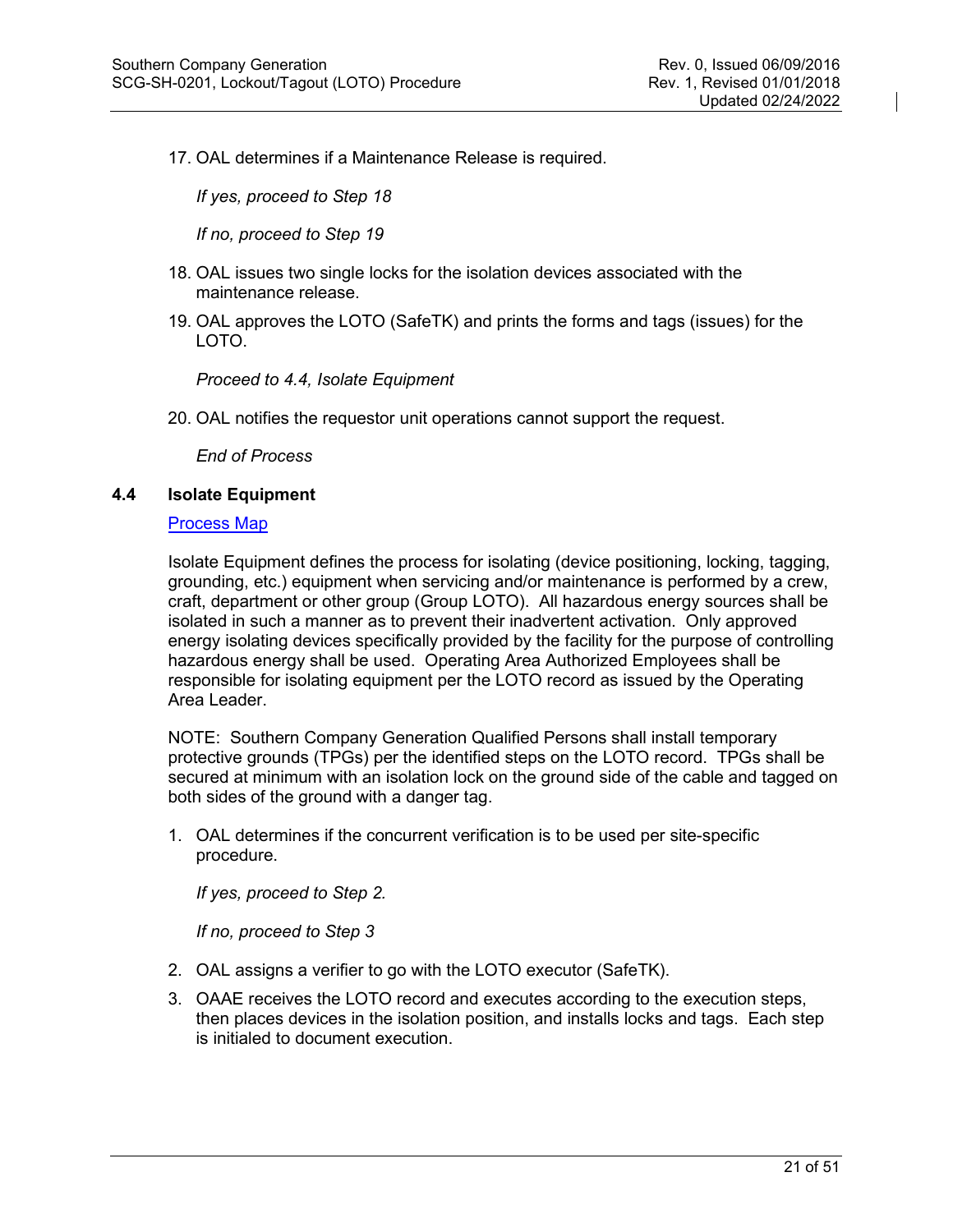NOTE: If any device requires an isolation test to be performed prior to securing a lockout device, proceed to 4.5, Verify Isolation, prior to securing isolation lock and tagout devices.

*Proceed to 4.5, Verify Isolation.* 

4. OAAE determines if internal grounds are required.

*If yes, proceed to Step 5.*

*If no, proceed to Step 8.*

- 5. OAL requests a qualified person to install internal grounds.
- 6. Prior to installing the grounds, the qualified person performs a walkdown and tests the conductor to verify absence of energy.

NOTE: Use device properly rated for voltage.

7. Qualified person, with guidance from the OAAE, installs the internal grounds.

Reference: SCG-SH-0230 Temporary Protective Grounds

- 8. OAAE signs the Executed By section of the LOTO Isolation Record and returns to OAL for review.
- 9. OAL reviews the completed LOTO Record with the OAAE to ensure completeness of the record and all steps are executed.
- 10. OAL determines if concurrent verification was performed.

*If yes, proceed to Step 11.*

*If no, proceed to Step 16.*

11. OAL determines if LOTO is a maintenance release.

*If yes, proceed to 4.7, Maintenance Release.* 

*If no, proceed to Step 12.*

- 12. OAL places the key(s) to the isolation devices in the master lockbox, then secures the master lockbox with an operating area lock.
- 13. OAL activates the LOTO Isolation Record (SafeTK).
- 14. OAL attaches the cover page to the master lockbox and places the associated LOTO record(s) in the active LOTO file.
- 15. OAL notifies the requestor the LOTO is active.

*Proceed to 4.6, Perform Work.*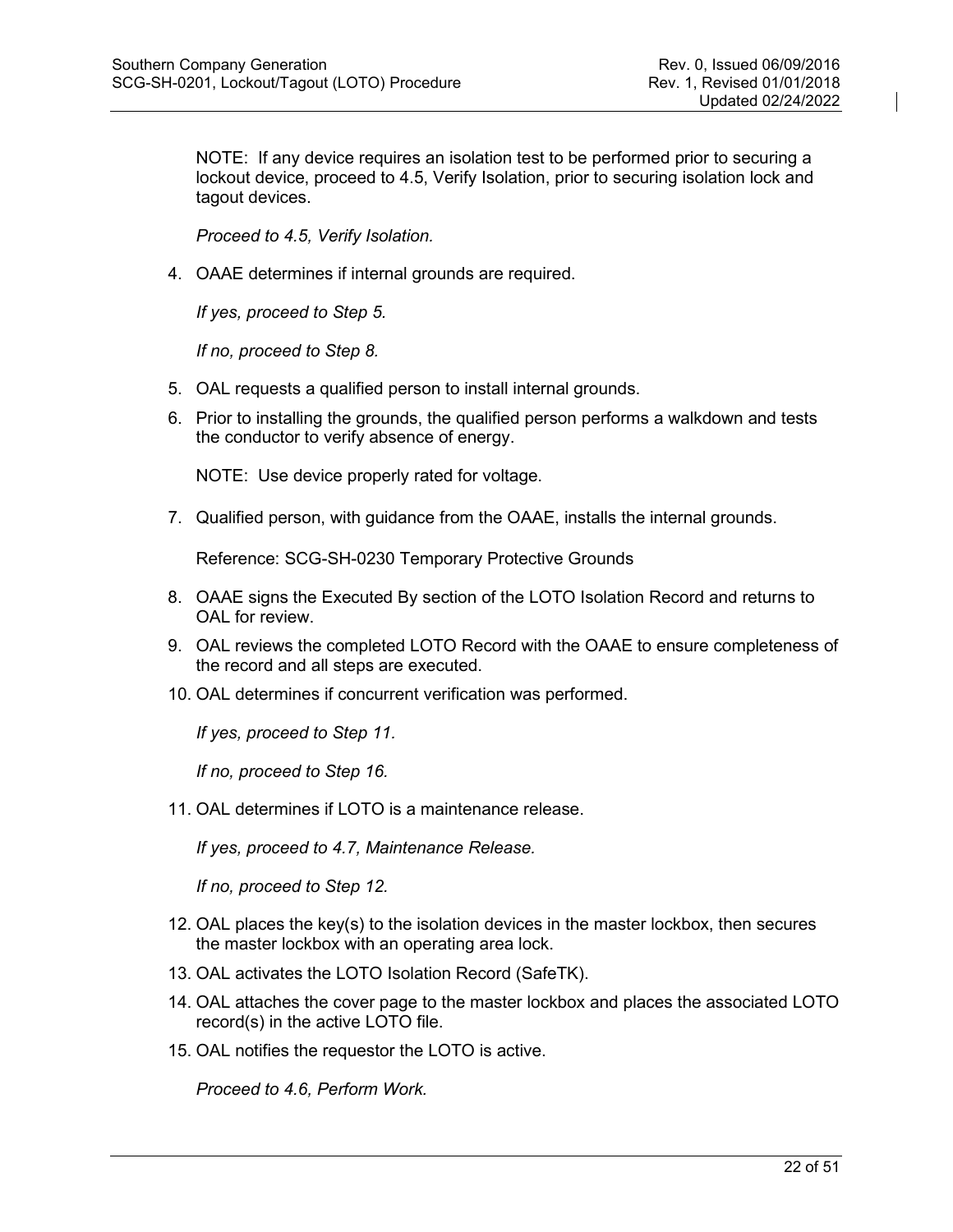- 16. OAL assigns a verifier for independent verification.
- 17. Verifier walks down the equipment per steps on the LOTO Isolation Record to confirm LOTO devices are properly installed on correct devices. The verifier initials that all devices are correct per LOTO Isolation Record.

NOTE: The verifier shall not reposition any devices as a part of this walkdown. If any portion of the LOTO record is in question, the verifier shall return to the OAL for resolution.

- 18. The verifier signs the LOTO Isolation Verified By field on the LOTO Isolation Record.
- 19. OAL reviews the completed LOTO Record with the verifier to ensure completeness of the record and all steps are verified.

*Proceed to Step 11.*

- 20. OAL reviews the boundary issue with the OAAE.
- 21. OAL determines if the boundary can be modified to resolve the boundary issue.

*If yes, proceed to Step 22.*

*If no, proceed to Step 24.*

- 22. OAL reviews boundary issue with the LOTO with the OAAE and revises LOTO record to resolve the boundary issue.
- 23. OAL determines if the boundary modification record is approved.

*If yes, proceed to Step 1.*

*If no, proceed to Step 24.*

24. OAL notifies a requestor the unit cannot support the isolation request.

*Proceed to 4.9, Release LOTO* 

#### <span id="page-22-0"></span>**4.5 Verify Isolation**

#### [Process Map](http://generationplaybook.southernco.com/Safety/Pages/Verify-Isolation.aspx)

Verify Isolation defines the process for ensuring the equipment is properly removed from service and that all stored and/or potentially hazardous or residual energy has been relieved, disconnected, or properly restrained.

The verifier shall not reposition or remove any lockout device placed on equipment. Any devices discovered in conflict with the LOTO record shall be identified and brought to the Operating Area Leader (OAL) for resolution.

The Operating Area Authorized Employee (OAAE) assigned to execute the LOTO record shall be responsible for verification of isolation.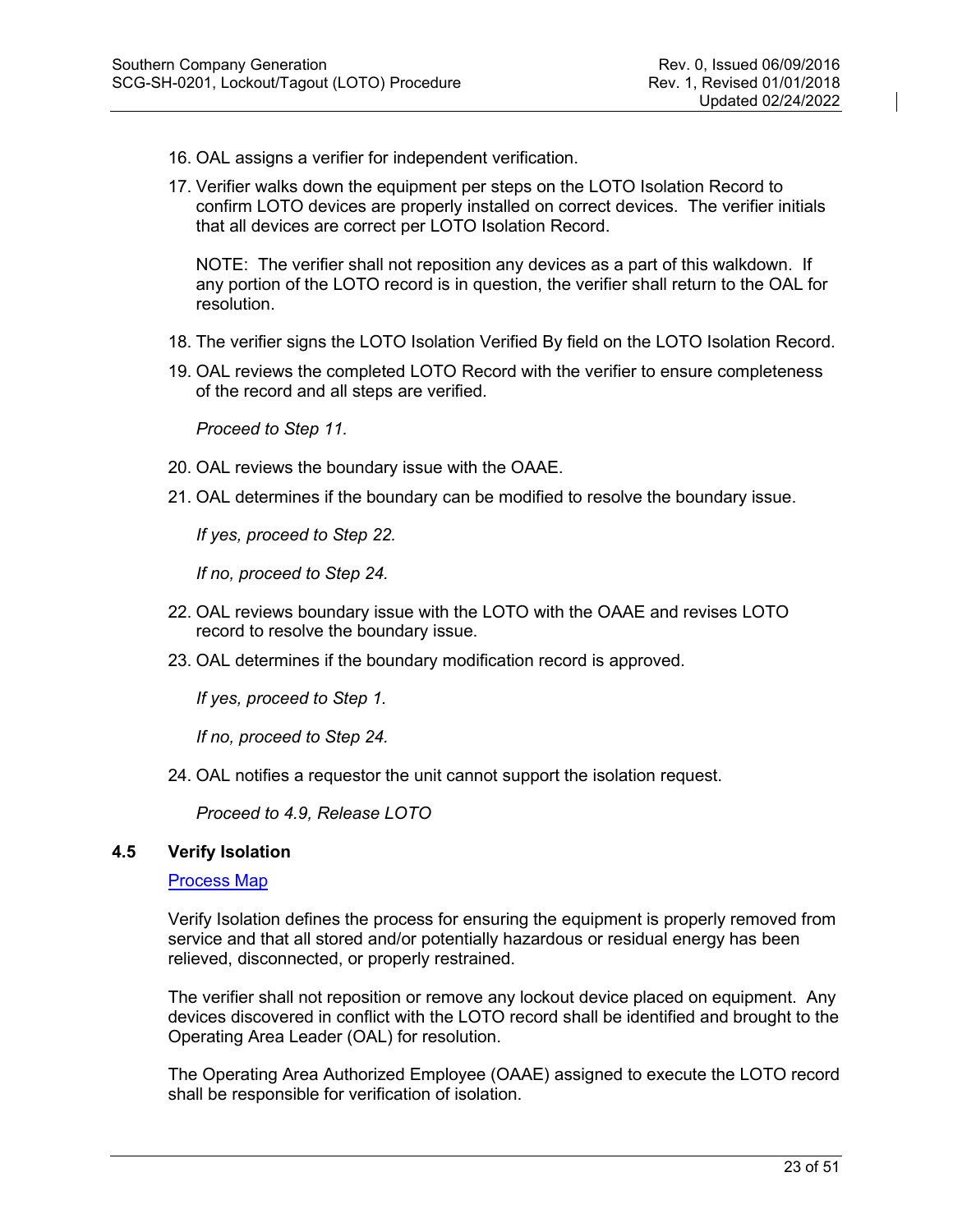1. OAAE determines if any isolation devices are electrical components.

*If yes, proceed to Step 2.*

*If no, proceed to Step 13.*

2. OAAE determines if it is possible to perform a visual inspection either through (1) ensuring an air gap exists between the source and equipment or (2) an installed voltage indicator to verify the absence of voltage.

NOTE: When an installed voltage indicator is used, the OAAE shall verify the voltage indicator is operating properly prior to performing the isolation step. If the voltage indicator is not working properly, it cannot be used as a verification method.

*If yes, proceed to Step 9.*

*If no, proceed to Step 3.*

3. OAAE determines if a test try will be performed.

*If yes, proceed to Step 10.*

*If no, proceed to Step 4.*

4. OAAE determines if test equipment can be used.

*If yes, proceed to Step 5.*

*If no, proceed to Step 6.*

5. The qualified employee will use test equipment to verify the absence of the energy and prove to the OAAE that hazardous energy is absent.

NOTE: Use a device properly rated for the voltage.

6. OAAE determines if hazardous energy is absent.

*If yes, proceed to Step 7.*

*If no, proceed to 4.4, Isolate Equipment (Step 22).* 

NOTE: If any required mechanical component by design cannot be tested for isolation, plant management will work with the appropriate personnel to establish safe work procedures for a system break prior to activating the LOTO.

Using a system break for an isolation test shall only be used until a permanent means for isolation test can be installed.

7. OAAE updates the Test Performed By section of LOTO Isolation Record to indicate the verification action performed.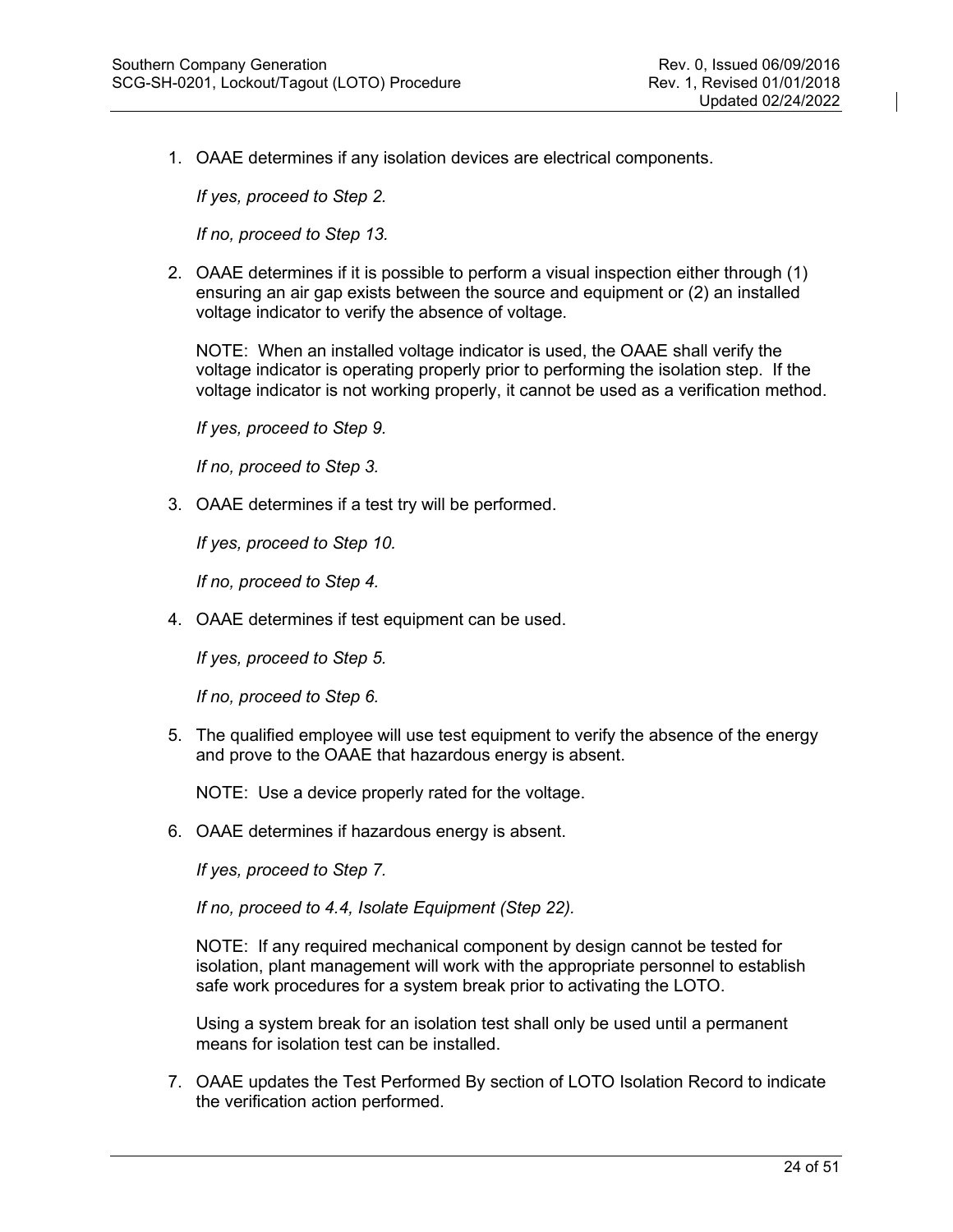NOTE: When isolation devices have an active LOTO in place (overlapping LOTO), it shall be assumed that the prior isolation test has not been compromised. The test method section shall be lined through and indicated as a visual test method. The test performed by section shall be initialed, and the prior active LOTO number shall be referenced in the notes section.

8. OAAE determines if a Simple LOTO record is used.

*If yes, proceed to 4.2, Simple LOTO (Step 12).*

*If no, proceed to 4.4, Isolate Equipment (Step 4).*

9. OAAE confirms absence of voltage by confirming a visual air gap exists or the voltage indicator validates an absence of voltage.

*If yes, proceed to Step 6.*

*If no, proceed to 4.4, Isolate Equipment (Step 22).* 

10. OAAE clears the area for the equipment that will be attempted to start.

NOTE: Ensure area around equipment is clear of hazards and all personnel in case the equipment should start inadvertently during the test try. Controls should be placed in the "stop" or "off" position following verification of a test try.

11. OAAE performs a test try by attempting to start the equipment using control devices.

NOTE: Attempt to start equipment. (Emergency stops and other interlocks should be checked to make sure they would not block the startup of the equipment.) If using a Start button for the try test, press the Stop button afterward.

12. OAAE determines if the equipment started.

*If yes, proceed to 4.4, Isolate Equipment (Step 22).* 

*If no, proceed to Step 7.*

13. OAAE verifies the system or device is drained, depressurized, and safe for work. Verification can be confirmed by using a pressure gauge, drain, vent, or equivalent method.

*Proceed to Step 6.*

# <span id="page-24-0"></span>**4.6 Perform Work**

#### [Process Map](http://generationplaybook.southernco.com/Safety/Pages/Perform-Work.aspx)

Perform Work defines the process for all workers to ensure an energy isolating device remains in a safe position and prevents the energization of equipment while performing servicing or maintenance activities.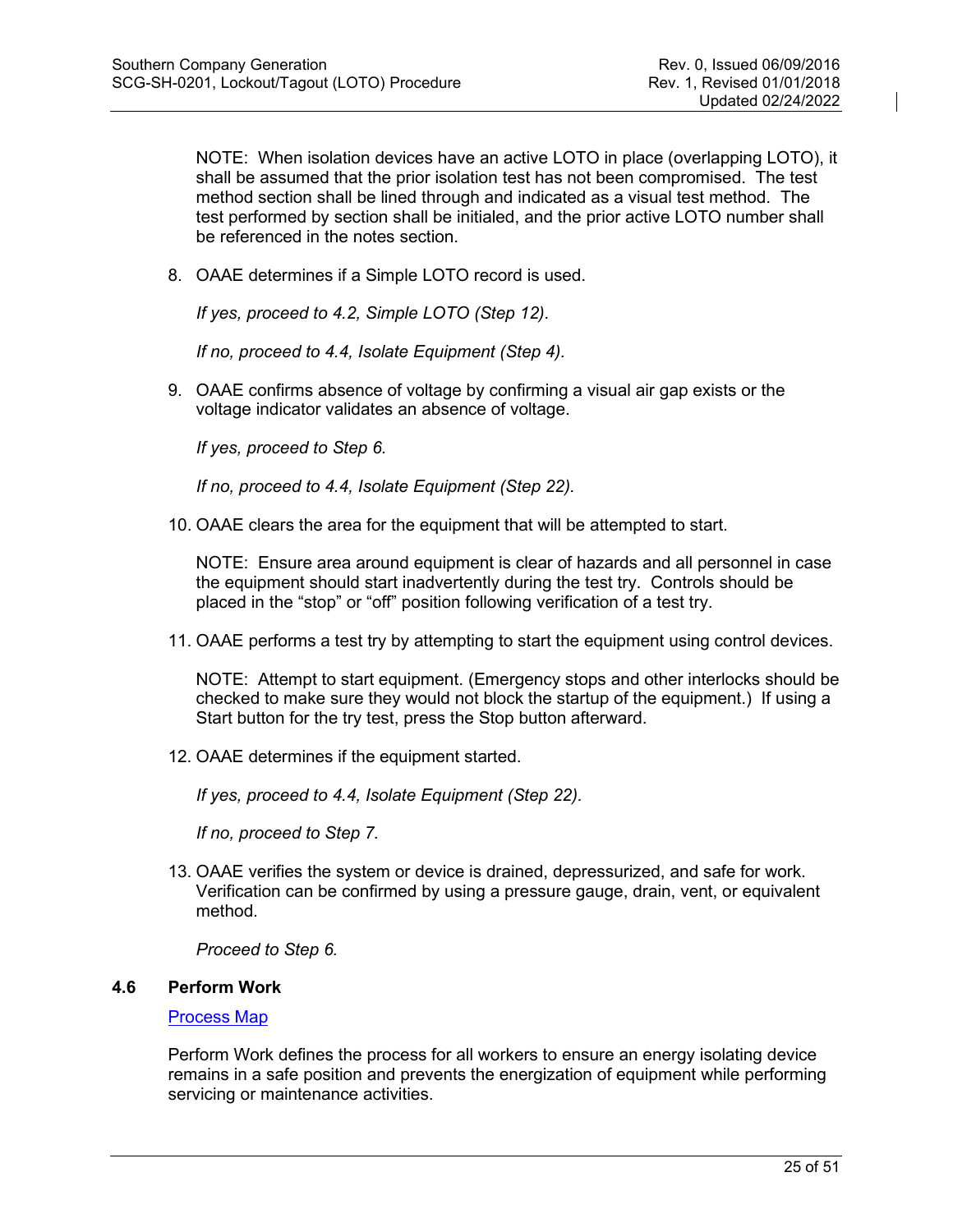- 1. LOTO Holder selects the LOTO and verifies with DOA the selected LOTO matches the scope of work.
- 2. LOTO Holder secures the master lockbox with an individual or coordinator lock.
- 3. LOTO Holder determines if third-party grounds are required.

*If yes, proceed to step 4.*

*If no, proceed to step 15.*

- 4. LOTO Holder obtains TPG tags (orange) from the OAL.
- 5. OAL indicates (SafeTK) the LOTO coordinator's name and time/date the tags were issued. The TPG Tag Tracking index remains in the electronic file as part of the LOTO documentation.

NOTE: The LOTO coordinator shall request TPG tags (orange) from the OAL in the designated operating area. The OAL shall prepare the appropriate number of TPG tags (orange) by writing the associated LOTO and tag number on the tag(s) in ink.

- 6. LOTO holder performs a prejob briefing with the third-party qualified person.
- 7. Third-party qualified person secures lockbox (hasp or satellite as needed) behind the coordinator lock with a non-listed (contractor or visitor) lock.
- 8. Third-party qualified person performs walkdown with the LOTO holder and verifies the absence of energy.

NOTE: Use device properly rated for voltage.

- 9. Third-party qualified person installs grounds and TPG tags (orange).
- 10. LOTO holder performs work with all workers.
- 11. LOTO holder determines if testing is required.

*If yes, proceed to 4.11, Testing.*

*If no, proceed to Step 12.*

12. LOTO holder determines if work is complete.

*If yes, proceed to 4.8, Work Completed.*

*If no, proceed to Step 13.*

13. LOTO holder determines if a boundary modification is needed.

*If yes, proceed to Step 14.*

*If no, proceed to Step 10.*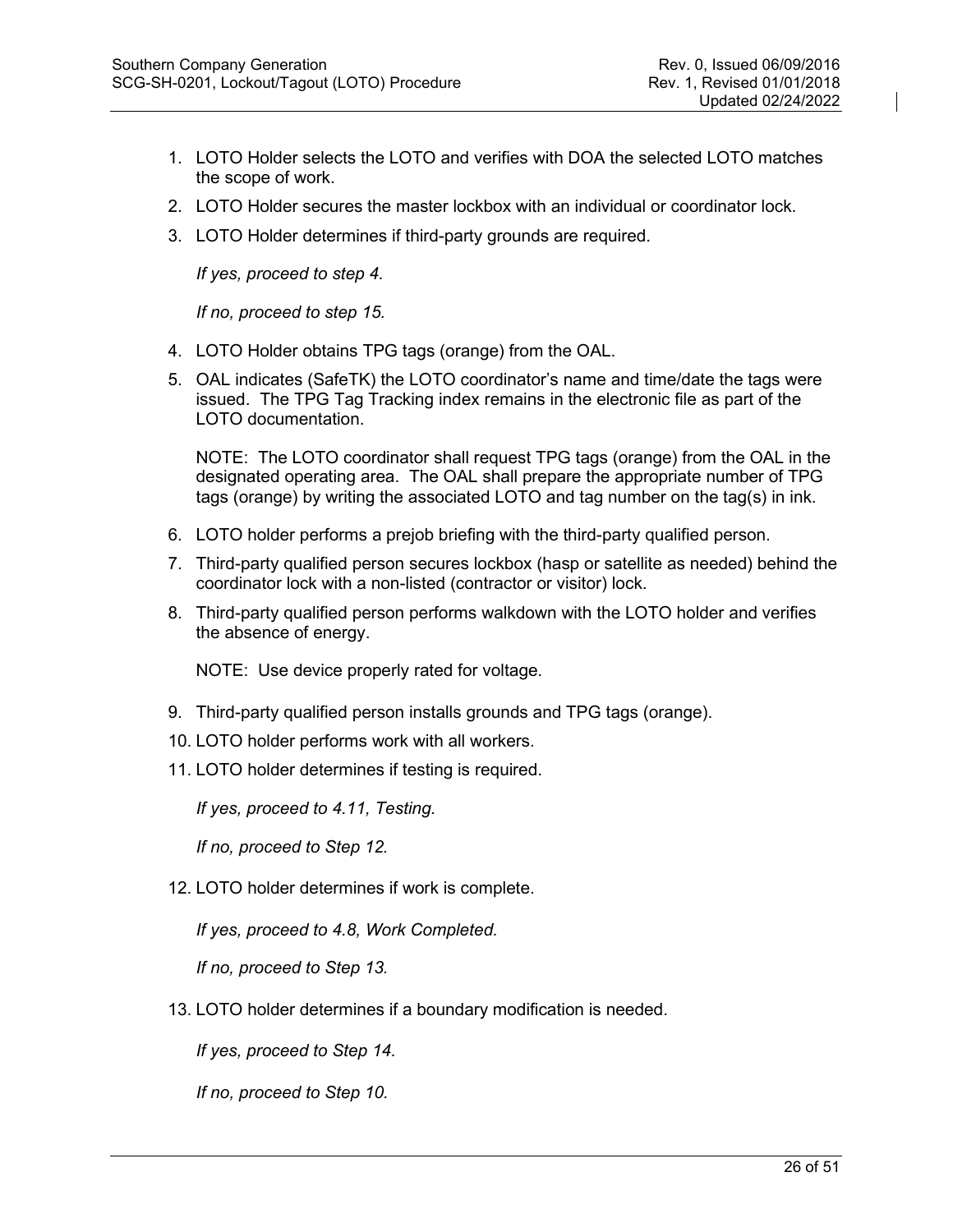14. LOTO holder determines if a decreased boundary is needed.

*If yes, proceed to 4.10, Suspend Work* 

*If no, proceed to 4.12, Modify Boundary*

- 15. LOTO holder performs a prejob briefing.
- 16. LOTO holder performs a walkdown.
- 17. LOTO holder determines if they will coordinate the LOTO for other workers.

*If yes, proceed to Step 18.*

*If no, proceed to Step 10.*

- 18. LOTO holder performs a prejob briefing with all workers involved in servicing and maintenance activity.
- 19. Non-listed worker secures lockout device behind the coordinator lock with a personal protective lock.

NOTE: Each worker may determine to his or her satisfaction the appropriate isolations are in place and the isolations are secure for the task in which he or she is involved. A copy of the LOTO record shall be provided when requested.

NOTE: If non-listed worker, follow 4.13, Non-Listed/Visitor Lock, to obtain lock.

*Proceed to Step 10.*

# <span id="page-26-0"></span>**4.7 Maintenance Release**

#### [Process Map](http://generationplaybook.southernco.com/Safety/Pages/Maintenance-Release.aspx)

Maintenance Release defines the process for when a LOTO coordinator needs local control to operate equipment under LOTO to perform an assigned maintenance activity such as jogging, rotating, or intermittently moving the equipment. Examples include rotating an air heater to replace baskets and rotating intake water screens to replace or repair them.

A maintenance release authorizes a LOTO coordinator holding stated equipment under LOTO to operate the equipment only when the following condition has been met:

A minimum of two isolation devices have been identified and shall be used to isolate and control equipment under the maintenance activity. The isolation devices shall remain under the exclusive control of the LOTO coordinator via independently keyed isolation locks and satellite box.

Only one person may hold a maintenance release on a piece of equipment or component at one time.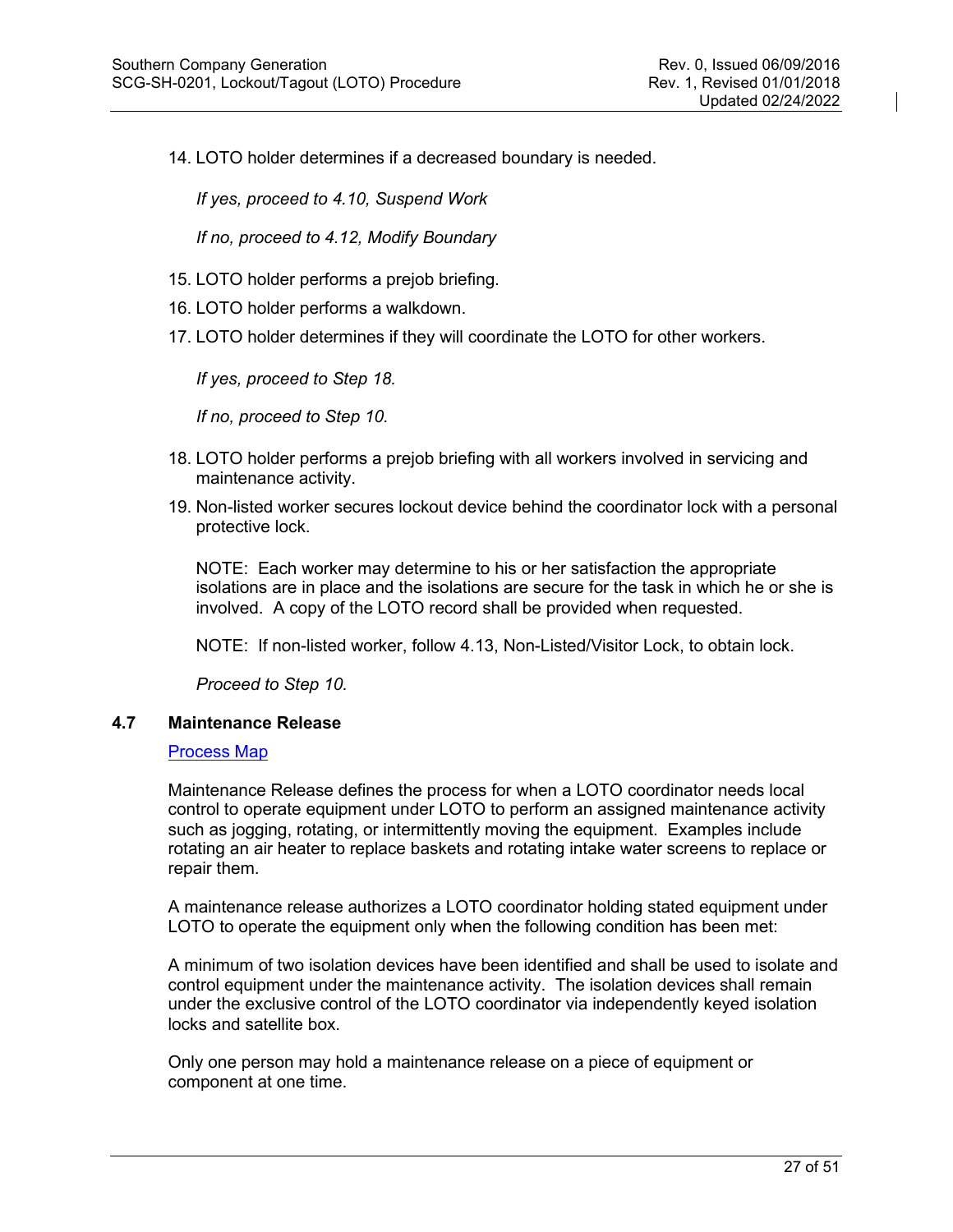1. OAL secures all nonmaintenance release isolation keys in master lockbox with operations lock

NOTE: OAL restricts access to master lockbox ensuring other workers understand the LOTO boundary does not include the devices associated with the maintenance release.

- 2. OAL places maintenance release isolation keys in satellite lockbox.
- 3. LOTO coordinator secures coordinator lock to satellite lockbox.
- 4. OAL activates LOTO isolation record (SafeTK).
- 5. OAL attaches the completed LOTO isolation record to lockboxes. OAL attaches original LOTO isolation record to the master lockbox and a copy of the record to the satellite box, then places a cover page for the LOTO on each lockbox.
- 6. OAL notifies requestor that LOTO is placed.
- 7. LOTO coordinator relocates satellite lockbox to work area. The satellite lockbox will remain in the maintenance release work area under the exclusive control of the LOTO coordinator for the duration of the job.
- 8. LOTO coordinator controls access to maintenance release work area.

NOTE: Use barricade procedure to secure the area and control access.

9. LOTO coordinator conducts prejob briefing with all workers involved in maintenance release activities.

NOTE: LOTO coordinator shall document and communicate process for securing and releasing locks during maintenance release.

A briefing with the immediate work group shall address:

- The person(s) who shall operate the controls. When working around the clock, a person shall be identified for each shift.
- The means of controlling access to the work area.
- The type of communication method that shall be used to notify others in his or her work group to clear the area prior to energizing the equipment.
- Each person's communication method to respond back that he or she has taken a safe position that shall prevent him or her from making or coming in contact with rotating or energized equipment.
- 10. Workers secure satellite lockbox with personal protective locks.
- 11. Workers perform maintenance activity with the LOTO coordinator.
- 12. LOTO coordinator determines if additional maintenance release activity is required.

*If yes, proceed to Step 13.*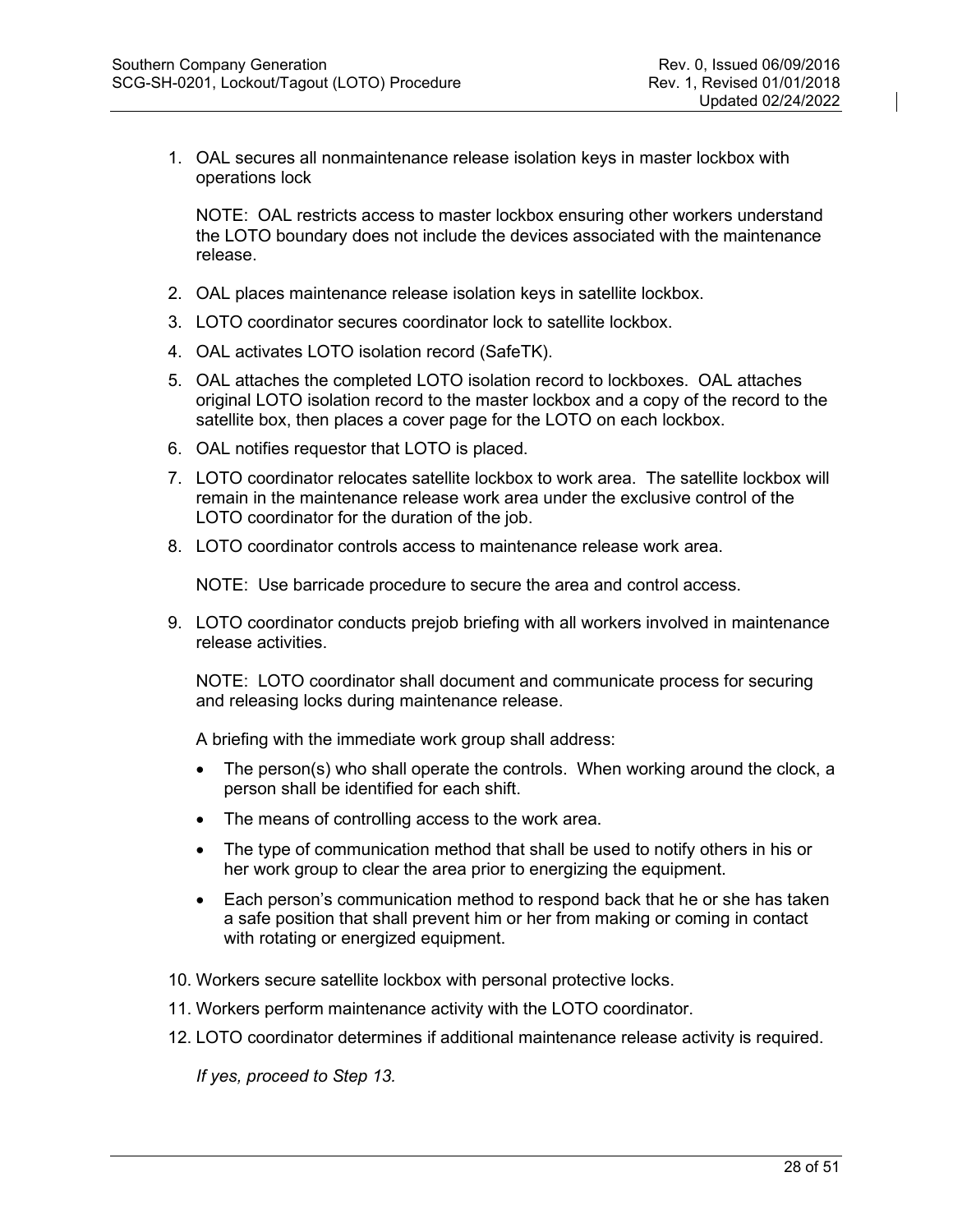*If no, proceed to 4.8, Work Completed.*

NOTE: If Maintenance Release activity is completed prior to other work on the associated LOTO, the isolation devices shall be placed in the position indicated on the Isolation Record and secured with isolation locks and tags. The keys shall be returned to the Designated Operating Area and placed in the master lockbox by the OAL until all work activity is complete and ready to return to service.

- 13. Workers remove personal locks from satellite box.
- 14. LOTO coordinator removes coordinator lock from satellite lockbox and obtains keys for maintenance release.
- 15. LOTO coordinator removes isolation locks and tags.
- 16. Worker repositions equipment for maintenance activity.
- 17. LOTO coordinator isolates, tags, and locks devices per LOTO Isolation Record.
- 18. LOTO coordinator places the keys to the maintenance isolation locks in satellite lockbox and secures with a coordinator lock.

*Proceed to Step 10.*

# <span id="page-28-0"></span>**4.8 Work Completed**

#### [Process Map](http://generationplaybook.southernco.com/Safety/Pages/Work-Completed.aspx)

Work Completed defines the process for removing workers from an active LOTO following the completion of all servicing and maintenance activities.

1. Workers remove non-listed personal protective locks.

NOTE: If non-listed/visitor lock is used and no longer needed, follow 4.13, Non Listed/Visitor Lock. LOTO holder determines if coordinating other workers.

*If yes, proceed to Step 3.*

*If no, proceed to Step 11.*

2. LOTO coordinator verifies all personal protective locks are removed.

NOTE: Excluding qualified person locks.

3. LOTO coordinator determines if third-party grounds are installed.

*If yes, proceed to Step 5.*

*If no, proceed to Step 10.*

4. Third-party qualified person removes grounds and TPG tags, and returns tags to LOTO coordinator.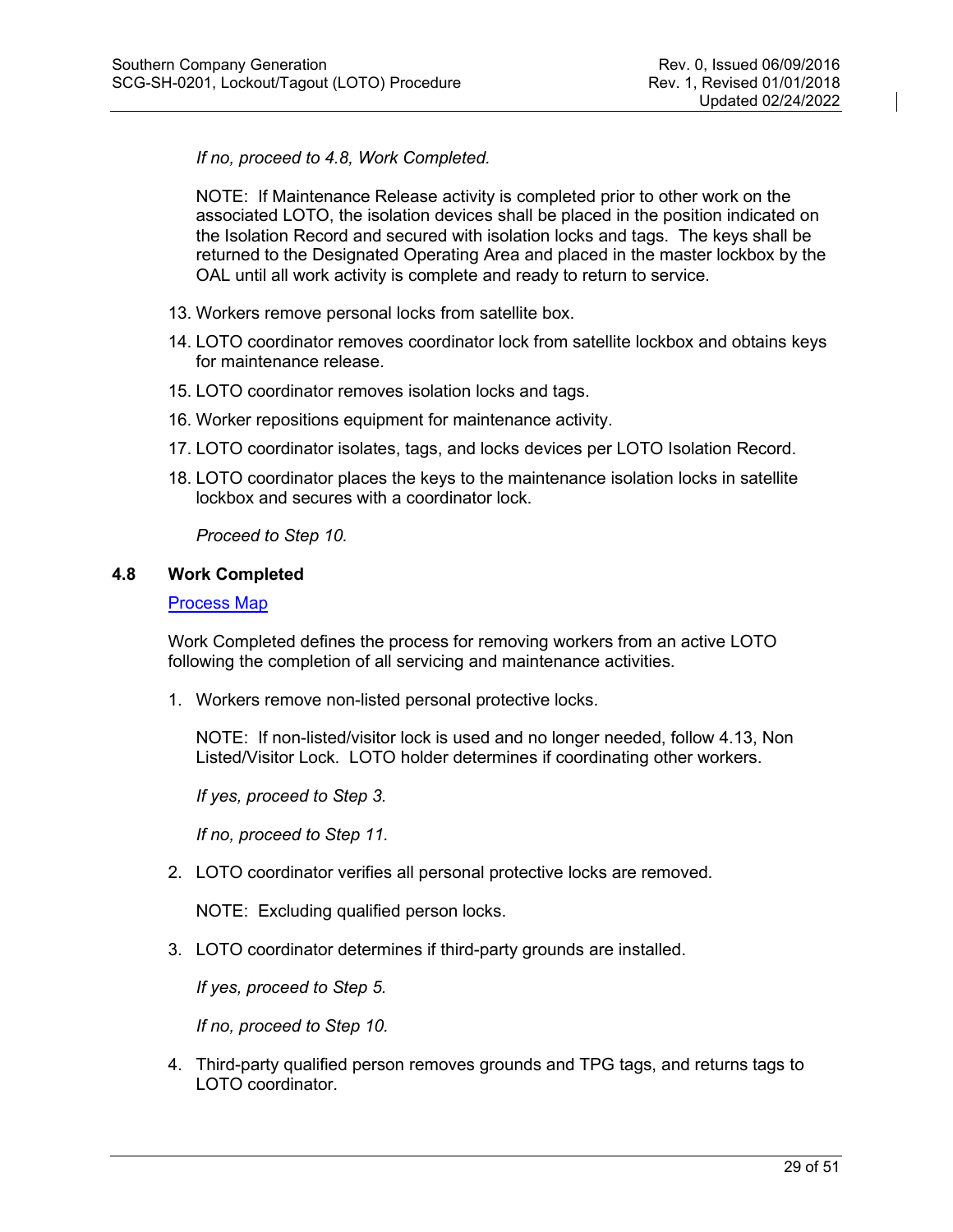- 5. LOTO coordinator returns TPG tags to the DOA.
- 6. OAL indicates each TPG tags returned in tool (SafeTK).
- 7. Third-party qualified persons remove lock(s).
- 8. LOTO coordinator verifies all personal protective locks have been removed.
- 9. LOTO coordinator verifies all personnel are clear of work area.

NOTE: Collect tools from work area.

10. LOTO holder determines if equipment is safe to return to service.

NOTE: If any equipment is left in a condition not safe to return to service, all LOTO holders shall remain locked to the master lockbox until a LOTO coordinator responsible for the servicing or maintenance activities can maintain continuity by securing a coordinator lock.

NOTE: The LOTO Holder shall assign a coordinator associated with the specific scope of work.

*If yes, proceed to Step 12.*

*If no, proceed to Step 13.*

11. LOTO holder removes individual lock and/or LOTO coordinator removes coordinator lock from lockbox.

*Proceed to 4.9, Release LOTO.*

- 12. LOTO coordinator installs coordinator lock.
- 13. LOTO coordinator determines if work should be suspended for testing.

*If yes, proceed to 4.10, Suspend Work (step 2).*

*If no, proceed to 4.6, Perform Work.*

#### <span id="page-29-0"></span>**4.9 Release LOTO**

[Process Map](http://generationplaybook.southernco.com/Safety/Pages/Release-LOTO.aspx)

Release LOTO defines the process for restoring equipment to normal production operations.

1. OAL determines if all LOTO holder locks are removed.

*If yes, proceed to Step 2.*

*If no, proceed to 4.14, Lock Emergency Removal.*

*2.* OAL releases LOTO (SafeTK).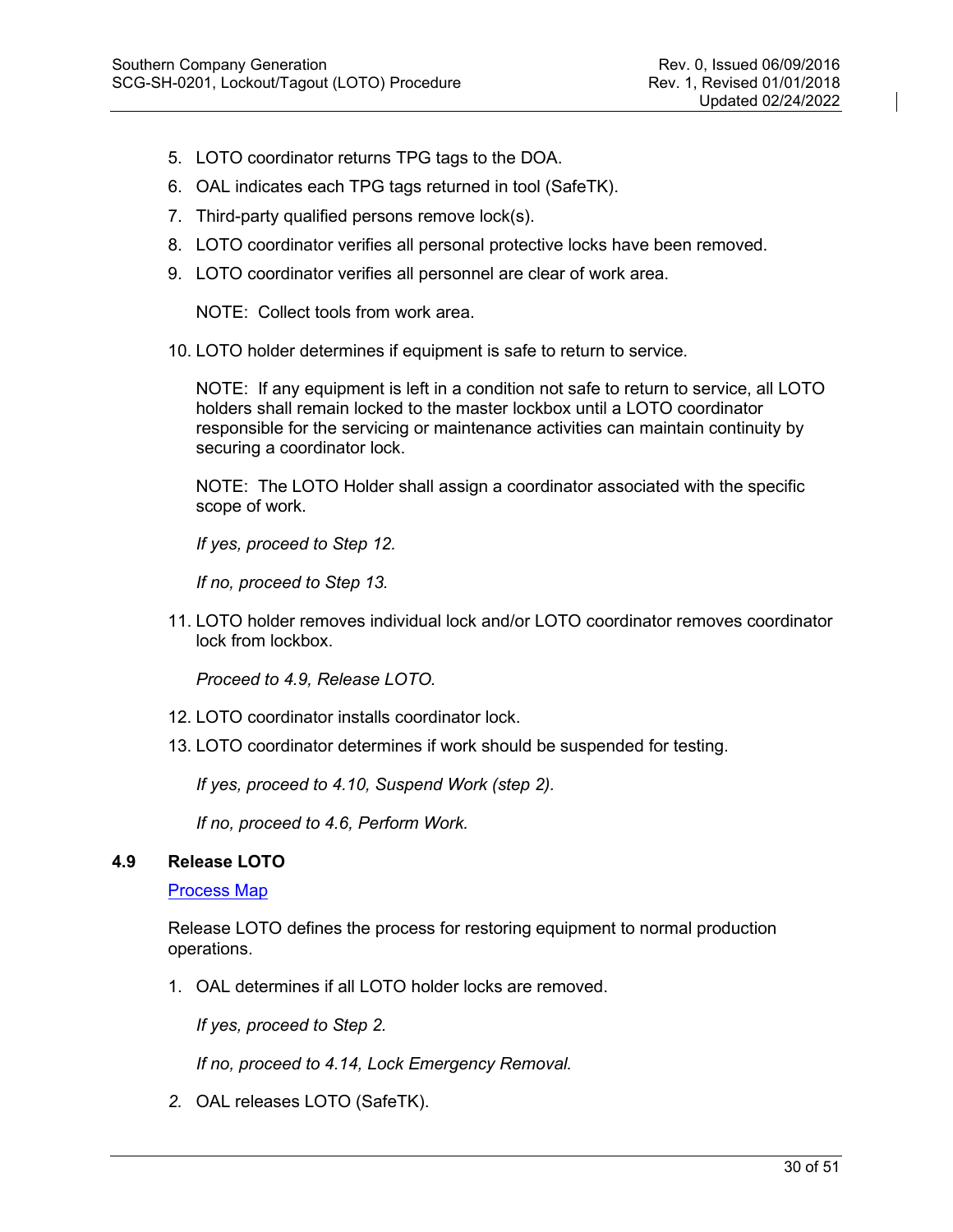- 3. OAL assigns OAAE to release LOTO (SafeTK).
- 4. OAL issues LOTO Release Record (SafeTK).
- 5. OAL removes operating area lock from lockbox and issues keys for items to release.
- 6. OAL determines if internal grounds require removal.

*If yes, proceed to Step 7.*

*If no, proceed to Step 9.*

- 7. OAL requests electrician to remove internal grounds.
- 8. Qualified person removes internal grounds with OAAE.
- 9. OAAE removes locks and tags, and repositions and initials each step per LOTO record.
- 10. OAAE signs LOTO Released By section of LOTO Release Record.
- 11. OAAE verifies all locks returned and stores lockbox.
- 12. OAL accounts for and disposes of all tags.
- 13. OAL completes LOTO (SafeTK).
- 14. OAL files original completed LOTO documents and retains per Southern Company Records Retention Schedule.

*End of process.*

#### <span id="page-30-0"></span>**4.10 Suspend Work**

#### [Process Map](http://generationplaybook.southernco.com/Safety/Pages/Suspend-Work.aspx)

Suspend Work defines the process for removing workers from an Active LOTO to support testing or a reduced boundary.

1. LOTO coordinator determines if third-party TPGs are installed.

*If yes, proceed 4.8, Work Completed (Step 6).*

*If no, proceed to Step 2.*

- 2. LOTO coordinator verifies all workers have removed locks.
- 3. LOTO holder verifies all personnel are clear of work area.

NOTE: Collect tools from work area.

- 4. LOTO holder removes lock from lockbox.
- 5. OAL places lockbox(es) in a secure area to prevent access by workers.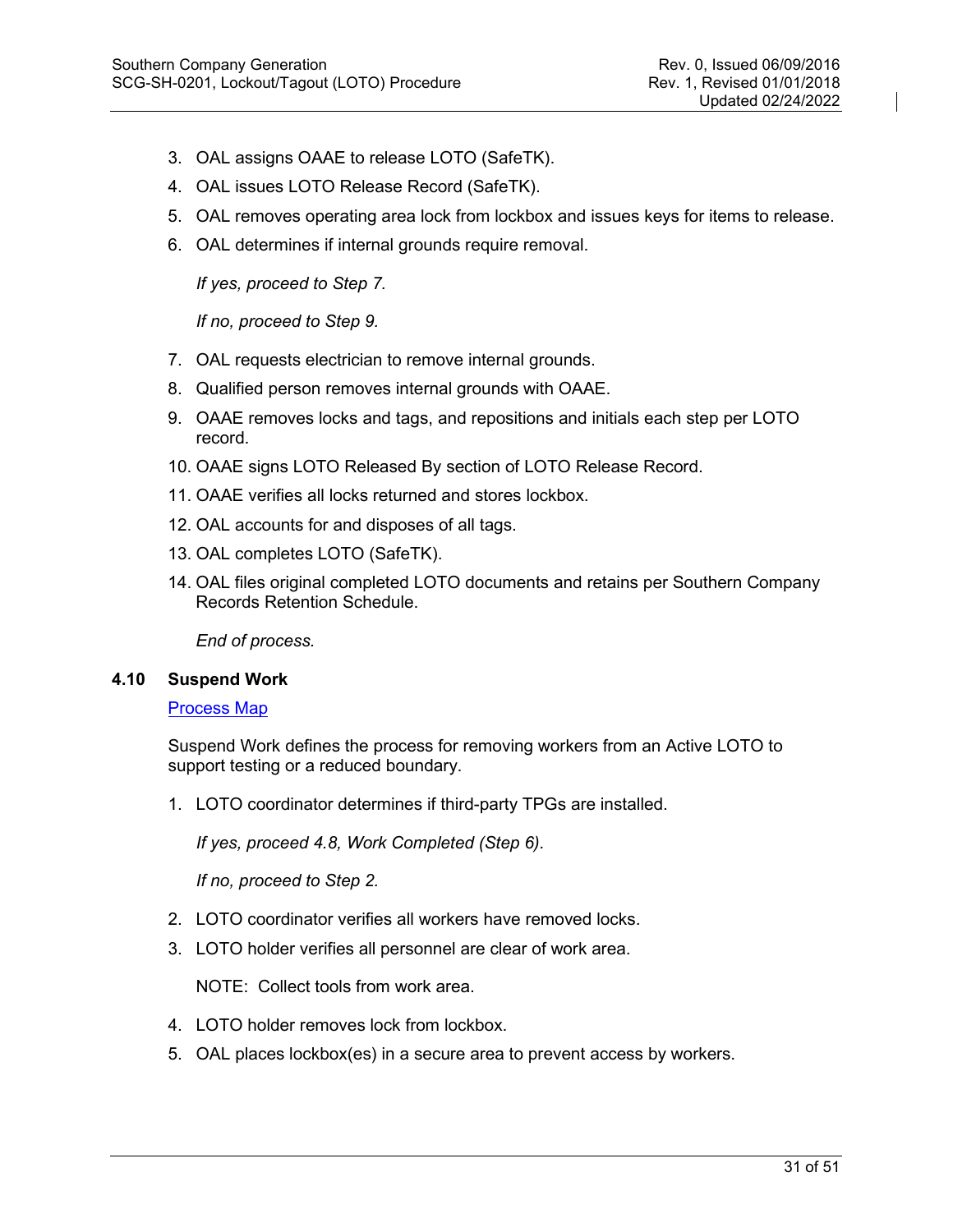NOTE: Place in designated secure area; remove all locks except operation area lock.

6. OAL determines if all locks are removed.

*If yes, proceed to Step 7.*

*If no, proceed to 4.14, Lock Emergency Removal.*

7. OAL determines if work is suspended for testing.

*If yes, proceed to 4.11, Testing.*

*If no, proceed to 4.12, Modify Boundary.*

# <span id="page-31-0"></span>**4.11 Testing**

# [Process Map](http://generationplaybook.southernco.com/Safety/Pages/Testing.aspx)

Testing defines the process for temporary releasing a portion of a LOTO boundary to perform an operational check, servicing, or repositioning of equipment under an Active LOTO. All workers shall suspend servicing or maintenance activity on any system or equipment when a test is performed. Access to the group master lockbox shall be prevented.

Any LOTO holder may request a test release of the equipment and must be on site during the time of the test. Only one person may request a test release on the same equipment at one time.

NOTE: A test release shall not be required for tests such as meggering, motor evaluation tests, or resistance where LOTO is not released.

- 1. LOTO holder reviews scope of testing with OAL.
- 2. OAAE creates the LOTO Test Release Record (SafeTK).

NOTE: If TPGs are part of the LOTO record, a review should be performed to determine if removal is required prior to issuing Test Release.

- 3. OAL reviews isolation boundaries.
- 4. OAL determines if the LOTO Test Release Record can be approved

*If yes, proceed to Step 5.*

*If no, proceed to Step 2.*

- 5. OAL assigns employee to release isolation (SafeTK).
- 6. OAL issues LOTO Test Release Record (SafeTK).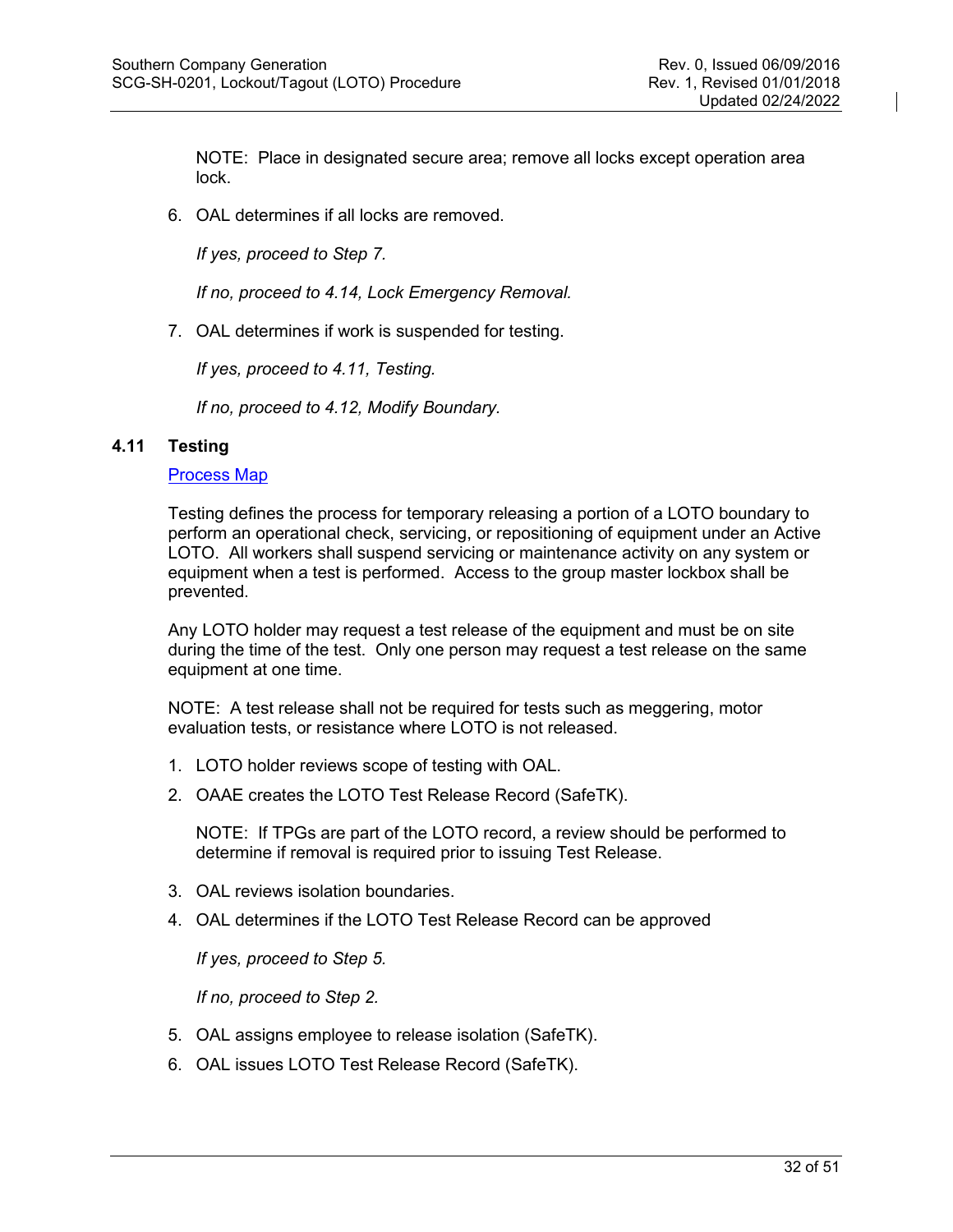- 7. OAL removes operating area lock from lockbox and issues key(s) for items to release.
- 8. OAL determines if internal ground removal is required.

*If yes, proceed to Step 9.*

*If no, proceed to Step 11.*

- 9. OAL requests qualified person for ground removal.
- 10. Qualified person removes internal grounds with OAAE.
- 11. OAAE removes locks, tags, and LOTO devices; repositions devices.
- 12. OAAE initials each item repositioned on the LOTO Test Release Record.

NOTE: Verify all equipment is in the correct position.

- 13. OAL receives locks, tags, devices, and LOTO Test Release Record.
- 14. OAL activates LOTO Test Release Record (SafeTK).
- 15. LOTO holder performs a prejob briefing with OAL and OAAE.
- 16. LOTO holder performs testing with support from the DOA.
- 17. LOTO holder determines if work is complete.

*If yes, proceed to 4.8, Work Completed.*

*If no, proceed to Step 18.*

18. OAL initiates Test Restore Record.

*Proceed to 4.3, Develop LOTO Record (step 15).*

#### <span id="page-32-0"></span>**4.12 Modify Boundary**

#### [Process Map](http://generationplaybook.southernco.com/Safety/Pages/Modify-Boundary.aspx)

Modify Boundary defines the process for making changes to the LOTO boundaries including increasing and decreasing isolation devices.

NOTE: If any device of the active boundary is decreased, work must be suspended prior to releasing any isolation device.

When isolation devices are added to increase the boundary, LOTO holders may remain on the active LOTO. New LOTO holders must review and understand the entire boundary prior to performing service or maintenance activity. When a LOTO boundary is increased, all workers shall review the associated LOTO documents and isolation devices per the new boundary modification prior to working beyond the scope original boundary.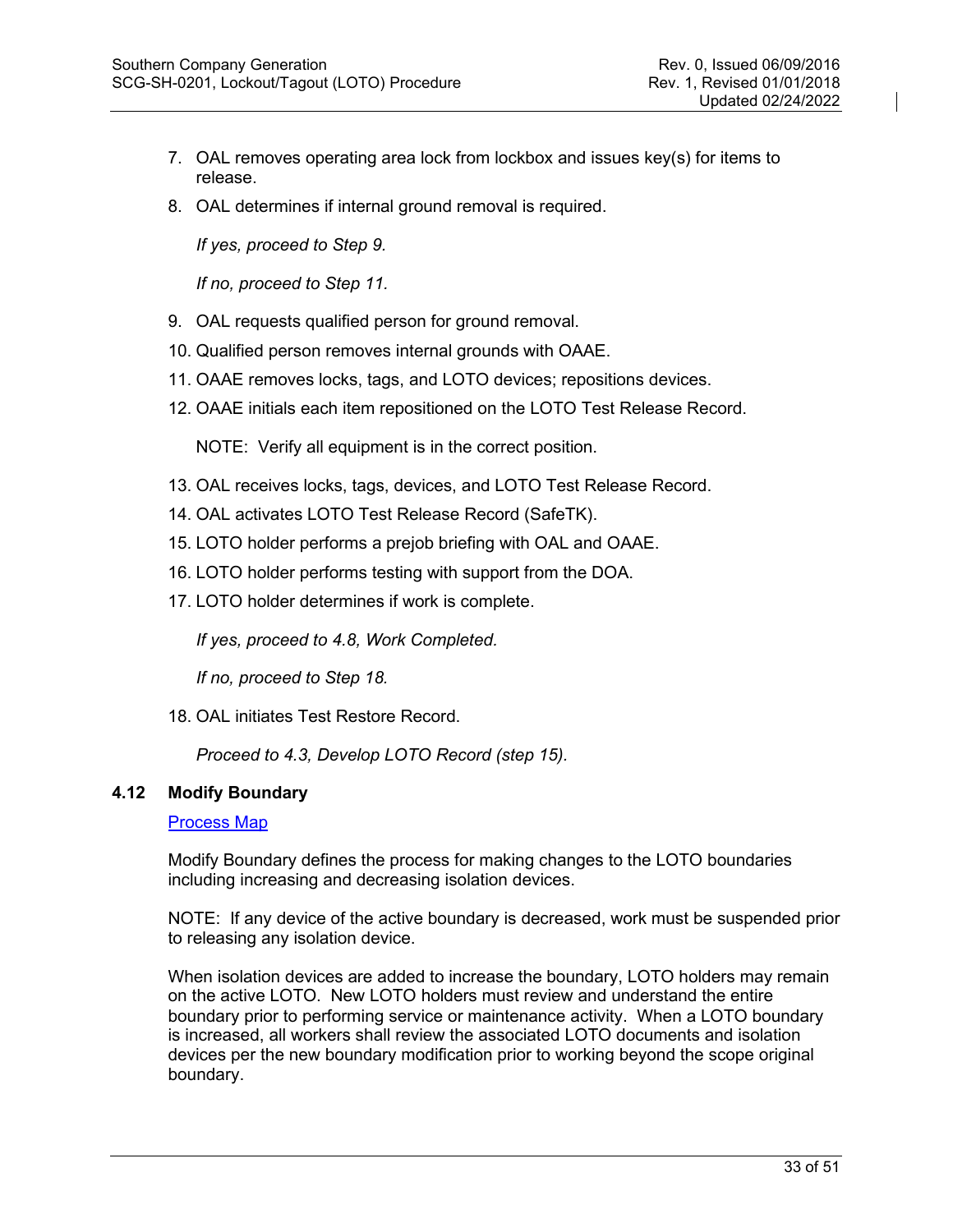- 1. LOTO holder identifies the isolation needs and requests boundary change.
- 2. OAL reviews LOTO request and scope of work with the LOTO holder.
- 3. OAL determines if the unit can support a boundary modification.

*If yes, proceed to Step 5.*

*If no, proceed to Step 4.*

4. OAL notifies the requestor that the unit cannot support LOTO request.

*End of process.*

- 5. OAAE defines the isolation boundaries.
- 6. OAAE determines if the request is an increased boundary change.

*If yes, proceed to Step 8.*

*If no, proceed to Step 7.*

7. OAAE determines if work has been suspended.

*If yes, proceed to Step 8.*

*If no, proceed to 4.10, Suspend Work.*

- 8. OAAE creates a boundary change record (SafeTK).
- 9. OAL reviews isolation boundaries.
- 10. OAL determines if the boundary change record is approved.

*If yes, proceed to 4.4, Isolate Equipment.*

*If no, proceed to Step 5.*

NOTE: If boundary decrease, remove Operating Area Lock to access isolation lock key.

# <span id="page-33-0"></span>**4.13 Non-Listed/Visitor Lock**

[Process Map](http://generationplaybook.southernco.com/Safety/Pages/Non-Listed-Worker.aspx)

Non-Listed/Visitor Lock defines the process for temporarily issuing a visitor lock to workers who are not on the plant authorized list that require protection under LOTO while performing service or maintenance activity. See attachment D, Example Non-Listed/Visitor Lock Index, for an example Non-Listed/Visitor Lock index.

At the discretion of plant management, each DOA can issue non-listed/visitor locks to workers.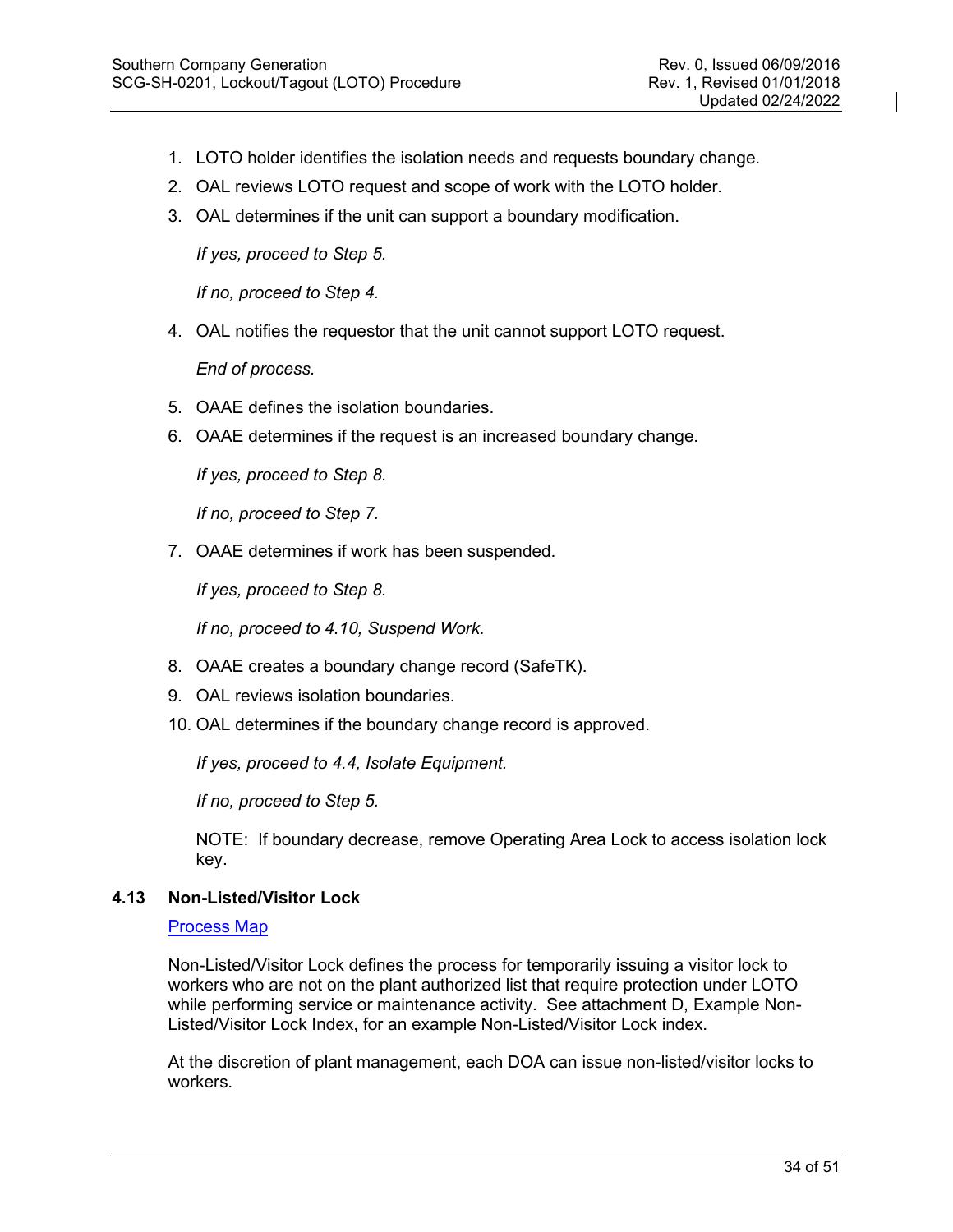- 1. Non-listed Worker/Visitor requests non-listed/visitor lock.
- 2. LOTO coordinator determines if LOTO Awareness Training has been completed.

*If yes, proceed to Step 4.*

*If no, proceed to Step 3.*

- 3. Worker completes LOTO Awareness Training as coordinated by the LOTO coordinator.
- 4. LOTO coordinator verifies training is completed and communicates to OAL.

NOTE: It is the non-listed worker's (visitor or contractor) responsibility to prove to the LOTO coordinator that LOTO Awareness Training has been completed. Training records, sign-in sheets, or verbal confirmation from the worker's employer are examples of acceptable means of verification.

5. OAL issues non-listed/visitor lock and information tag.

NOTE: The Non-Listed Visitor Lock Index can be used to track issued locks.

- 6. Worker uses lock as required by LOTO coordinator.
- 7. Worker returns non-listed/visitor lock to DOA.
- 8. OAL returns lock to secure location.

#### <span id="page-34-0"></span>**4.14 Lock Emergency Removal**

# [Process Map](http://generationplaybook.southernco.com/Safety/Pages/Lock-Emergency-Removal.aspx)

Lock Emergency Removal defines the process for removing a personal protective lock when the lock owner cannot remove the lock. All reasonable efforts shall be made to contact the lock owner and have the individual return to remove their own personal protective lock. If it is not reasonable for the worker to return or the worker cannot be reached, only the plant manager or designee may remove a lock for the worker.

- 1. OAL makes all reasonable effort to contact worker.
- 2. OAL determines if the worker is an authorized worker.

*If yes, proceed to Step 5.*

*If no, proceed to Step 3.*

3. LOTO coordinator determines if the contractor responsible person is available.

*If yes, proceed to Step 4.*

*If no, proceed to Step 5.*

4. LOTO coordinator requires implementation of contractor lock removal policy.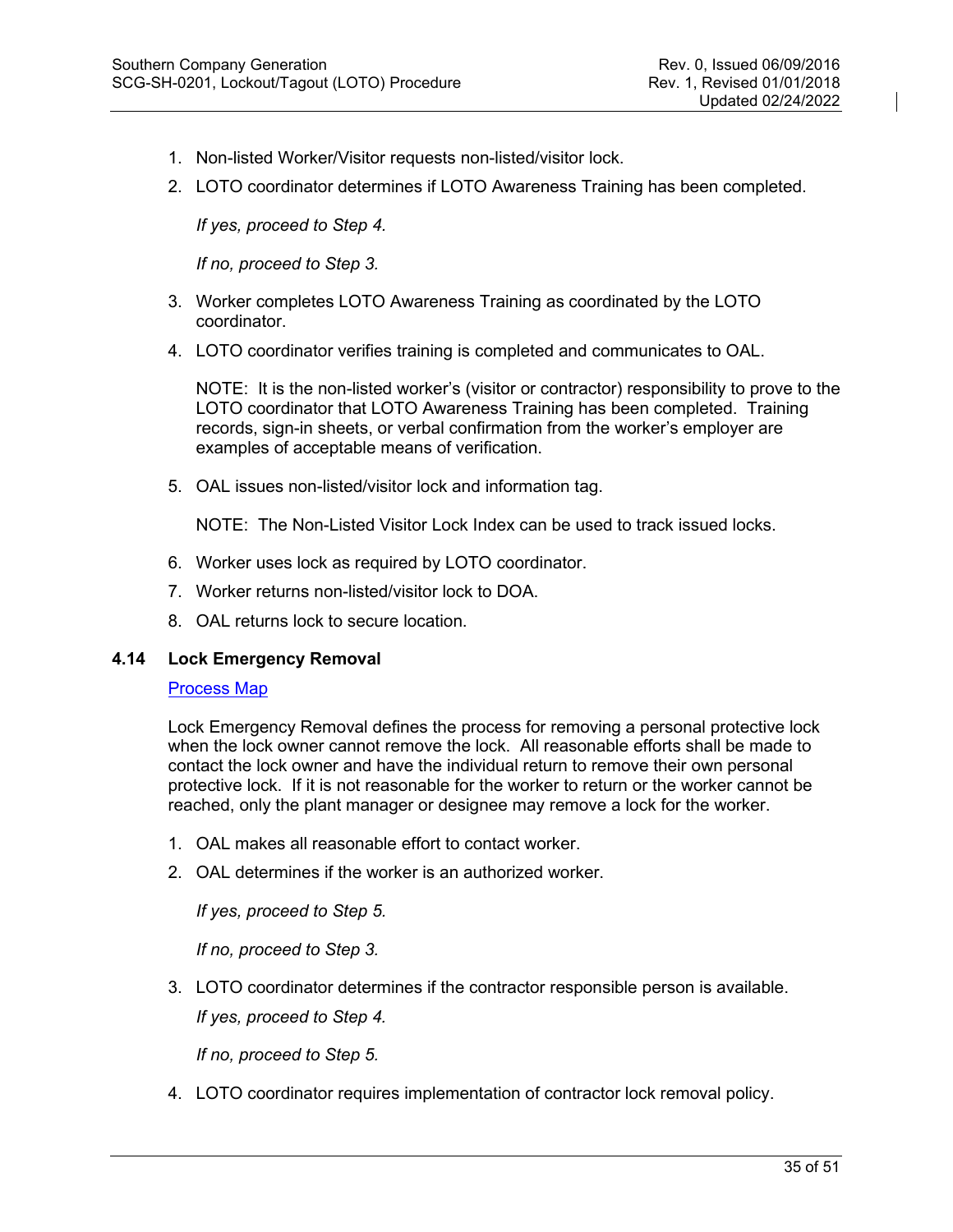*End of Process.*

5. OAL determines if employee can be contacted to remove lock.

*If yes, proceed to 4.8, Work Completed.*

*If no, proceed to Step 6.*

- 6. Employee's supervisor verifies for LOTO holder or LOTO coordinator verifies for nonlisted worker is not at facility and takes steps to control the employee's access to facility.
- 7. Employee's supervisor or LOTO coordinator verifies all personnel clear of work area.
- 8. Employee's supervisor or LOTO coordinator verifies all tools and equipment are clear and equipment is configured to return to service.
- 9. OAL issues Lock Emergency Removal Record (SafeTK).
- 10. OAL determines if the LOTO holder is an authorized worker.

*If yes, proceed to Step 11.*

*If no, proceed to Step 16.*

- 11. Employee's supervisor or LOTO coordinator completes Emergency Lock Removal Record with plant manager or designee and obtains spare key.
- 12. Employee's supervisor or LOTO coordinator removes lock and provides it to plant manager or designee.
- 13. Plant manager or designee notifies LOTO holder of actions and returns lock.

NOTE: Following discussion, plant manager can remove restriction to facility access.

- 14. LOTO Holder signs and records Date and Time fields of the LOTO Lock Emergency Removal Record.
- 15. OAL files LOTO Lock Emergency Removal Record with original LOTO documents and retains per Southern Company Records Retention Schedule.
- 16. LOTO coordinator cuts lock.

*Proceed to Step 14.*

*End of Process.*

#### <span id="page-35-0"></span>**5.0 TRAINING**

All Southern Company Generation employees and other personnel working under the requirements of this procedure shall be trained in the use of this procedure.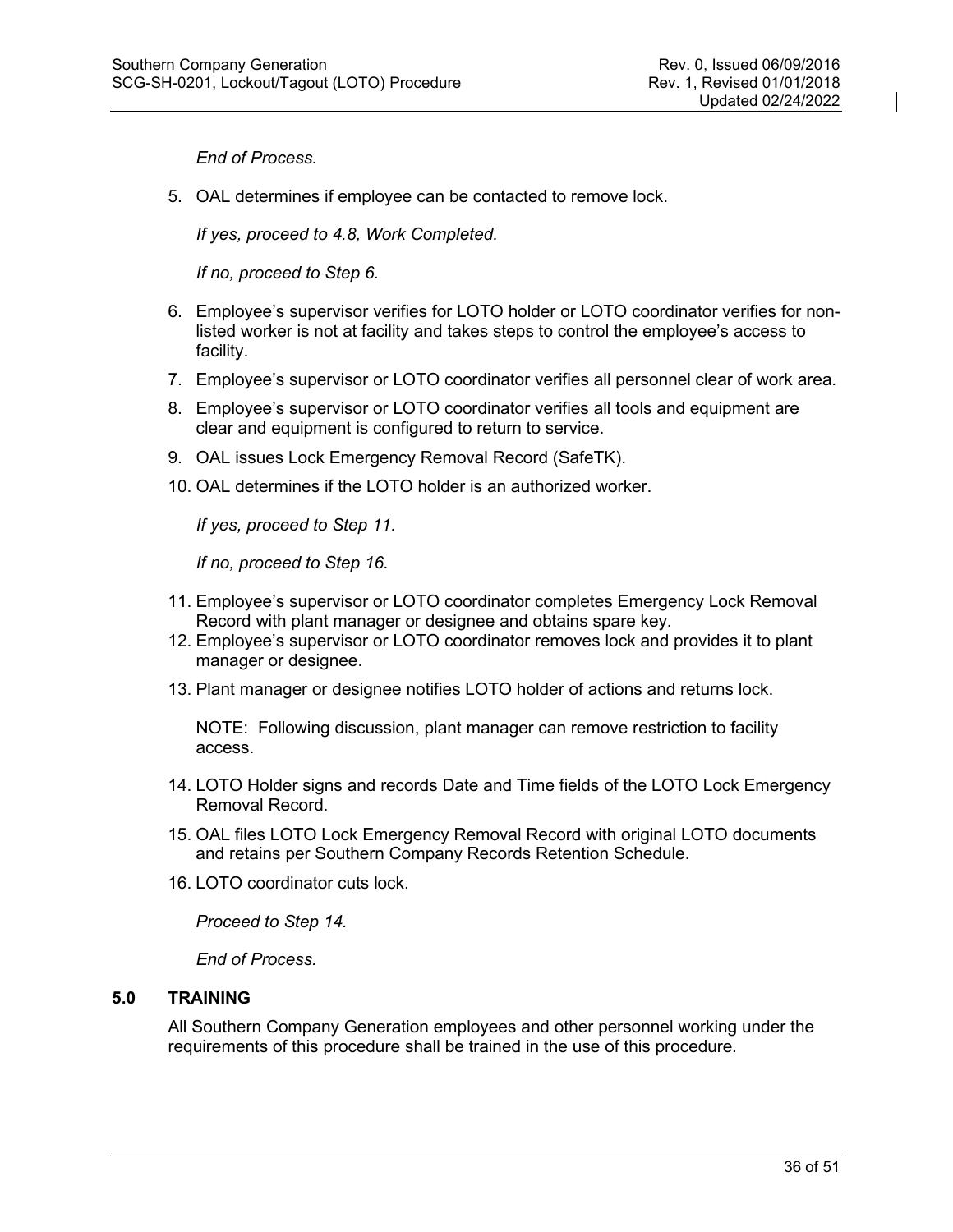# <span id="page-36-0"></span>**5.1 LOTO Awareness Training**

Each employee whose work operations are or may be in an area where energy control procedures may be used, shall be instructed during site orientation or annual compliance training (as applicable) on the LOTO procedure; instruction shall include training about the prohibition related to attempts to restart or re-energize equipment that is locked out or tagged out. Each affected employee shall be instructed in the purpose and use of the energy control procedure. Any worker not on the plant's authorized list shall complete LOTO Awareness Training prior to working on equipment as a non-listed worker.

# <span id="page-36-1"></span>**5.2 Authorized Worker Training**

Initial training shall be classroom training conducted by a qualified instructor as deemed by management.

- At minimum, employees shall be trained annually to ensure the purpose and function of the energy control program are understood and the knowledge and skills necessary for the safe application, usage, and removal of the energy controls are required.
- Each authorized employee shall receive training in the recognition of applicable hazardous energy sources, the type and magnitude of the energy available in the workplace, and the methods and means necessary for energy isolation and control.
- When tagout systems are used, employees shall also be trained in the following limitations of tags:
	- − Tags are essentially warning devices affixed to energy isolating devices and do not provide the physical restraint, provided by a lock, on those devices.
	- − When a tag is attached to an energy isolating means, it shall not be removed without authorization of the authorized person responsible for it; and it shall never be bypassed, ignored, or otherwise defeated.
	- − Tags shall be legible and understandable by all authorized employees, affected employees, and all other employees whose work operations are or may be in the area.
	- − Tags and their means of attachment shall be made of materials that withstand the environmental conditions encountered in the workplace.
	- − Tags may evoke a false sense of security, so their meaning needs to be understood as part of the overall energy control program.
	- − Tags shall be securely attached to energy isolating devices so they cannot be inadvertently or accidentally detached during use.

Site-specific training shall be conducted at each facility, and shall include any local requirements of the plant or designated operating areas and identify employees having specific roles and responsibilities at that facility. Each facility shall have a unique SHIPS number for site-specific training.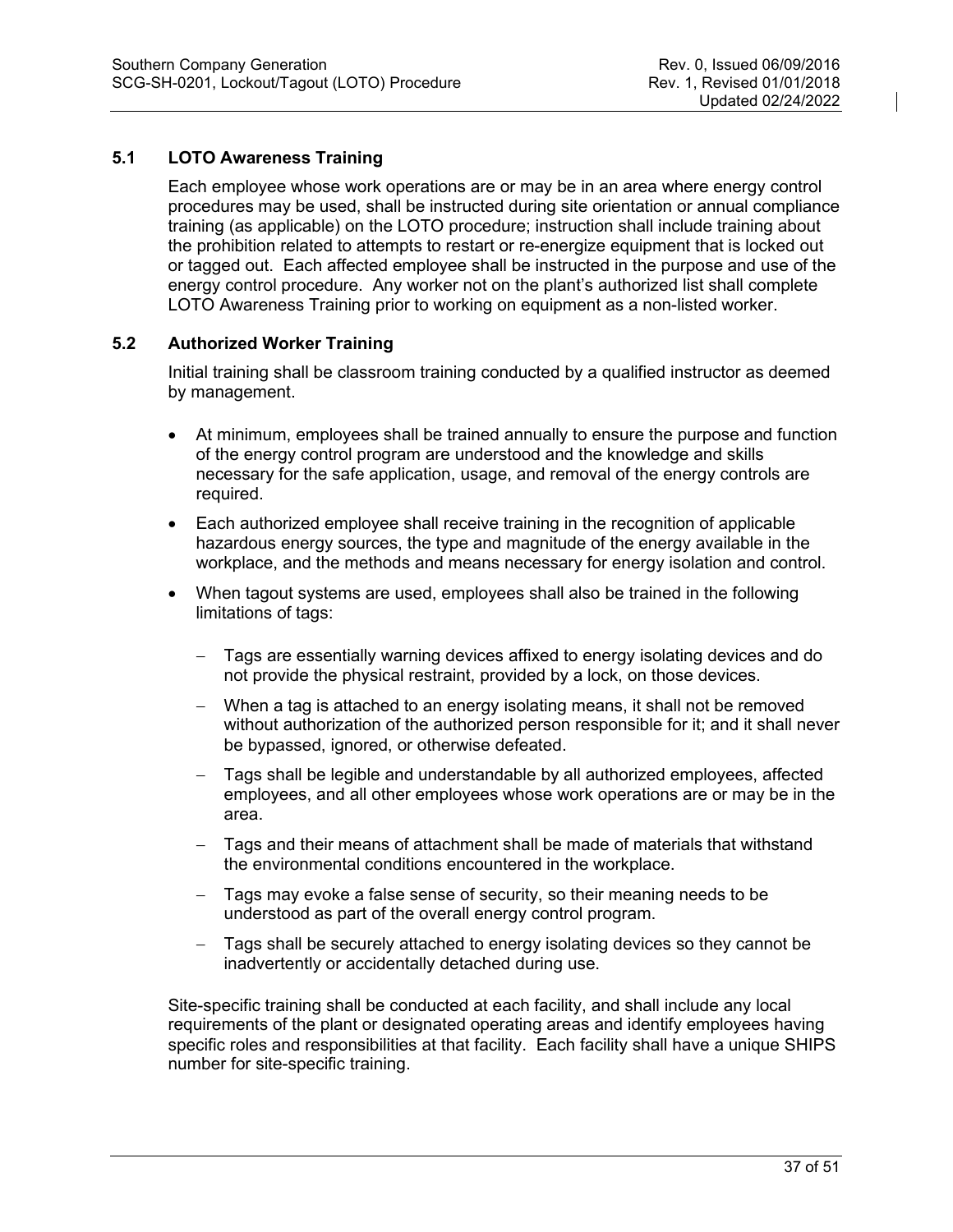Refresher training shall be classroom training, and include a review of both initial and site-specific training. Refresher training shall be conducted annually or when periodic inspections reveal, or when the employer has reason to believe, there are deviations from, or inadequacies in, the employee's knowledge or use of the energy control procedures.

The retraining shall re-establish employee proficiency and introduce new or revised control methods and procedures, as necessary.

NOTE: Approved employee training (Initial/Site Specific/Refresher) shall be documented in SHIPS prior to requesting access on any authorized list in Cool Compliance. Completion of authorized worker training shall be acceptable training for workers that are required to work at other facilities as a non-listed worker.

#### <span id="page-37-0"></span>**5.3 Department Training and Proficiency Requirements**

In addition to the LOTO training outlined in this procedure, each employee's supervisor shall ensure department training has been completed, and evaluate each employee, specific to their position, on the following:

- Understanding of general plant knowledge, such as plant orientation, system design, and system operation.
- Proficiency to safely perform assigned job responsibilities.
- Understanding of limitations of the LOTO program.

NOTE: Required department training is defined by plant management. Additional training may be required for specific LOTO roles, such as LOTO coordinators.

# <span id="page-37-1"></span>**5.4 Authorized List**

COOL Compliance governs permissions for all roles in the LOTO process. Inclusion on any facility authorized list shall be approved or denied in Cool Compliance by the employee's supervisor and the plant authorized list administrator. The supervisor's approval in Cool Compliance certifies the employee has met the requirements of 5.3, Department Training and Proficiency Requirements, and is proficient to hold all selected roles. The plant authorized list administrator's approval in Cool Compliance grants final permission and inclusion on the plant's authorized list.

- Authorized list permission will expire at 1 year + 60 days after the most recent training completion date, or as revoked by management.
- SafeTK automatically integrates with Cool Compliance to govern permissions in the software according to the authorized list.
- For permissions not integrated with SafeTK, the employee's supervisor shall collect lockout devices (locks, keys, etc.) when permissions have expired in Cool Compliance.

NOTE: With permission of the DOA, employees who have not been approved on the facility authorized list may work under the guidance of a coordinator only after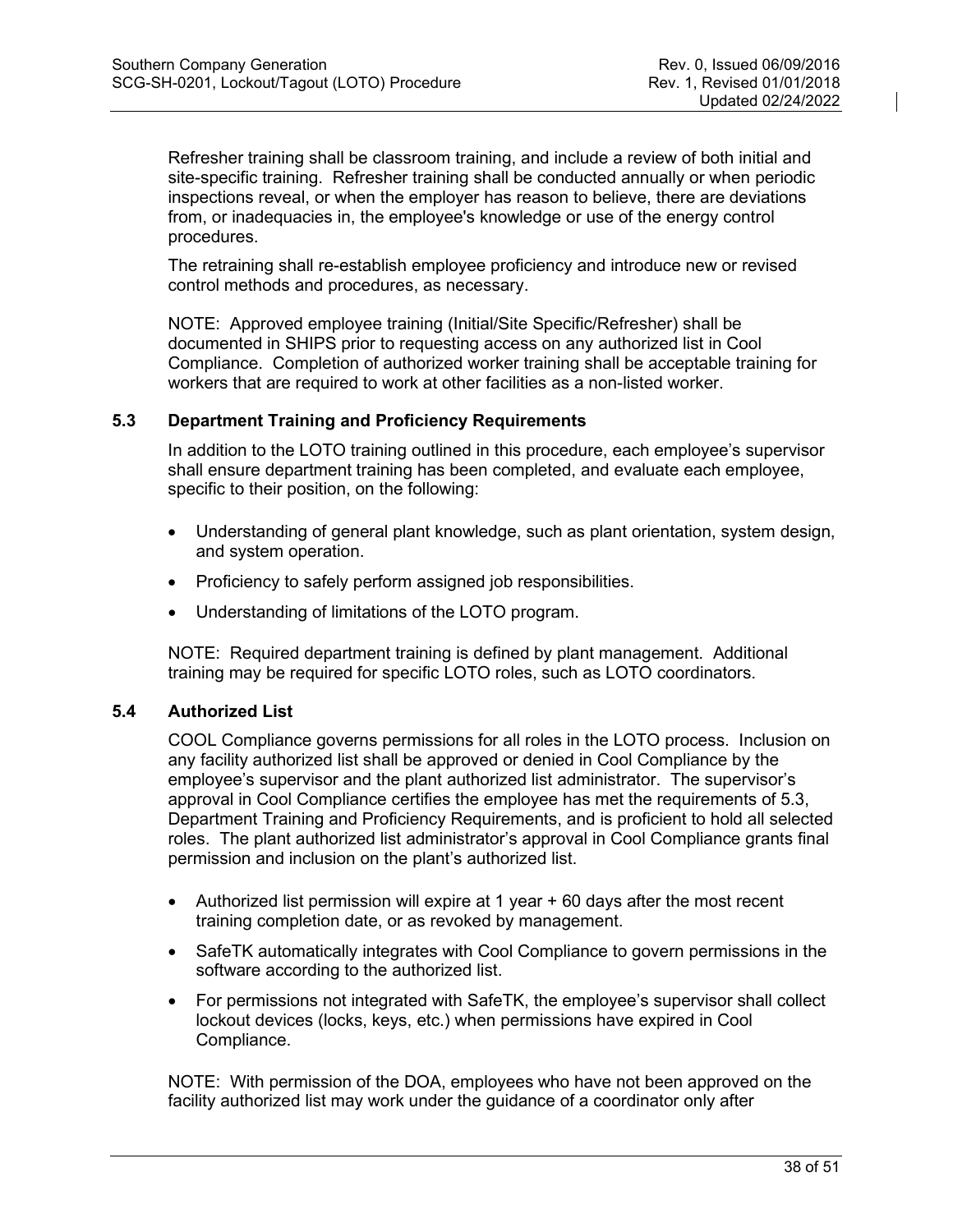completion of annual LOTO Awareness training and issuance of a non-listed/visitor lock (brown).

# <span id="page-38-0"></span>**6.0 PROCEDURE REVIEW**

Southern Company Generation management shall ensure a review of the Southern Company Generation LOTO Procedure is conducted at least annually to ensure the procedure and the provisions of 29 CFR 1910.269(d) and 29 CFR 1910.147 are being followed.

# <span id="page-38-1"></span>**6.1 LOTO Periodic Inspection**

A periodic inspection of LOTO records will be conducted at least annually at each facility to ensure the procedure is being followed. Each facility, having similar equipment by system and the same or similar types of control measures, shall group LOTO records for the purpose of inspection. An authorized employee shall interview a representative number of available employees implementing and/or holding an active LOTO within each system.

NOTE: If an active LOTO is not available, an authorized employee shall conduct at minimum a periodic inspection for each system using completed LOTO records annually.

The LOTO Periodic Inspection Record shall be completed by an authorized employee not utilizing the LOTO record being inspected. The inspection shall identify and require correction of any deviations or inadequacies.

NOTE: If significant deviations or inadequacies are discovered during the periodic inspection, an additional inspection of a LOTO record shall be performed within the same system.

The LOTO Periodic Inspection Record shall certify:

- The equipment on which the energy control was used.
- The date of the inspection.
- The employees included in the inspection.
- The person performing the inspection.

A copy of the LOTO Periodic Inspection Record shall be retained per the record retention schedule. The facility management, LOTO coordinator, and safety and health manager shall develop corrective actions to address any procedure inadequacies. When the inspection reveals any inadequacies in employee knowledge, plant management shall conduct a more detailed review to address responsibilities. Employees found to have significant inadequacies shall be removed from the facility authorized list and retrained.

# <span id="page-38-2"></span>**6.2 Facility Active LOTO Review**

Each facility shall inspect all active LOTO records annually from the date they became active.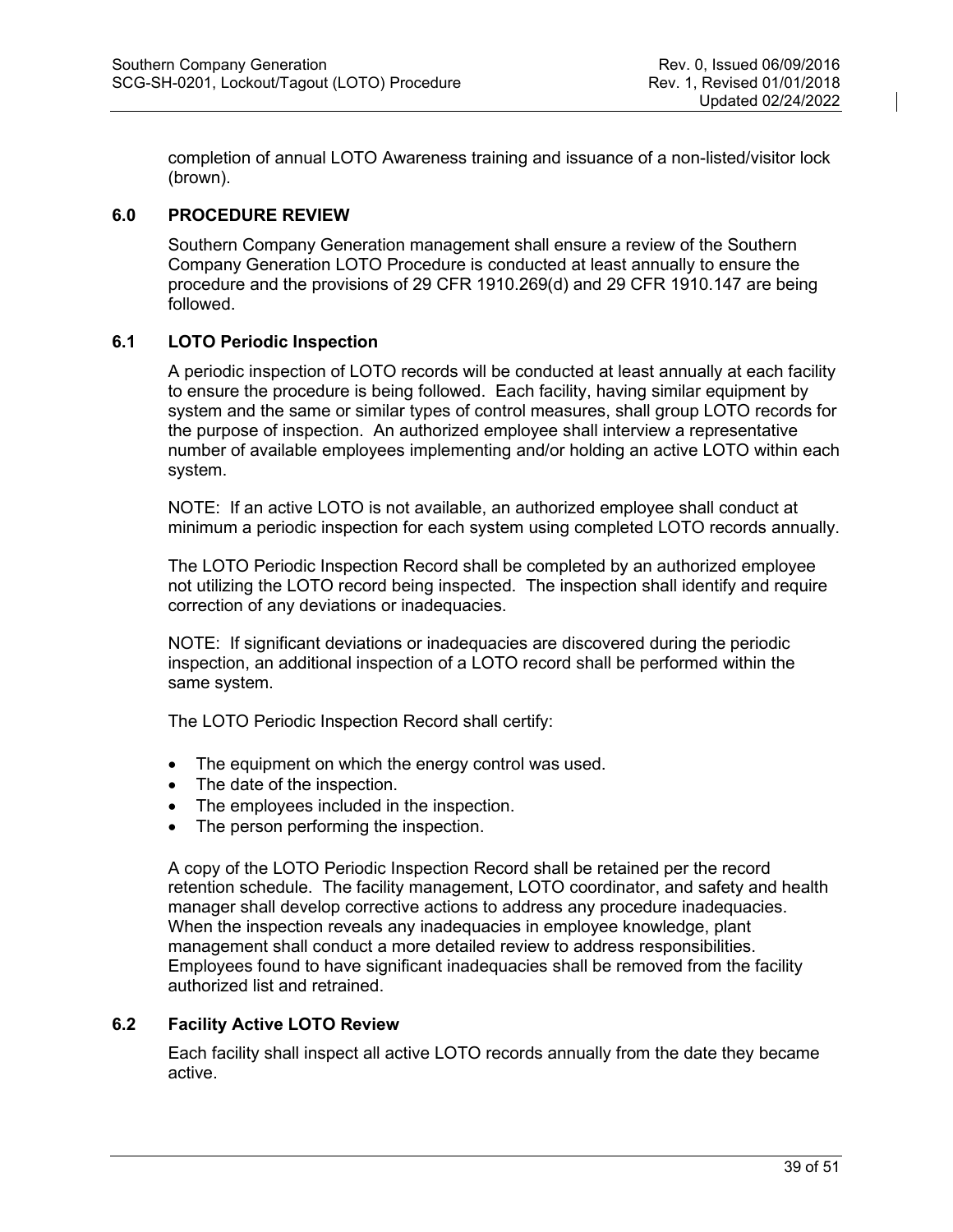Active LOTO records shall be inspected annually by an employee from the designated operating area to ensure the following:

- The status of the equipment has not changed.
- The LOTO record is still valid.
- The locks and tags are intact and legible.
- Following each review, the employee from the designated operating area indicates the review on the LOTO record, identifying any actions required, noted, and/or performed.

#### <span id="page-39-0"></span>**7.0 KEY CONTACT**

For questions regarding the content and implementation of this document, contact your safety and health representative.

#### <span id="page-39-1"></span>**8.0 QUALITY RECORDS**

The following records are official records and shall be retained in accordance with the Southern Company Records Retention Schedule:

- LOTO Isolation Record.
- LOTO Maintenance Release Record.
- LOTO Release Record
- LOTO Test Release Record.
- LOTO Test Restore Record.
- LOTO Boundary Increase Record.
- LOTO Boundary Decrease Record.
- LOTO Simple Record.
- LOTO Lock Emergency Removal Record.
- LOTO Annual Procedure Review Record.
- Coordinator Continuity Transfer Record.

#### <span id="page-39-2"></span>**9.0 ATTACHMENTS**

Attachment A, Example Lockout Devices

Attachment B, Example LOTO Tag

Attachment C, Example Temporary LOTO Records

Attachment D, Example Non-listed/Visitor Lock Index

Attachment E, Revision History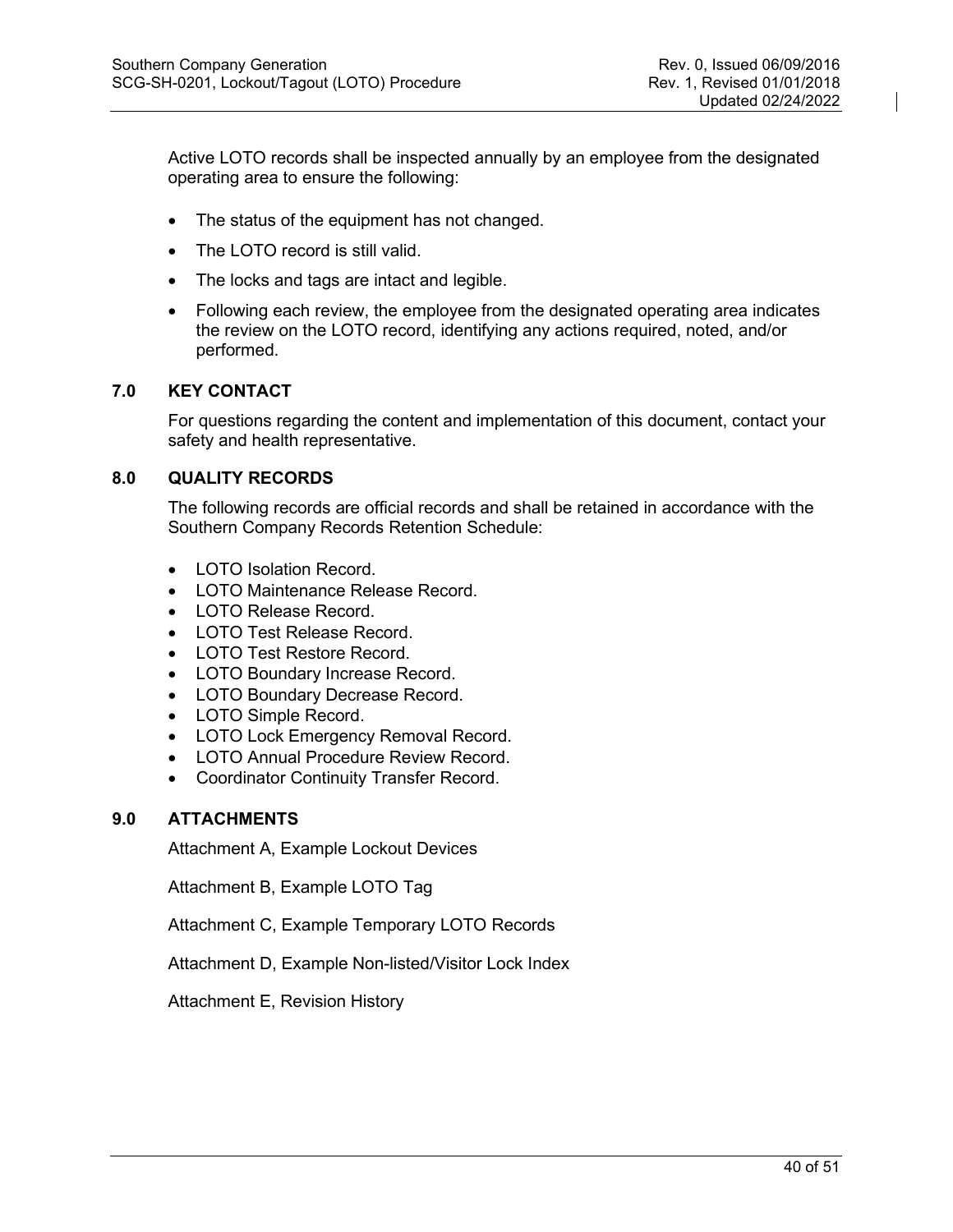# Attachment A, Example Lockout Devices

**lockout device** – Device that uses a positive means such as a lock and key, to hold an energy isolating device in the safe position and prevent the energizing of equipment. Southern Company Generation-approved lockout devices are as follows:

| <b>Isolation locks</b>         | Red locks are used to secure energy isolation devices.<br>Keyed in groups (lock sets).<br>Used to secure/isolate equipment.<br>Always secured with an attached tagout device.                                                                                                                                                                                                                                                                                                                                                                                                                                                                 |
|--------------------------------|-----------------------------------------------------------------------------------------------------------------------------------------------------------------------------------------------------------------------------------------------------------------------------------------------------------------------------------------------------------------------------------------------------------------------------------------------------------------------------------------------------------------------------------------------------------------------------------------------------------------------------------------------|
| <b>Operating area</b><br>locks | Orange locks are used for operating area continuity indicating equipment has been<br>isolated per the LOTO record. Operating area locks are always the first lock on and<br>last lock off to ensure continuity of the active LOTO and the position of isolation<br>devices has not been altered. No other lock shall be placed on the master lockbox<br>without an operating area lock previously installed.<br>"Operations Lock."<br>Keyed in groups by Designated Operating Area (DOA).<br>All Operating Area Leaders are issued keys.<br>Indicates the position of isolation devices has not been altered or<br>equipment has not changed. |
| <b>Individual locks</b>        | Blue locks are assigned to individuals for their personal protection while performing<br>work under a LOTO. Individuals are assigned five locks tor this purpose.<br>Keyed in groups (lock sets).<br>Each worker has five locks and one key.<br>Emergency key held by plant manager or designee.<br>Can lock on any LOTO with DOA permission.<br>Shall display worker name and contact number.                                                                                                                                                                                                                                                |
| <b>Coordinator locks</b>       | Green locks are used by departments to coordinate multiple work crews, ensure<br>continuity and integrity of active LOTO, and protection of other workers. Coordinator<br>locks are issued and controlled as approved by plant management, as required for<br>each department. Requires an attached LOTO information tag.<br>Keyed in groups by department.<br>Used to coordinate work crews.<br>Requires an attached LOTO information tag and:<br>Hasp on master lockboxes (red)<br>1.<br>or<br>2. First lock on a Satellite Box (yellow).                                                                                                   |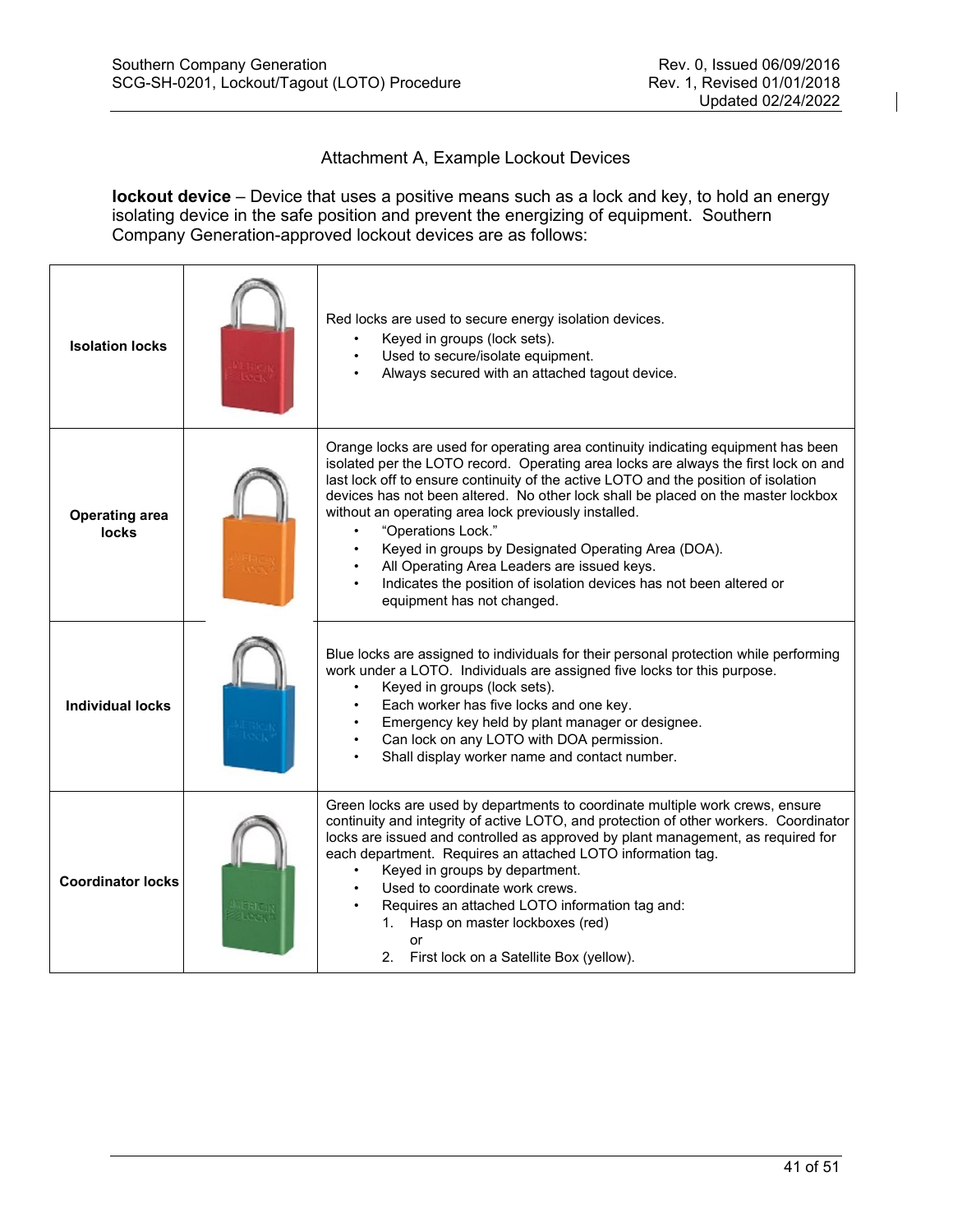| Satellite lock                    | Yellow locks are used to maintain continuity while a satellite lockbox is in use.<br>Satellite locks are assigned to a corresponding satellite lockbox.<br>Placed on master lockbox.<br>Shows satellite lockbox in use.<br>Keyed individually (one key and one lock) or in sets (one key and multiple<br>locks) (to corresponding yellow box).<br>Requires an attached LOTO information tag.                                                                                                                    |
|-----------------------------------|-----------------------------------------------------------------------------------------------------------------------------------------------------------------------------------------------------------------------------------------------------------------------------------------------------------------------------------------------------------------------------------------------------------------------------------------------------------------------------------------------------------------|
| Non-listed/visitor<br><b>lock</b> | Brown locks are used for non-listed workers to enable them to perform service or<br>maintenance under the protection of a LOTO. Non-listed/visitor locks are issued for<br>temporary use at the discretion of plant management. Requires an attached LOTO<br>information tag.<br>Issued by DOA (one lock and one key)<br>Requires LOTO Awareness Training annually<br>Can only lock behind a coordinator lock (Green Lock)<br>Requires an attached LOTO information tag                                         |
| <b>Contractor lock</b>            | Contractor locks are provided by contractors for adherence to the Southern<br>Company LOTO procedure and protection of their employees. All contractor<br>personal protective locks shall be individually keyed and individually assigned to that<br>worker. When securing to Southern Company lockout devices, contractor locks shall<br>adhere to the following:<br>Contain worker's name, contact number, and company.<br>Not be manufactured by American Lock.<br>Shall be silver, gray, or black in color. |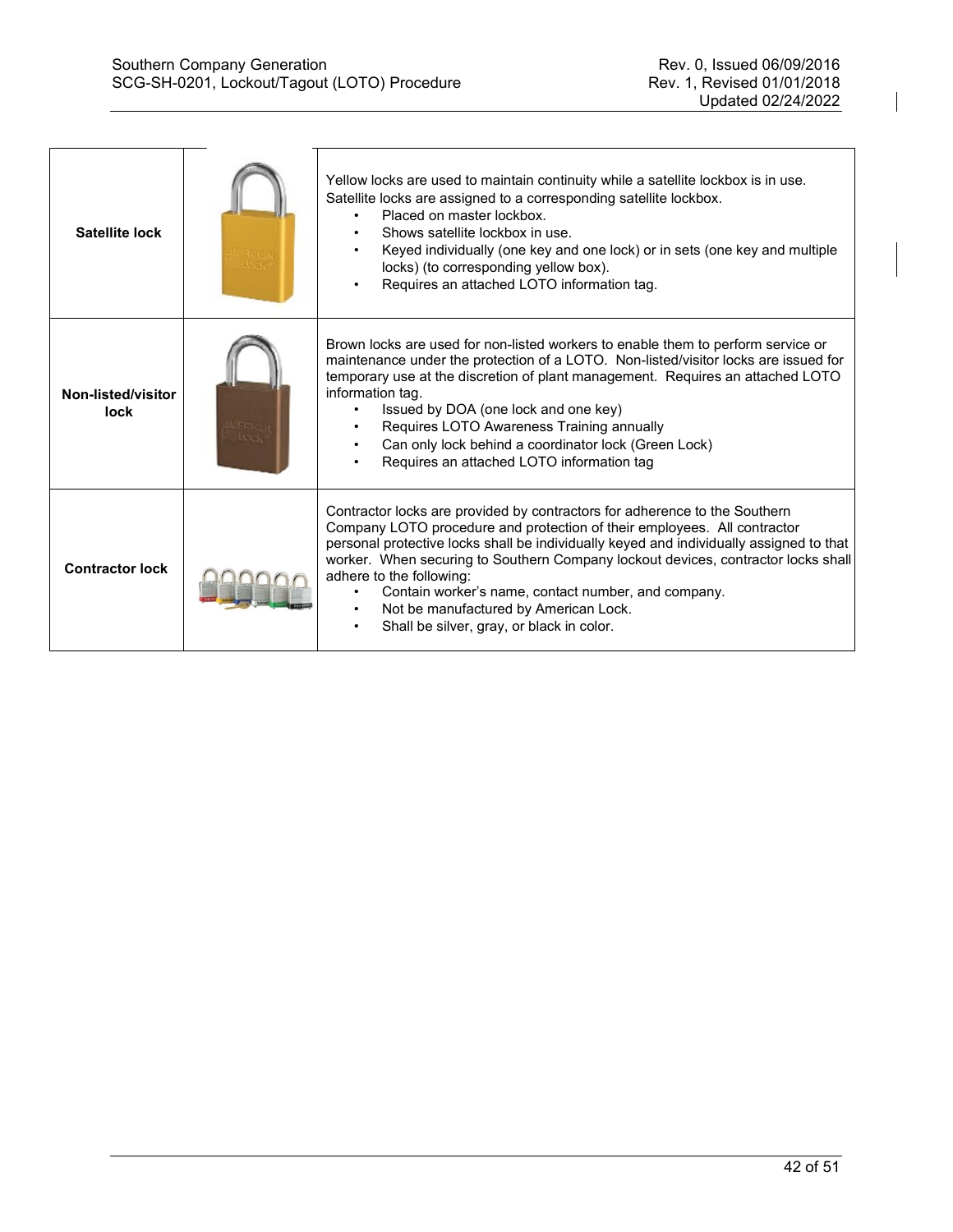# Attachment B, Example LOTO Tag

#### Example of tagout devices



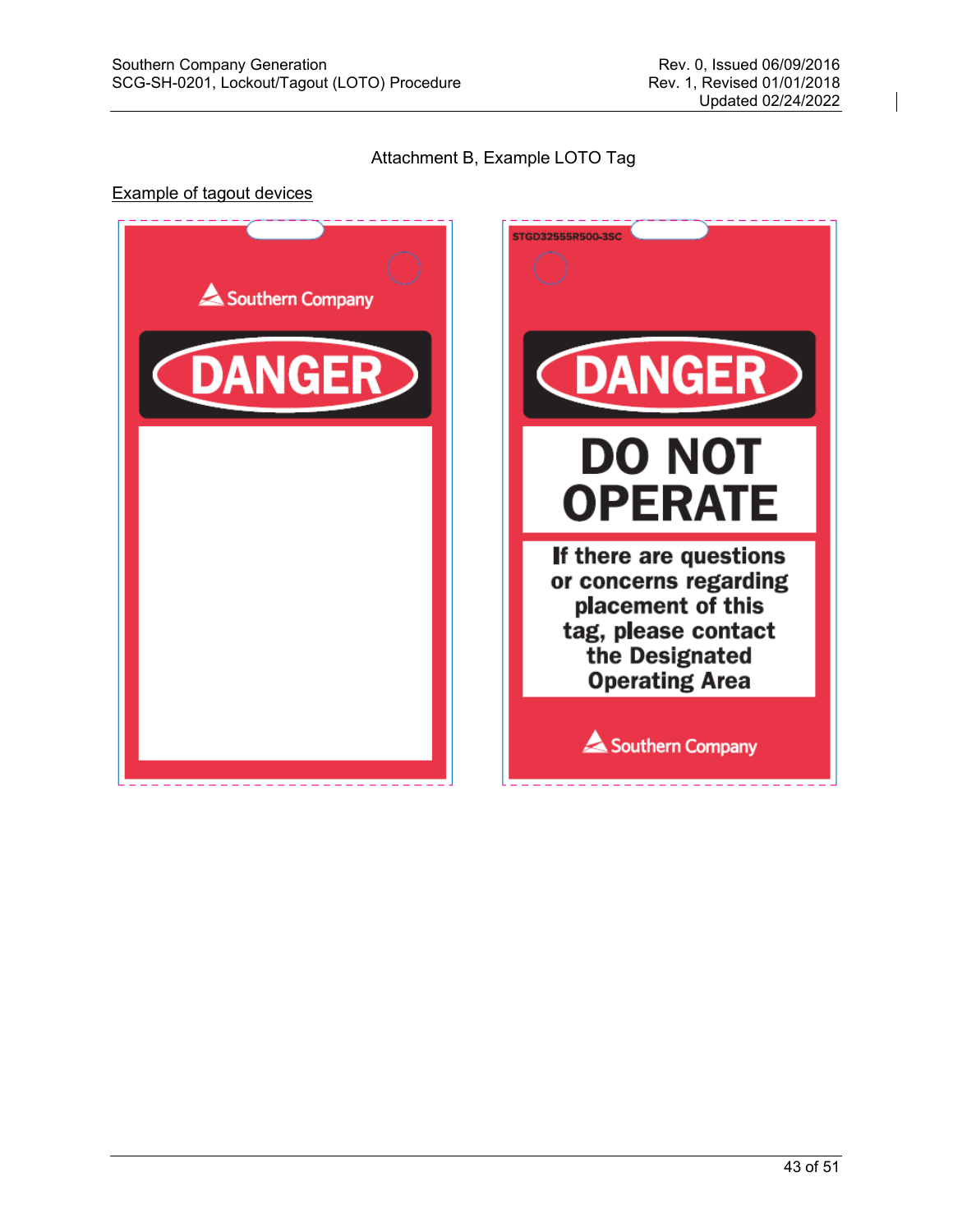# Example of TPG tags

| <b>SOUTHERN COMPANY GENERATION</b>               |                  |
|--------------------------------------------------|------------------|
| <b>TEMPORARY PROTECTIVE</b><br><b>GROUND TAG</b> |                  |
| <b>LOTO</b> number<br>TPG tag number______       |                  |
| 5-6794 11/16                                     | Southern Company |

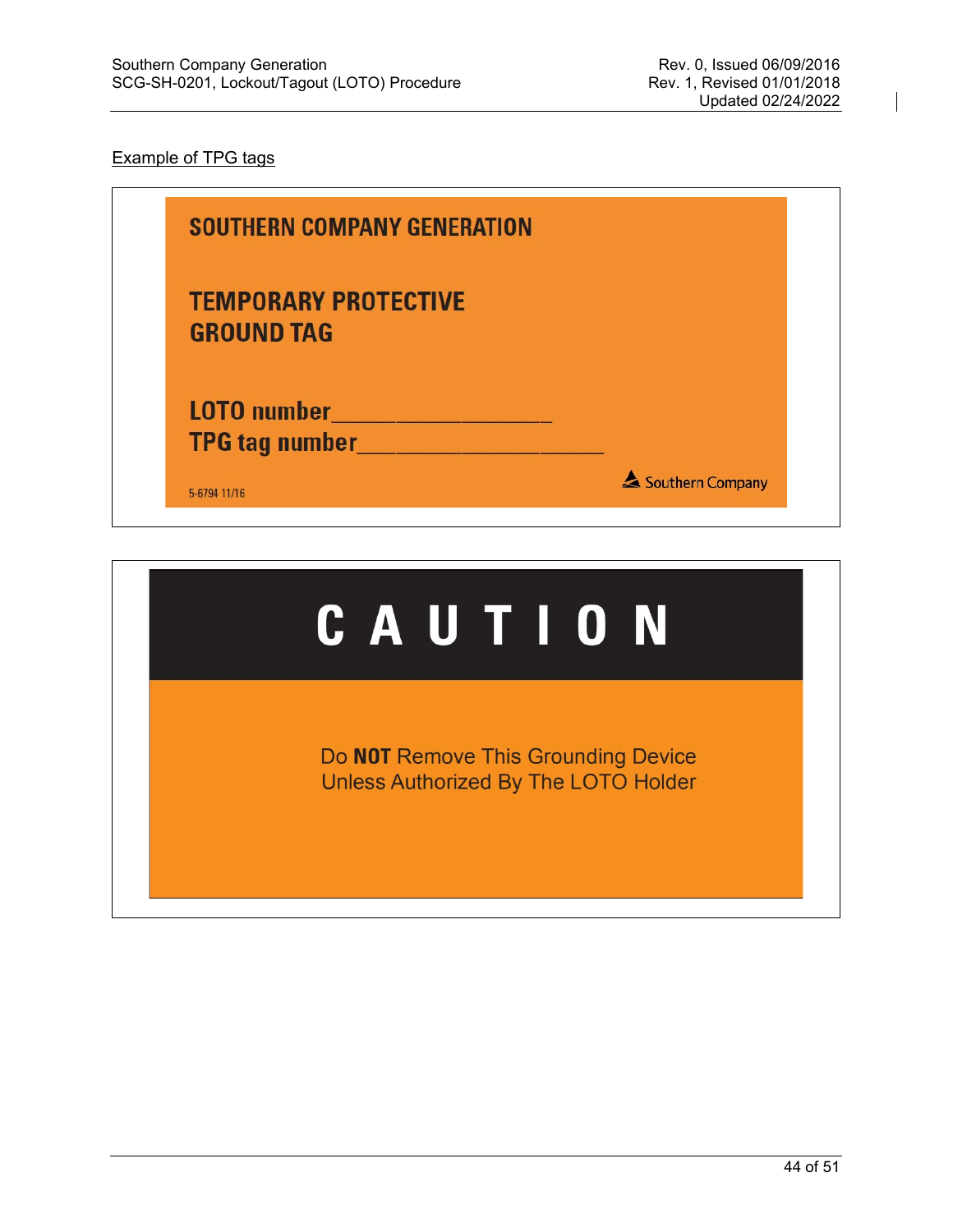#### Example of LOTO Information Tag

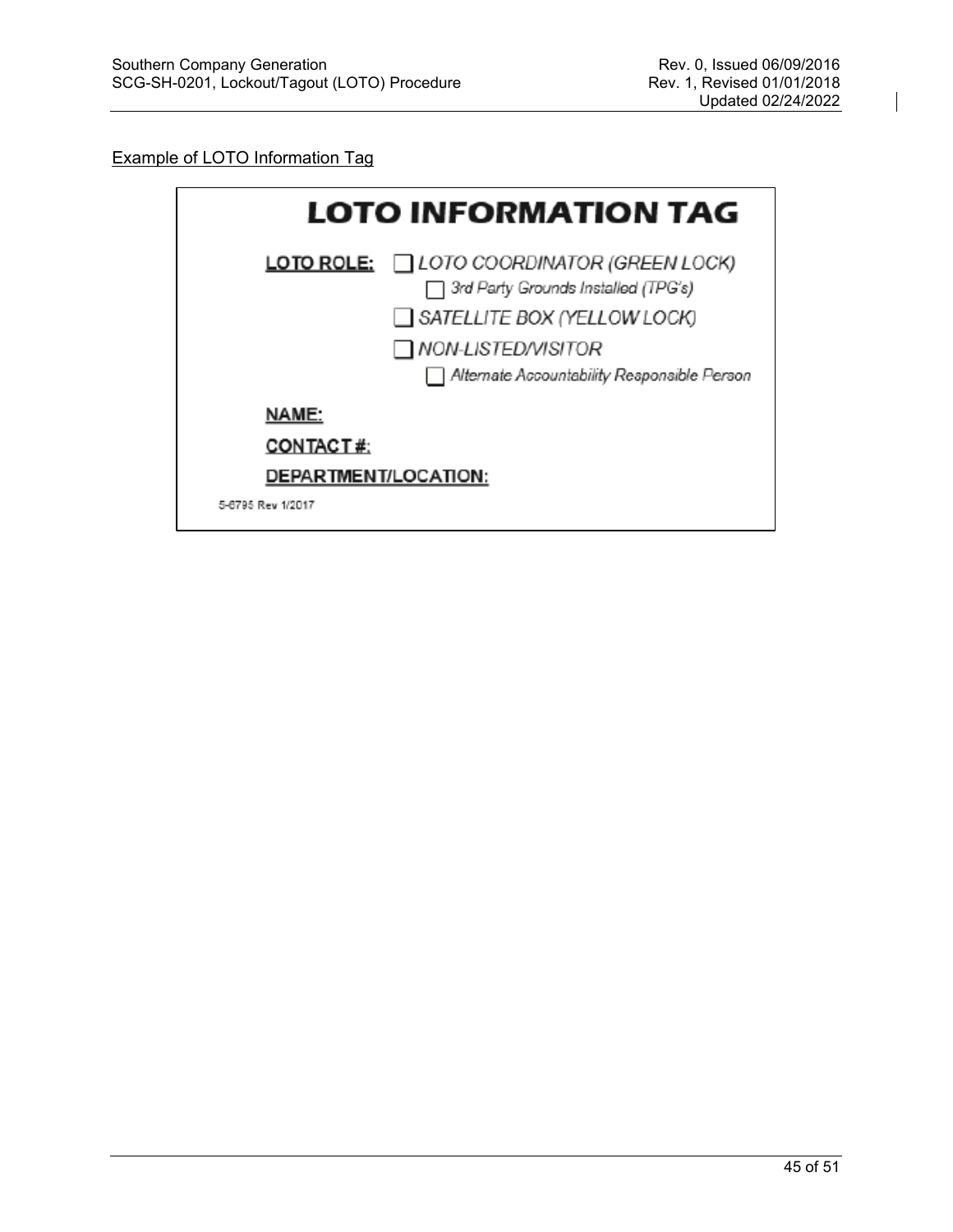# Example of Operational Control Tag



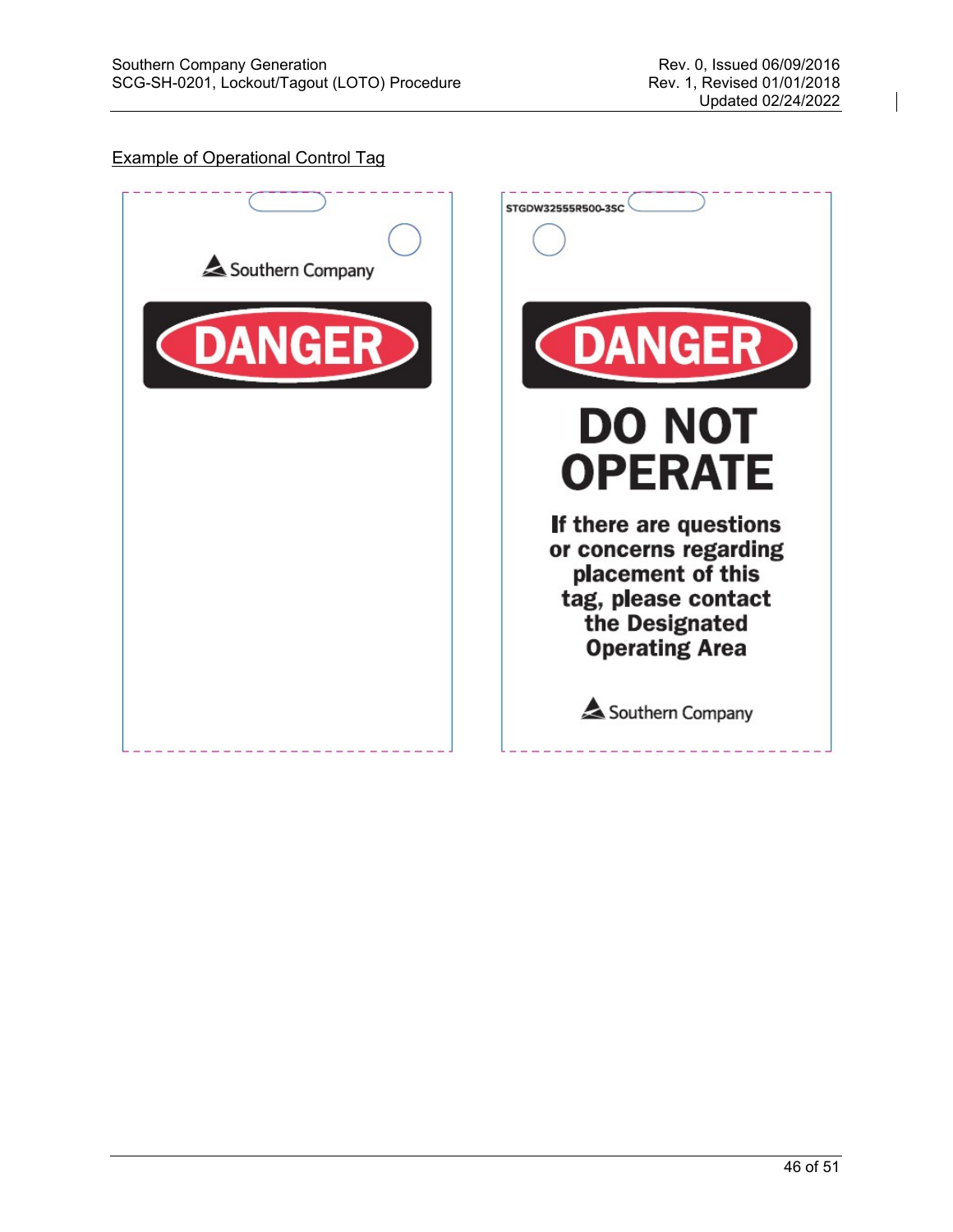$\mathsf{r}$ 

 $\overline{\phantom{a}}$ 

Attachment C, Example Temporary LOTO Records

| <b>Southern Company Generation</b><br><b>LOTO REQUEST Record</b> |                      |                                   |              | Southern Company  |  |
|------------------------------------------------------------------|----------------------|-----------------------------------|--------------|-------------------|--|
| Request #:                                                       | Equipment            |                                   | Equipment #: |                   |  |
| <b>LOTO</b> Information                                          |                      |                                   |              |                   |  |
| Plant:                                                           | <b>Requested By:</b> | <b>Designated Operating Area:</b> |              | Date/Time Needed: |  |
| <b>Reason for LOTO:</b>                                          |                      |                                   |              |                   |  |
| Special Instructions:                                            |                      |                                   |              |                   |  |
| <b>Comments</b>                                                  |                      |                                   |              |                   |  |
|                                                                  |                      |                                   |              |                   |  |
|                                                                  |                      |                                   |              |                   |  |
|                                                                  |                      |                                   |              |                   |  |
|                                                                  |                      |                                   |              |                   |  |
|                                                                  |                      |                                   |              |                   |  |
|                                                                  |                      |                                   |              |                   |  |
|                                                                  |                      |                                   |              |                   |  |
|                                                                  |                      |                                   |              |                   |  |
|                                                                  |                      |                                   |              |                   |  |
|                                                                  |                      |                                   |              |                   |  |
|                                                                  |                      |                                   |              |                   |  |
|                                                                  |                      |                                   |              |                   |  |
|                                                                  |                      |                                   |              |                   |  |
|                                                                  |                      |                                   |              |                   |  |
|                                                                  |                      |                                   |              |                   |  |
|                                                                  |                      |                                   |              |                   |  |
| Approved By: (Print)                                             | Signature:           |                                   | Date:        | Time:             |  |
|                                                                  |                      | Page 1 of 1                       |              |                   |  |
|                                                                  |                      |                                   |              |                   |  |

| LOTO#:                            | Equipment: |                      |            |                    |                          |                       | Equipment #:                  |                       |          |        |
|-----------------------------------|------------|----------------------|------------|--------------------|--------------------------|-----------------------|-------------------------------|-----------------------|----------|--------|
| <b>LOTO</b> Information           |            |                      |            |                    |                          |                       |                               |                       |          |        |
| <b>Plant:</b><br>Reason for LOTO: |            | <b>Requested By:</b> |            |                    |                          |                       | Date/Time Needed              |                       |          |        |
| <b>Special Instructions:</b>      |            |                      |            |                    |                          |                       |                               |                       |          |        |
| <b>Issued By:</b>                 |            |                      | Lock Box # |                    |                          |                       |                               | <b>Single Locks:</b>  |          |        |
| <b>Executed By:</b>               |            | Signature            |            | Verified By:       |                          |                       |                               | Signature             |          |        |
|                                   |            | Boundary             |            |                    |                          |                       |                               | <b>Operating Area</b> |          |        |
| Tag#                              | Device     | Device #             | Position   | Tag<br><b>Type</b> | Locking<br><b>Device</b> | Executed<br><b>By</b> | <b>Test</b><br>Method Perf By | Test                  | Verifier | Notes: |
|                                   |            |                      |            |                    |                          |                       |                               |                       |          |        |
|                                   |            |                      |            |                    |                          |                       |                               |                       |          |        |
|                                   |            |                      |            |                    |                          |                       |                               |                       |          |        |
|                                   |            |                      |            |                    |                          |                       |                               |                       |          |        |
|                                   |            |                      |            |                    |                          |                       |                               |                       |          |        |
|                                   |            |                      |            |                    |                          |                       |                               |                       |          |        |
|                                   |            |                      |            |                    |                          |                       |                               |                       |          |        |
|                                   |            |                      |            |                    |                          |                       |                               |                       |          |        |
|                                   |            |                      |            |                    |                          |                       |                               |                       |          |        |
|                                   |            |                      |            |                    |                          |                       |                               |                       |          |        |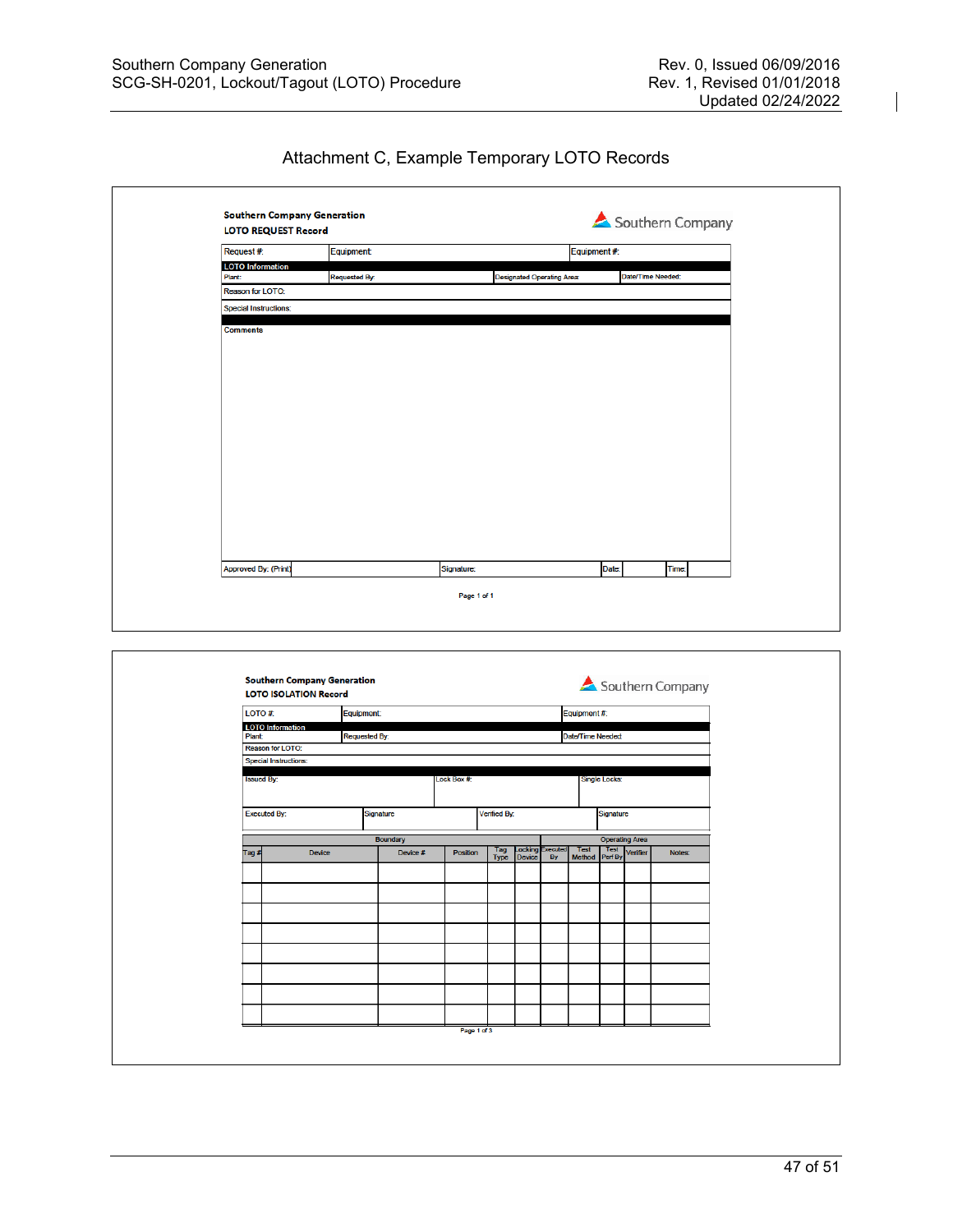| <b>LOTO TEST RELEASE Record</b><br>LOTO#:                                                                                                        |                                                     | <b>Equipment:</b>    |           |                 |                            | Equipment#:             |                  |             |  |
|--------------------------------------------------------------------------------------------------------------------------------------------------|-----------------------------------------------------|----------------------|-----------|-----------------|----------------------------|-------------------------|------------------|-------------|--|
| <b>LOTO</b> Information<br>Plant:                                                                                                                |                                                     | <b>Requested By:</b> |           |                 |                            | <b>Date/Time Needed</b> |                  |             |  |
| Reason for LOTO:                                                                                                                                 |                                                     |                      |           |                 |                            |                         |                  |             |  |
| <b>Reason for Test</b>                                                                                                                           |                                                     |                      |           |                 |                            |                         |                  |             |  |
| <b>Issued By:</b>                                                                                                                                |                                                     |                      |           | Lock Box #      |                            | Single Locks:           |                  |             |  |
| <b>Executed By:</b>                                                                                                                              |                                                     |                      | Signature |                 |                            |                         |                  |             |  |
|                                                                                                                                                  |                                                     |                      |           |                 |                            |                         |                  |             |  |
|                                                                                                                                                  |                                                     | Boundary             |           |                 | <b>Executed</b>            | <b>Operating Area</b>   |                  |             |  |
| Tag#                                                                                                                                             | <b>Device</b>                                       |                      | Device #  | <b>Position</b> | <b>By</b>                  |                         | Notes:           |             |  |
|                                                                                                                                                  |                                                     |                      |           |                 |                            |                         |                  |             |  |
|                                                                                                                                                  |                                                     |                      |           |                 |                            |                         |                  |             |  |
|                                                                                                                                                  |                                                     |                      |           |                 |                            |                         |                  |             |  |
|                                                                                                                                                  |                                                     |                      |           |                 |                            |                         |                  |             |  |
|                                                                                                                                                  |                                                     |                      |           |                 |                            |                         |                  |             |  |
|                                                                                                                                                  |                                                     |                      |           |                 |                            |                         |                  |             |  |
|                                                                                                                                                  |                                                     |                      |           |                 |                            |                         |                  |             |  |
|                                                                                                                                                  |                                                     |                      |           |                 |                            |                         |                  |             |  |
|                                                                                                                                                  |                                                     |                      |           |                 |                            |                         |                  |             |  |
|                                                                                                                                                  |                                                     |                      |           |                 |                            |                         |                  |             |  |
|                                                                                                                                                  | <b>Southern Company Generation</b>                  |                      |           | Page 1 of 2     |                            |                         |                  |             |  |
|                                                                                                                                                  | LOTO LOCK EMERGENCY REMOVAL Record                  |                      |           |                 |                            |                         | Southern Company |             |  |
|                                                                                                                                                  |                                                     | <b>Equipment:</b>    |           |                 |                            | Equipment#:             |                  |             |  |
|                                                                                                                                                  |                                                     |                      |           |                 |                            | Date/Time Needed:       |                  |             |  |
|                                                                                                                                                  |                                                     | <b>Requested By:</b> |           |                 |                            |                         |                  |             |  |
|                                                                                                                                                  |                                                     |                      |           |                 |                            |                         |                  |             |  |
|                                                                                                                                                  |                                                     |                      |           |                 | Lock Removal Requested by: |                         |                  |             |  |
| LOTO#:<br><b>LOTO</b> Information<br>Plant<br>Reason for LOTO:<br><b>Special Instructions:</b><br>Lock Holder:<br><b>Reason for Lock Removal</b> |                                                     |                      |           |                 |                            |                         |                  |             |  |
|                                                                                                                                                  | LOTO Coordinator or Lock Holder Supervisor (Print): |                      |           | Signature       |                            | Date                    |                  | Time        |  |
|                                                                                                                                                  | Plant Manager/Designee (Print):                     |                      |           | Signature       |                            | Date                    |                  | Time        |  |
|                                                                                                                                                  | Lock Holder Signature upon return to plant site     |                      |           | Signature       |                            | Date                    |                  | <b>Time</b> |  |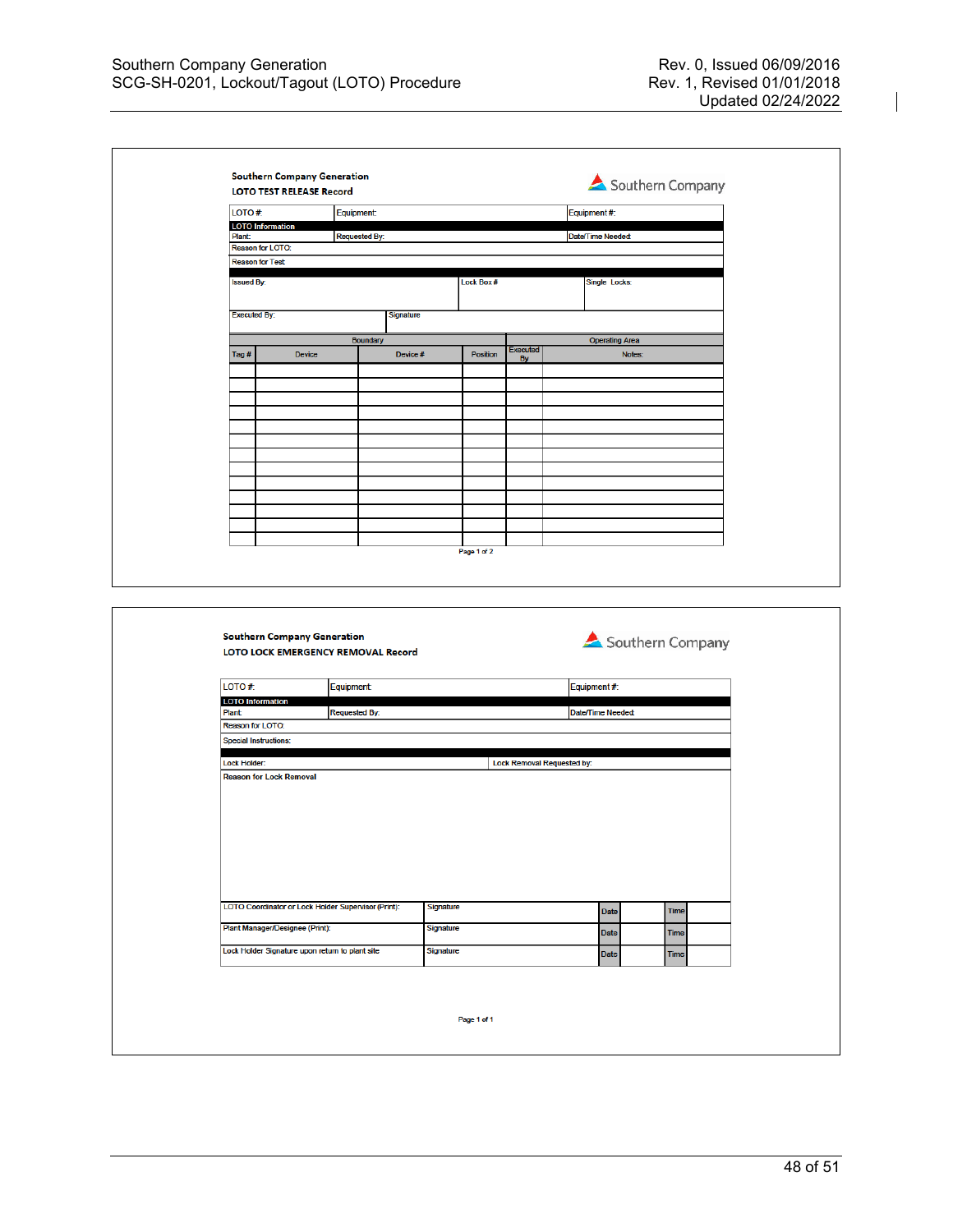| LOTO #                       | Equipment:              |                         | Equipment #:     |             |
|------------------------------|-------------------------|-------------------------|------------------|-------------|
| <b>LOTO</b> Information      |                         |                         |                  |             |
| <b>Plant:</b>                | <b>Requested By:</b>    |                         | Date/Time Needed |             |
| Reason for LOTO:             |                         |                         |                  |             |
| <b>Special Instructions:</b> |                         |                         |                  |             |
| Original LOTO Coordinator:   |                         |                         |                  |             |
|                              |                         | <b>Transfer Records</b> |                  |             |
|                              | <b>LOTO Coordinator</b> | <b>Signature</b>        | <b>Date</b>      | <b>Time</b> |
|                              |                         |                         |                  |             |
|                              |                         |                         |                  |             |
|                              |                         |                         |                  |             |
|                              |                         |                         |                  |             |
|                              |                         |                         |                  |             |
|                              |                         |                         |                  |             |
|                              |                         |                         |                  |             |
|                              |                         |                         |                  |             |
|                              |                         |                         |                  |             |
|                              |                         | <b>Comments</b>         |                  |             |
|                              |                         |                         |                  |             |
|                              |                         |                         |                  |             |
|                              |                         |                         |                  |             |
|                              |                         |                         |                  |             |
|                              |                         |                         |                  |             |
|                              |                         |                         |                  |             |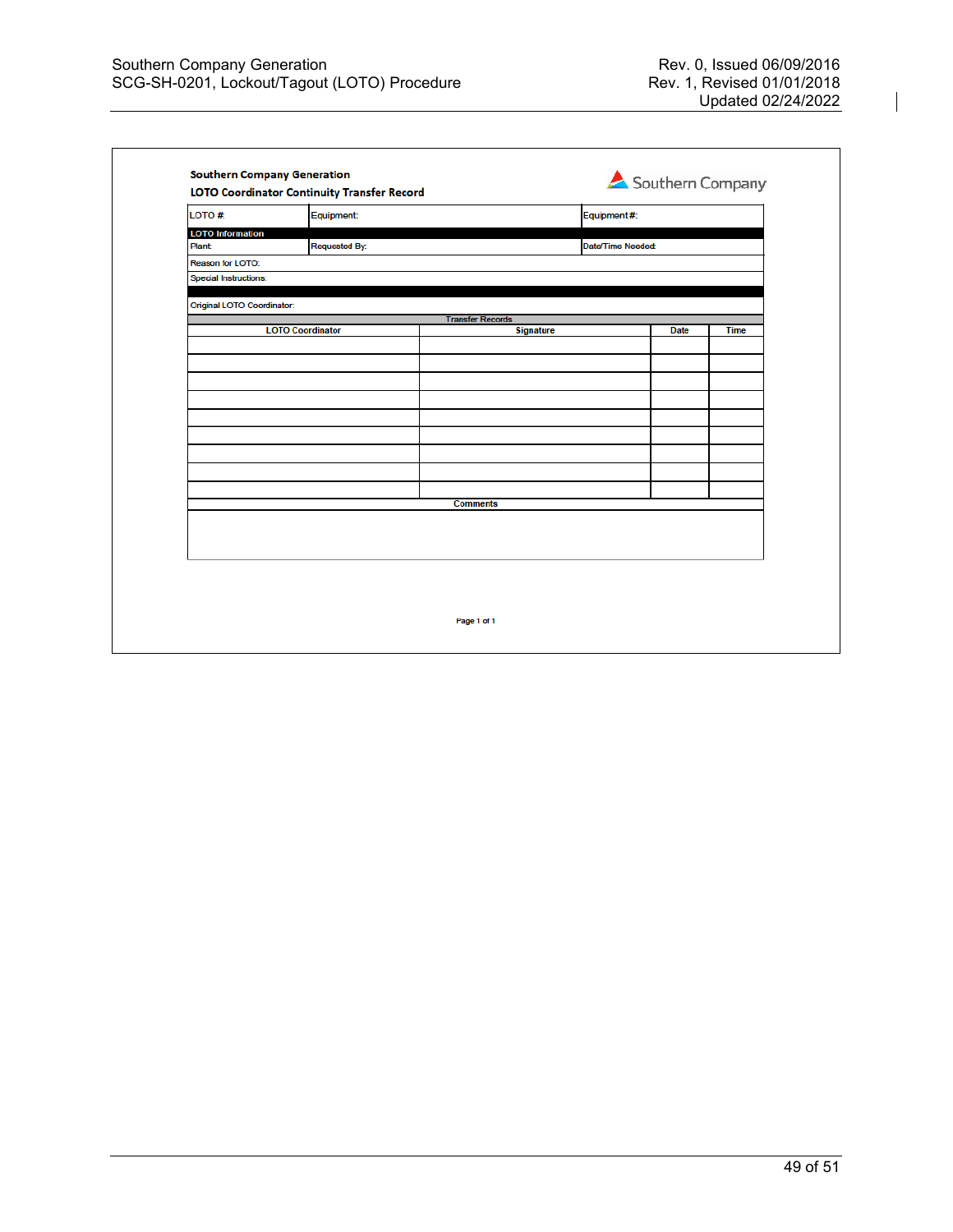| Lock # | <b>Name</b> | Company | <b>Contact#</b> | <b>Supervisor</b> | Supervisor # | <b>Training Date</b> | Lock Issue<br><b>Date</b> | <b>Lock Return</b><br><b>Date</b> |
|--------|-------------|---------|-----------------|-------------------|--------------|----------------------|---------------------------|-----------------------------------|
|        |             |         |                 |                   |              |                      |                           |                                   |
|        |             |         |                 |                   |              |                      |                           |                                   |
|        |             |         |                 |                   |              |                      |                           |                                   |
|        |             |         |                 |                   |              |                      |                           |                                   |
|        |             |         |                 |                   |              |                      |                           |                                   |
|        |             |         |                 |                   |              |                      |                           |                                   |
|        |             |         |                 |                   |              |                      |                           |                                   |
|        |             |         |                 |                   |              |                      |                           |                                   |
|        |             |         |                 |                   |              |                      |                           |                                   |
|        |             |         |                 |                   |              |                      |                           |                                   |
|        |             |         |                 |                   |              |                      |                           |                                   |
|        |             |         |                 |                   |              |                      |                           |                                   |
|        |             |         |                 |                   |              |                      |                           |                                   |
|        |             |         |                 |                   |              |                      |                           |                                   |
|        |             |         |                 |                   |              |                      |                           |                                   |
|        |             |         |                 |                   |              |                      |                           |                                   |
|        |             |         |                 |                   |              |                      |                           |                                   |
|        |             |         |                 |                   |              |                      |                           |                                   |
|        |             |         |                 |                   |              |                      |                           |                                   |
|        |             |         |                 |                   |              |                      |                           |                                   |
|        |             |         |                 |                   |              |                      |                           |                                   |
|        |             |         |                 |                   |              |                      |                           |                                   |

# Attachment D, Example Non-listed/Visitor Lock Index